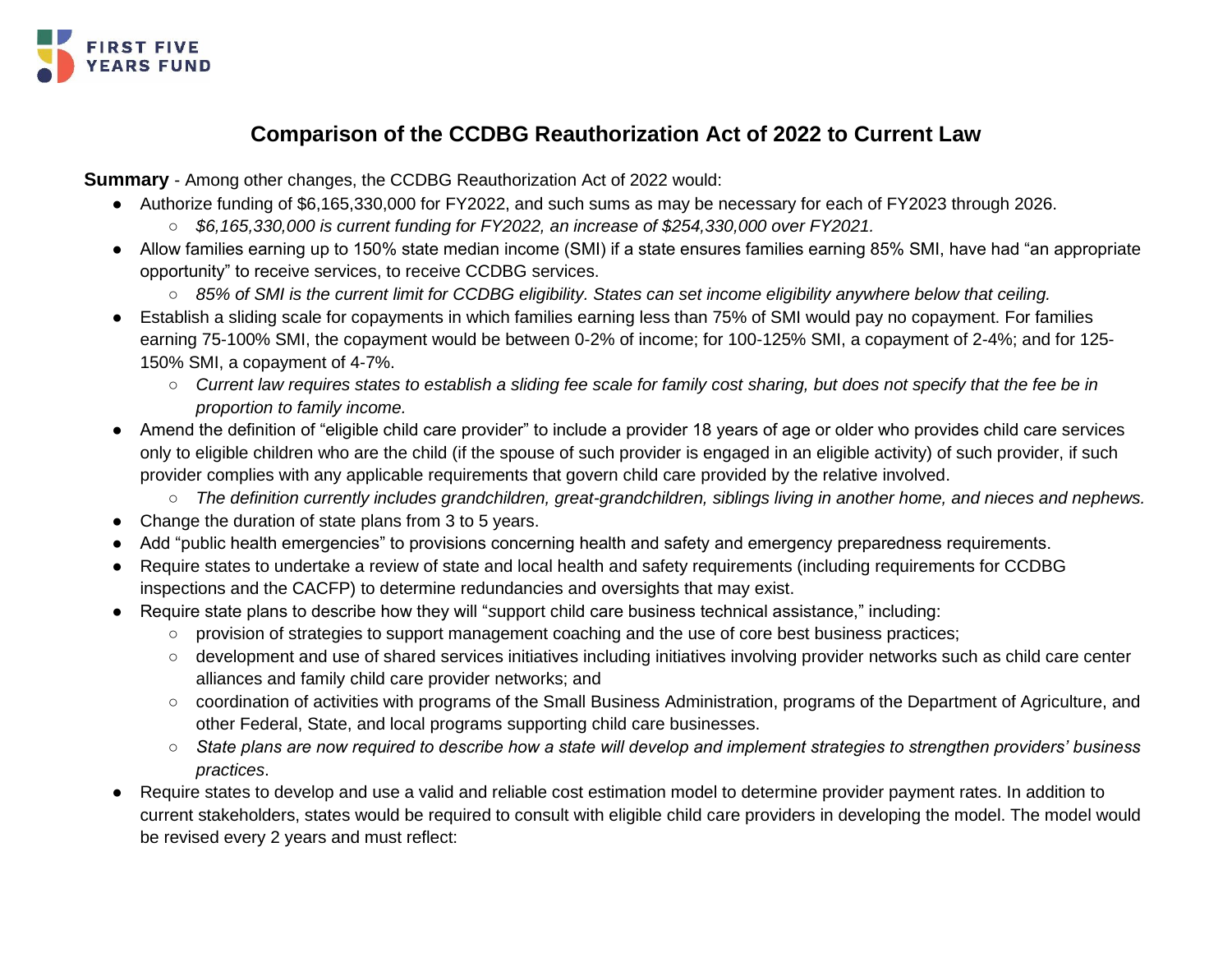- The costs of service delivery, including fixed costs, operating expenses, and staff salaries and benefits necessary to recruit, train, and retain qualified staff.
- Variations in the costs of service delivery by submarket, type of provider, and children served, including by geographic area; ages of children; whether the children have particular needs (such as needs of children with disabilities and children served by child protective services); whether the providers provide services during weekend and other nontraditional hours; and quality of child care provider as determined by the State. The bill prohibits HHS from requiring adoption of a particular cost estimation model or element of a particular cost estimation model.
- *Currently, states may use a survey of child care market rate or an alternative methodology, such as a cost estimation model. The law allows states to differentiate payment rates based on factors nearly identical to those identified above.*
- Expand the allowed uses of state quality improvement funds (a minimum of 9% of funding) related to professional development and workforce recruitment and retention, including allowing funds to be used to assist with credential and postsecondary degree attainment; recruitment, professional development, and retention of staff who have attained such credentials or degrees; and the development and implementation of apprenticeship programs.
	- *Current law allows quality funds to be used to support the training and professional development of the child care workforce through activities such as those included under §9858c(c)(2)(G) (concerning the requirements for training and professional development in state plans, summarized below), and to connect staff with available financial aid or other resources to assist them in pursuing relevant postsecondary training.*
- Appropriate "such sums as may be necessary in FY2023-2025" for grants to expand the supply and capacity of child care providers to expand the supply and capacity of child care providers and ensure child care facilities are designed and equipped to keep children healthy and safe and to enhance children's physical, cognitive and behavioral development. Subgrants would be awarded to "qualified child care providers" for startup and supply expansion and facilities with priority given to those serving or who would serve priority populations of children.
- Specify licensed, regulated, or registered child care providers are exempt from a Department of Agriculture prohibition on funds being used to purchase or construct buildings that are "largely or in part specifically designed to accommodate a business or incomeproducing enterprise."

The table to follow compares the changes proposed in the CCDBG Reauthorization Act of 2022 to current law. Highlighted text aims to show differences from current law. Sections that would not be amended are not summarized below.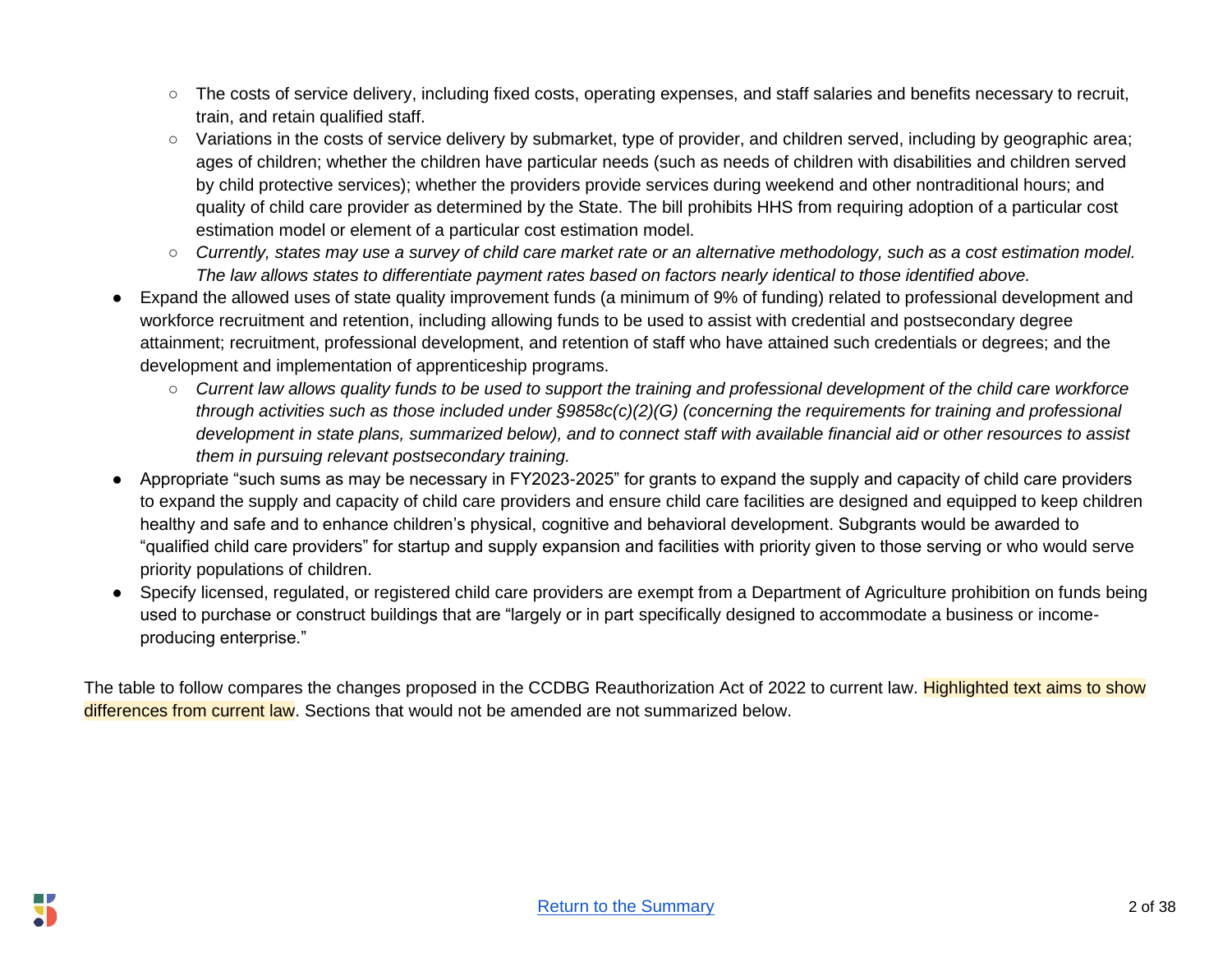| <b>Statutory Text</b>              | The Child Care and Development Block Grant<br>(CCDBG) Act of 2014                                                                                                                                                                                                                                                                                                                                                                                                                                                                                                                                                                                                                                                                                                                                                                                                                                                                                                                                                                                                                                                                                                                                                                                                                                                                                       | <b>The Child Care and Development Block Grant</b><br>(CCDBG) Act of 2022                                                                                                                                                                                                                                                                                                                                                                                                                                                                                                                                                                                                                                                                                                                                                                                                                                                                                                                                                                                                                                                                                                                                                                                                                                                                                                                                                                                                                                                                                                                                                                                                                                                                                                                                                                         |
|------------------------------------|---------------------------------------------------------------------------------------------------------------------------------------------------------------------------------------------------------------------------------------------------------------------------------------------------------------------------------------------------------------------------------------------------------------------------------------------------------------------------------------------------------------------------------------------------------------------------------------------------------------------------------------------------------------------------------------------------------------------------------------------------------------------------------------------------------------------------------------------------------------------------------------------------------------------------------------------------------------------------------------------------------------------------------------------------------------------------------------------------------------------------------------------------------------------------------------------------------------------------------------------------------------------------------------------------------------------------------------------------------|--------------------------------------------------------------------------------------------------------------------------------------------------------------------------------------------------------------------------------------------------------------------------------------------------------------------------------------------------------------------------------------------------------------------------------------------------------------------------------------------------------------------------------------------------------------------------------------------------------------------------------------------------------------------------------------------------------------------------------------------------------------------------------------------------------------------------------------------------------------------------------------------------------------------------------------------------------------------------------------------------------------------------------------------------------------------------------------------------------------------------------------------------------------------------------------------------------------------------------------------------------------------------------------------------------------------------------------------------------------------------------------------------------------------------------------------------------------------------------------------------------------------------------------------------------------------------------------------------------------------------------------------------------------------------------------------------------------------------------------------------------------------------------------------------------------------------------------------------|
| §9857. Short title<br>and purposes | States the purposes of the CCDBG Act are to:<br>(b)(1) allow each state maximum flexibility in developing<br>child care programs and policies that best suit the<br>needs of children and parents within that state;<br>(2) promote parental choice to empower working<br>parents to make their own decisions regarding the<br>child care services that best suit their family's<br>needs;<br>(3) encourage states to provide consumer education<br>information to help parents make informed choices<br>about child care services and to promote<br>involvement by parents and family members in the<br>development of their children in child care settings;<br>(4) assist states in delivering high-quality, coordinated<br>early childhood care and education services to<br>maximize parents' options and support parents<br>trying to achieve independence from public<br>assistance;<br>(5) assist states in improving the overall quality of child<br>care services and programs by implementing the<br>health, safety, licensing, training, and oversight<br>standards established in this subchapter and in<br>state law (including state regulations);<br>(6) improve child care and development of<br>participating children; and<br>(7) increase the number and percentage of low-<br>income children in high-quality child care settings. | Sec. 2. States the purposes of the CCDBG Act are to:<br>(1) allow each state maximum flexibility in developing<br>a mixed delivery system to provide child care that<br>best suits the needs of children and working<br>parents within that state;<br>(2) promote parental choice to empower working<br>parents to make their own decisions regarding the<br>child care services that best suit their family's<br>needs;<br>(3) encourage states to provide consumer education<br>information to help parents make informed choices<br>about child care services and to promote<br>involvement by parents and family members in the<br>development of their children in child care settings;<br>(4) assist states in delivering high-quality, coordinated<br>child care services to maximize parents' options to<br>cover the full workday and full work year, to<br>support continuity of care for children, and to<br>support parents trying to achieve independence<br>from public assistance;<br>(5) assist states in improving the overall quality of child<br>care by implementing the health, safety, licensing,<br>early learning and development, professional, and<br>oversight standards established in this subchapter<br>and in state law (including state regulations);<br>(6) to assist States (A) in supporting the education and<br>professional development of child care staff; and<br>(B) in supporting child care providers in the<br>recruitment of, professional development for, and<br>retention of a qualified child care workforce; and<br>(7) to increase the number and percentage of low-<br>income children in high-quality child care settings.<br>(c) Specifies "child "care" includes preschool,<br>prekindergarten, and early childhood education for<br>children birth to 5 and before school, after school, |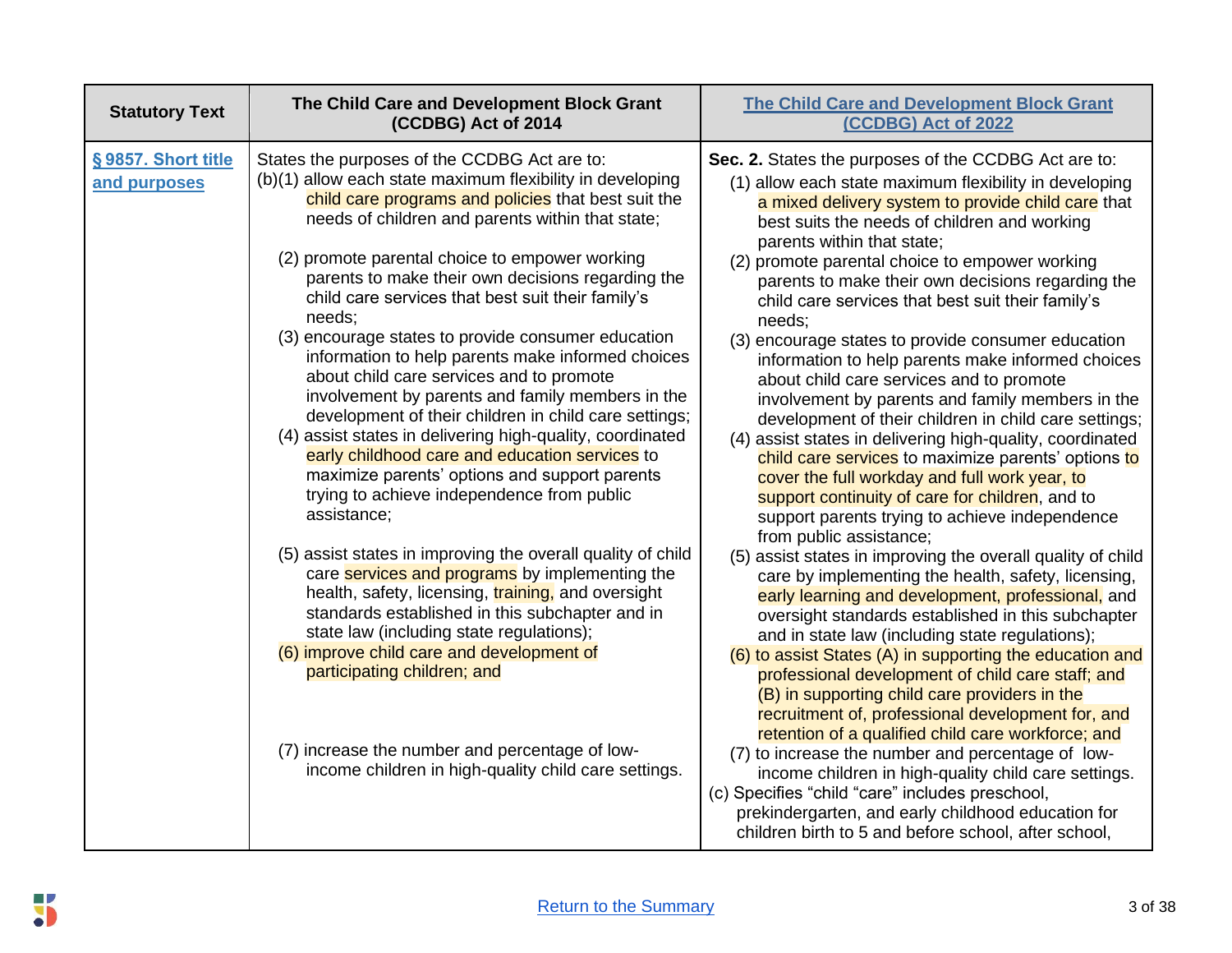| <b>Statutory Text</b>         | The Child Care and Development Block Grant<br>(CCDBG) Act of 2014                                                                                                                                                                                                                                                                                                                                                                                                                                                                                                                                                                                                | <b>The Child Care and Development Block Grant</b><br>(CCDBG) Act of 2022                                                                                                                                                                                                                                                                                                                                                                                                                                                                                                                                                                                                                                                                                                                       |
|-------------------------------|------------------------------------------------------------------------------------------------------------------------------------------------------------------------------------------------------------------------------------------------------------------------------------------------------------------------------------------------------------------------------------------------------------------------------------------------------------------------------------------------------------------------------------------------------------------------------------------------------------------------------------------------------------------|------------------------------------------------------------------------------------------------------------------------------------------------------------------------------------------------------------------------------------------------------------------------------------------------------------------------------------------------------------------------------------------------------------------------------------------------------------------------------------------------------------------------------------------------------------------------------------------------------------------------------------------------------------------------------------------------------------------------------------------------------------------------------------------------|
|                               |                                                                                                                                                                                                                                                                                                                                                                                                                                                                                                                                                                                                                                                                  | and summer care for school-age children                                                                                                                                                                                                                                                                                                                                                                                                                                                                                                                                                                                                                                                                                                                                                        |
| §9858n.<br><b>Definitions</b> | For the purposes of the CCDBG Act, defines:<br>(1) "caregiver" as an individual who provides a service<br>directly to an eligible child on a person-to-person<br>basis.                                                                                                                                                                                                                                                                                                                                                                                                                                                                                          | Sec. 3. For the purposes of the CCDBG Act, defines:                                                                                                                                                                                                                                                                                                                                                                                                                                                                                                                                                                                                                                                                                                                                            |
|                               | (2) "child care certificate" as a certificate (that may be<br>a check or other disbursement) that is issued by a<br>state or local government under the CCDBG Act<br>directly to a parent who may use such certificate<br>only as payment for child care services or as a<br>deposit for child care services if such a deposit is<br>required of other children being cared for by the<br>provider. Nothing in the CCDBG Act shall preclude<br>the use of such certificates for sectarian child care<br>services if freely chosen by the parent. For<br>purposes of the CCDBG Act, child care certificates<br>shall not be considered to be grants or contracts. | New (2). "child care" to include preschool,<br>prekindergarten, and early childhood education for<br>children birth to 5 and before school, after school,<br>and summer care for school-age children.                                                                                                                                                                                                                                                                                                                                                                                                                                                                                                                                                                                          |
|                               | (3) "child with a disability" as a child:<br>(A) with a disability, as defined in §602 of the IDEA<br>(20 U.S.C. 1401);<br>(B) who is eligible for early intervention services<br>under IDEA Part C;<br>(C) who is less than 13 years of age and eligible<br>for services under 29 U.S.C. §794; and<br>(D) with a disability, as defined by the state<br>involved.<br>(4) "eligible child" as an individual-<br>(A) who is less than 13 years of age;<br>(B) whose family income does not exceed 85%<br>SMI for a family of the same size, and whose<br>family assets do not exceed \$1,000,000 (as<br>certified by a member of such family); and                | (4) "child with a disability" as a child:<br>(A) with a disability, as defined in §602 of the IDEA<br>(20 U.S.C. 1401);<br>(B) who is eligible for early intervention services<br>under IDEA Part C; and<br>(C) who is less than 13 years of age and eligible<br>for services under 29 U.S.C. §794; and<br>(D) with a disability, as defined by the state<br>involved.<br>(6) "eligible child" as an individual<br>(A) who is less than 13 years of age;<br>(B) whose family income doesn't exceed 85% SMI<br>or, if the state has determined it is necessary<br>to serve additional children after ensuring such<br>children have had an appropriate opportunity<br>to receive services, whose family income does<br>not exceed 150% SMI and whose family<br>assets do not exceed \$1,000,000 |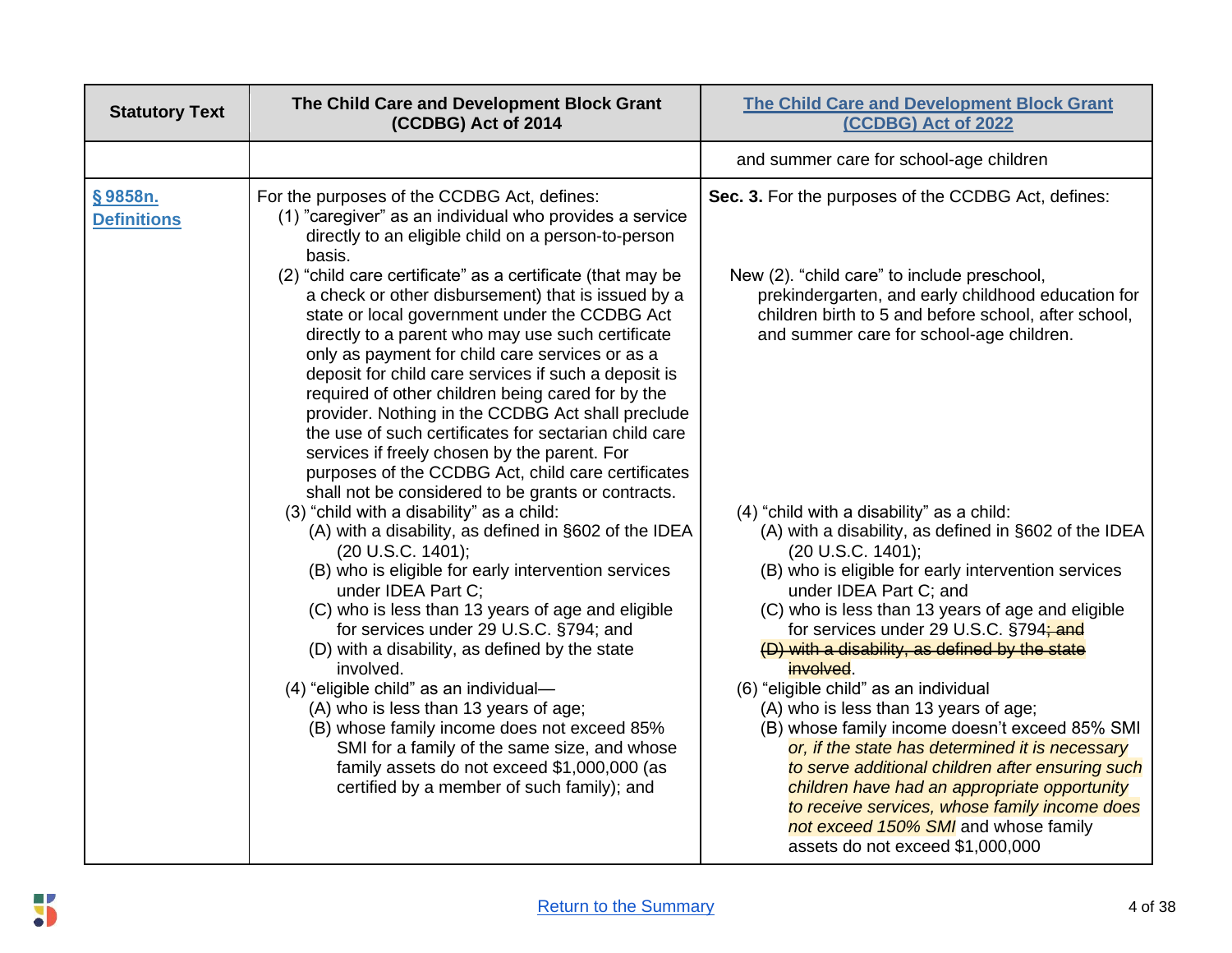| <b>Statutory Text</b> | The Child Care and Development Block Grant<br>(CCDBG) Act of 2014                                                                                                                                                                                                                                                                                                                                                                                                                                                                                                                                                                                                                                                                                                                                           | <b>The Child Care and Development Block Grant</b><br>(CCDBG) Act of 2022                                                                                                                                                                                                                                                                                                                                                                                                                                                                                                                                                                                                                                                                                                                                                                                                                                      |
|-----------------------|-------------------------------------------------------------------------------------------------------------------------------------------------------------------------------------------------------------------------------------------------------------------------------------------------------------------------------------------------------------------------------------------------------------------------------------------------------------------------------------------------------------------------------------------------------------------------------------------------------------------------------------------------------------------------------------------------------------------------------------------------------------------------------------------------------------|---------------------------------------------------------------------------------------------------------------------------------------------------------------------------------------------------------------------------------------------------------------------------------------------------------------------------------------------------------------------------------------------------------------------------------------------------------------------------------------------------------------------------------------------------------------------------------------------------------------------------------------------------------------------------------------------------------------------------------------------------------------------------------------------------------------------------------------------------------------------------------------------------------------|
|                       | $(C)$ who-<br>(i) resides with a parent or parents who are<br>working or attending a job training or<br>educational program; or<br>(ii) is receiving, or needs to receive, protective<br>services and resides with a parent or<br>parents not described in clause (i).<br>(5) "English learner" as an individual who is an English<br>learner, as defined in 20 U.S.C. §7801, or who is<br>limited English proficient, as defined in §9832.                                                                                                                                                                                                                                                                                                                                                                 | (C) Who<br>(i) resides with a parent or parents<br>participating in an eligible activity (defined<br>below)<br>(ii) is experiencing homelessness, a child in<br><b>kinship care</b> , or is receiving or needs to<br>receive child protective services.<br>(iii) resides with a parent more than 65 years<br>of age<br>(5) "eligible activity" as full-time or part-time<br>employment; self-employment; job search<br>activities; job training; secondary, postsecondary,<br>or adult education; health treatment; activities to<br>prevent child abuse or neglect or family violence<br>prevention or intervention activities; SNAP or<br>WIOA employment and training activities; TANF-                                                                                                                                                                                                                    |
|                       | (6) "eligible child care provider" as-<br>(A) a center-based child care provider, a group<br>home child care provider, a family child care<br>provider, or other provider of child care<br>services for compensation that-<br>(i) is licensed, regulated, or registered under<br>state law as described in $\S 9858c(c)(2)$ (F);<br>and<br>(ii) satisfies the state and local requirements,<br>including those referred to in<br>§9858c(c)(2)(1);<br>applicable to the child care services it provides;<br>or<br>(B) a child care provider 18 years of age or older<br>who provides child care services only to<br>eligible children who are, by affinity or<br>consanguinity, or by court decree, the<br>grandchild, great grandchild, sibling (if such<br>provider lives in a separate residence), niece, | related work activities; or taking FMLA leave.<br>(8) "eligible child care provider" as-<br>(A) a center-based child care provider, a group<br>home child care provider, a family child care<br>provider, or other provider of child care<br>services for compensation that-<br>(i) is licensed, regulated, or registered under<br>state law as described in $\S 9858c(c)(2)(F)$ ;<br>and<br>(ii) satisfies the state and local requirements,<br>including those referred to in<br>§9858c(c)(2)(1);<br>applicable to the child care services it provides;<br>(B) a child care provider 18 years of age or older<br>who provides child care services only to<br>eligible children who are, by affinity or<br>consanguinity, or by court decree, the child (if<br>the spouse of such provider is engaged in an<br>eligible activity), the grandchild, great<br>grandchild, sibling (if such provider lives in a |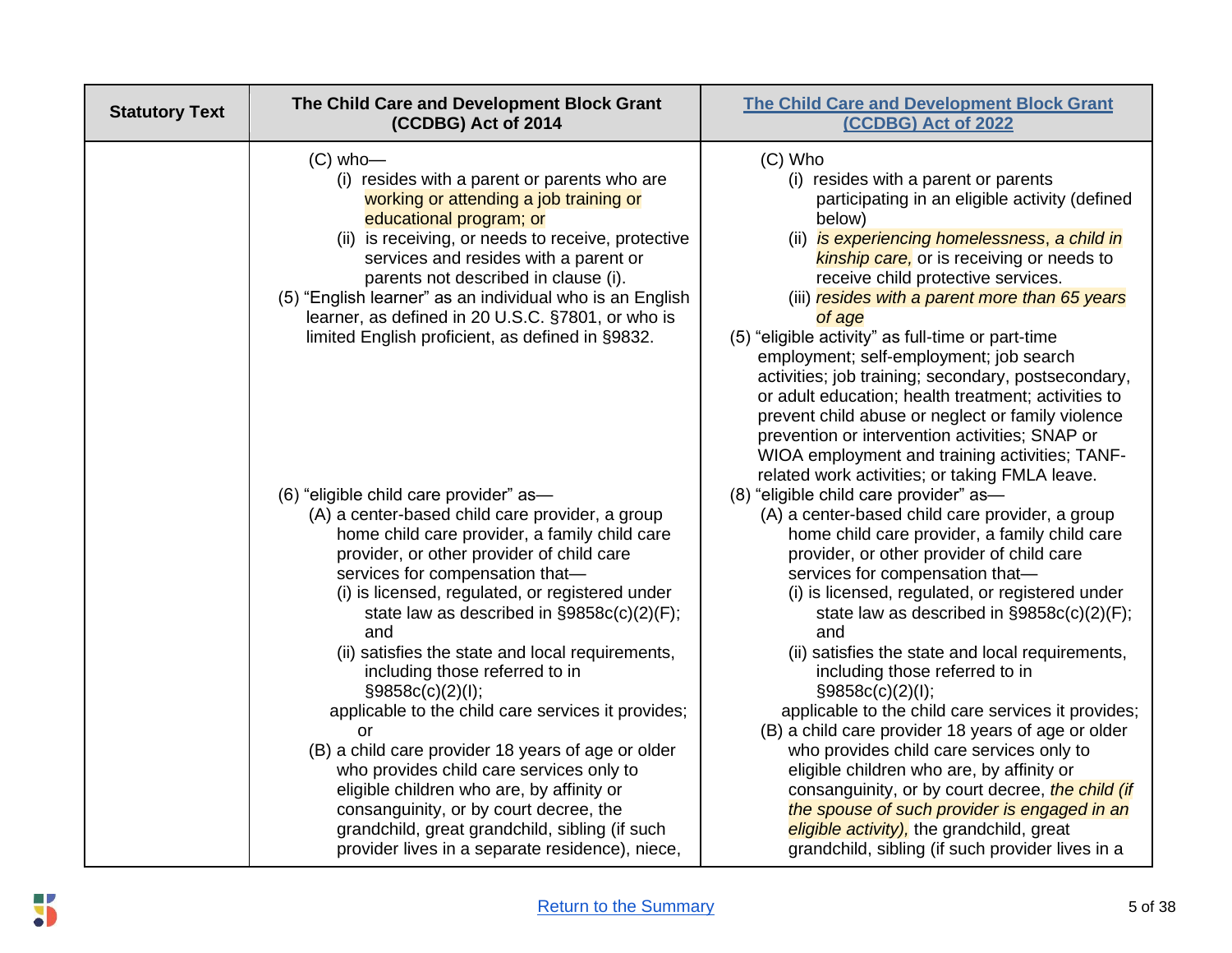| <b>Statutory Text</b> | The Child Care and Development Block Grant<br>(CCDBG) Act of 2014                                                                                                                                                                                                                                                                                                                                                                                                                                                             | <b>The Child Care and Development Block Grant</b><br>(CCDBG) Act of 2022                                                                                                                                                                                                                                                                                                                                                                                                                                                                                                                                                                                                                                                                 |
|-----------------------|-------------------------------------------------------------------------------------------------------------------------------------------------------------------------------------------------------------------------------------------------------------------------------------------------------------------------------------------------------------------------------------------------------------------------------------------------------------------------------------------------------------------------------|------------------------------------------------------------------------------------------------------------------------------------------------------------------------------------------------------------------------------------------------------------------------------------------------------------------------------------------------------------------------------------------------------------------------------------------------------------------------------------------------------------------------------------------------------------------------------------------------------------------------------------------------------------------------------------------------------------------------------------------|
|                       | or nephew of such provider, if such provider<br>complies with any applicable requirements that<br>govern child care provided by the relative<br>involved.                                                                                                                                                                                                                                                                                                                                                                     | separate residence), niece, or nephew of such<br>provider, if such provider complies with any<br>applicable requirements that govern child care<br>provided by the relative involved; or<br>$(C)$ notwithstanding section 645(a)(1)(B) of the<br>Head Start Act (42 U.S.C. 4 9840(a)(1)(B)), a<br><b>Head Start agency.'</b>                                                                                                                                                                                                                                                                                                                                                                                                             |
|                       | (7) "family child care provider" as an individual who<br>provides child care services for fewer than 24<br>hours per day, as the sole caregiver, and in a<br>private residence.                                                                                                                                                                                                                                                                                                                                               | (9) 'family child care provider' means an individual who<br>provides child care services in a private<br>residence-<br>(A) for fewer than 24 hours per day per child; or<br>(B) for 24 hours per day per child due to the nature<br>of the work of the parent involved.<br>(10) 'homeless child' as an individual described in<br>section 725(2) of the McKinney-Vento Homeless<br>Assistance Act (42 U.S.C. 11434a(2)).                                                                                                                                                                                                                                                                                                                 |
|                       | (8) "Indian tribe" has the meaning given it in 25 U.S.C.<br>\$5304(e).<br>(9) "lead agency" as the agency designated or<br>established under §9858b(a).<br>(10) "parent" includes a legal guardian, foster parent,<br>or other person standing in loco parentis.<br>(11) "scientifically valid research" includes applied<br>research, basic research, and field-initiated<br>research, for which the rationale, design, and<br>interpretation are soundly developed in<br>accordance with principles of scientific research. | (11) "Indian Tribe" or "Indian tribe" has the meaning<br>given it in 25 U.S.C. §5304(e).<br>(13) "mixed delivery system" as a system of child care<br>services that (A) promotes parental choice to<br>empower working parents to make their own<br>decisions regarding the child care services that<br>best suit their family's needs; (B) delivers services<br>through a combination of programs offered by<br>eligible child care providers (including faith-based<br>and community-based child care providers) in a<br>variety of settings (including family child care<br>homes, child care centers, Head Start centers, and<br>public and private schools; and (C) is supported<br>with a combination of public and private funds. |
|                       | (12) "Secretary" as the Secretary of Health and<br>Human Services unless the context specifies<br>otherwise.<br>(13) "sliding fee scale" as a system of cost sharing by<br>a family based on income and size of the family.<br>(14) "state" as any of the several states, the District of                                                                                                                                                                                                                                     | (16) "Secretary" as the Secretary of Health and<br>Human Services except as otherwise specified<br>unless the context specifies otherwise.                                                                                                                                                                                                                                                                                                                                                                                                                                                                                                                                                                                               |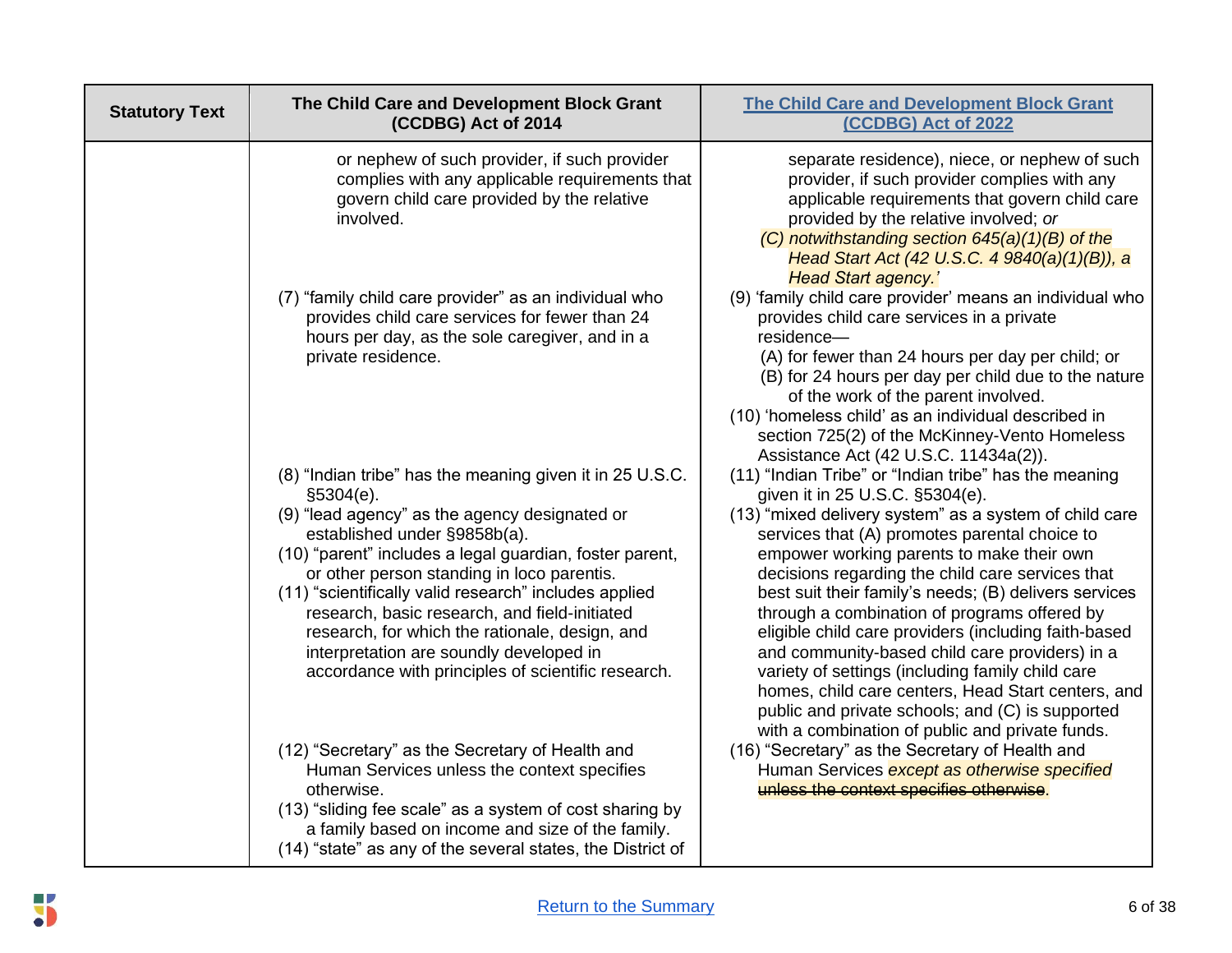| <b>Statutory Text</b>           | The Child Care and Development Block Grant<br>(CCDBG) Act of 2014                                                                                                                                                                                                                                                                                                                                                                                                                                                                                                                                                                                                                                                                                                                                                                                                          | <b>The Child Care and Development Block Grant</b><br>(CCDBG) Act of 2022                                                                                                                                                                                                                                                               |
|---------------------------------|----------------------------------------------------------------------------------------------------------------------------------------------------------------------------------------------------------------------------------------------------------------------------------------------------------------------------------------------------------------------------------------------------------------------------------------------------------------------------------------------------------------------------------------------------------------------------------------------------------------------------------------------------------------------------------------------------------------------------------------------------------------------------------------------------------------------------------------------------------------------------|----------------------------------------------------------------------------------------------------------------------------------------------------------------------------------------------------------------------------------------------------------------------------------------------------------------------------------------|
|                                 | Columbia, the Virgin Islands of the United States,<br>the Commonwealth of Puerto Rico, Guam,<br>American Samoa, and the Commonwealth of the<br>Northern Mariana Islands.<br>(15)(A) "tribal organization" has the meaning given it in<br>25 U.S.C. §5304(I).<br>(B) Such term includes a Native Hawaiian<br>Organization, as defined in 20 U.S.C. §4909(4)<br>and a private nonprofit organization<br>established for the purpose of serving youth<br>who are Indians or Native Hawaiians.                                                                                                                                                                                                                                                                                                                                                                                 | (19)(A) "Tribal organization" or "tribal organization"<br>has the meaning given it in 25 U.S.C. §5304(I).                                                                                                                                                                                                                              |
| §9858.<br><b>Appropriations</b> | \$2,360,000,000 in FY2015; \$2,478,000,000 in FY2016;<br>\$2,539,950,000 in FY2017; \$2,603,448,750 in FY2018;<br>\$2,668,534,969 in FY2019; and \$2,748,591,018 in                                                                                                                                                                                                                                                                                                                                                                                                                                                                                                                                                                                                                                                                                                        | \$6,165,330,000 for FY2022, and such sums as may be<br>necessary for each of FY2023 through 2026.                                                                                                                                                                                                                                      |
|                                 | FY2020.                                                                                                                                                                                                                                                                                                                                                                                                                                                                                                                                                                                                                                                                                                                                                                                                                                                                    | [Level with FY2022 funding, an increase of \$254,330,000<br>over FY2021]                                                                                                                                                                                                                                                               |
| §9858b. Lead<br>agency          | (a) Requires governors to designate an agency (may be<br>an appropriate collaborative agency) or establish a<br>joint interagency office to serve as the lead agency<br>for the state.<br>(b)(1) Requires lead agencies to:<br>(A) administer, directly or through other<br>governmental or nongovernmental agencies,<br>the financial assistance the state receives;<br>(D) coordinate the provision of services under the<br>CCDBG Act with other Federal, state and local<br>child care and early childhood development<br>programs; and<br>$(1)(B)-(C)$ , $(E)$ , $(2)$ develop the state plan in<br>consultation with appropriate representatives of<br>units of general purpose local government and<br>hold at least 1 hearing with sufficient time and<br>statewide distribution of the notice of such hearing,<br>to give the public an opportunity to comment on | <b>Sec. 5</b><br>(b)(2) Requires lead agencies to develop the state<br>plan in meaningful consultation with parents of<br>eligible children, including children in a priority<br>population; eligible child care providers that<br>represent the various geographic areas and types<br>of providers in the state; employers of various |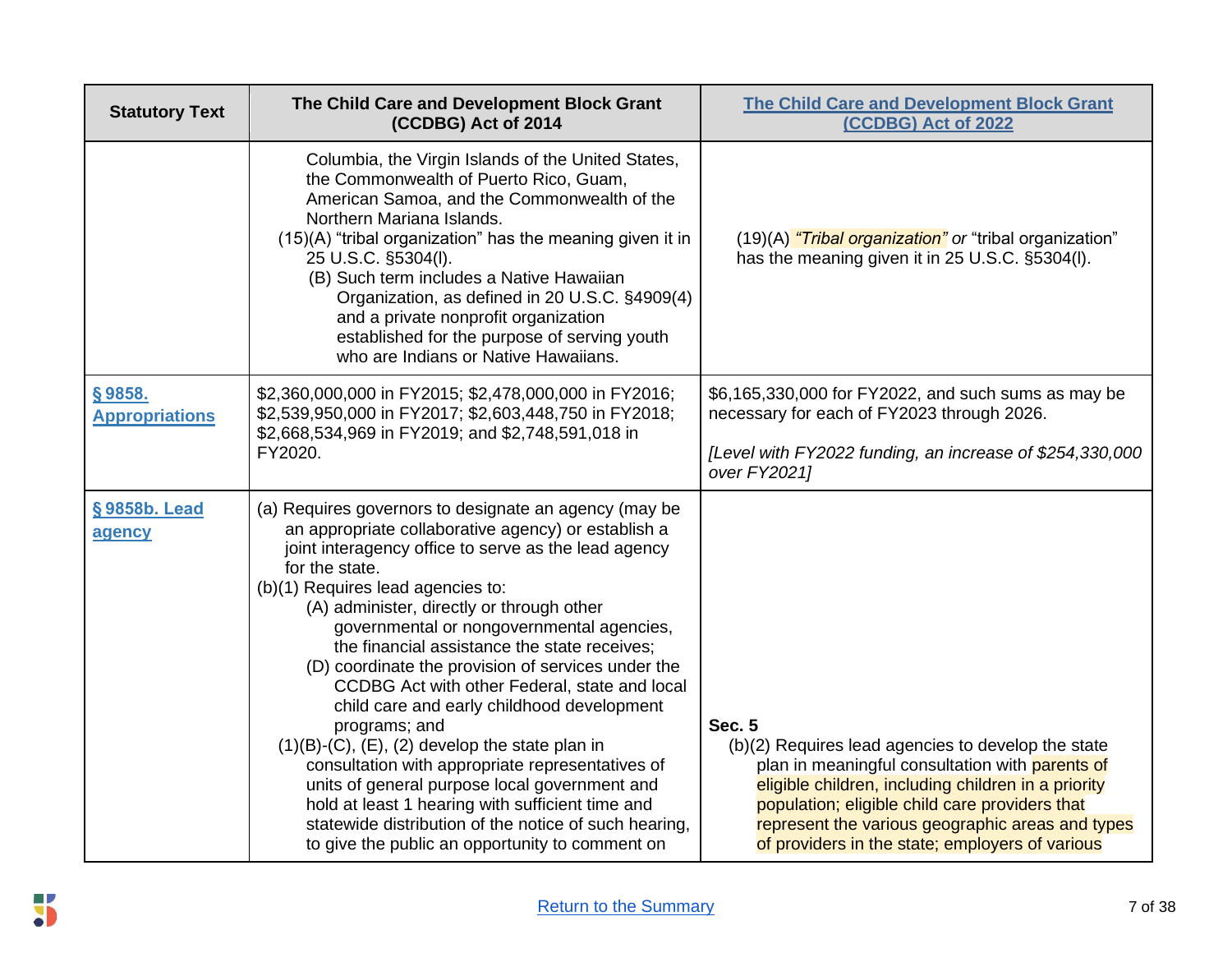| <b>Statutory Text</b>                     | The Child Care and Development Block Grant<br>(CCDBG) Act of 2014                                                                                                                                                                                                                                                                                                                                                                                                                                                                                                                                                                                                                                                                                                                                                                                                                                                                                                                                                                                                                                                                                                                                                                                                                                                                                                                                            | <b>The Child Care and Development Block Grant</b><br>(CCDBG) Act of 2022                                                                                                                                                                                                            |
|-------------------------------------------|--------------------------------------------------------------------------------------------------------------------------------------------------------------------------------------------------------------------------------------------------------------------------------------------------------------------------------------------------------------------------------------------------------------------------------------------------------------------------------------------------------------------------------------------------------------------------------------------------------------------------------------------------------------------------------------------------------------------------------------------------------------------------------------------------------------------------------------------------------------------------------------------------------------------------------------------------------------------------------------------------------------------------------------------------------------------------------------------------------------------------------------------------------------------------------------------------------------------------------------------------------------------------------------------------------------------------------------------------------------------------------------------------------------|-------------------------------------------------------------------------------------------------------------------------------------------------------------------------------------------------------------------------------------------------------------------------------------|
|                                           | the state plan. At the option of an Indian tribe or<br>tribal organization in the state, the lead agency<br>must also collaborate and coordinate with such<br>Indian tribe or tribal organization in the<br>development of the state plan in a timely manner.                                                                                                                                                                                                                                                                                                                                                                                                                                                                                                                                                                                                                                                                                                                                                                                                                                                                                                                                                                                                                                                                                                                                                | sizes and with various hours and days of<br>operations whose employees rely on reliable and<br>accessible child care to work; and appropriate<br>representatives of units of general purpose local<br>government and, as appropriate, of Indian Tribes<br>and Tribal organizations. |
| §9858c.<br><b>Application and</b><br>plan | (a)-(b) To be eligible for assistance, requires states to<br>prepare and submit to the Secretary an application at<br>such time, in such manner, and containing such<br>information as the Secretary shall by rule require,<br>including an assurance that the state will comply with<br>CCDBG requirements and a 3-year state plan that<br>meets the requirements outlined below. The<br>Secretary shall approve an application that satisfies<br>these requirements.<br>(c) Requires the state plan to:<br>(1) Identify the lead agency.<br>(2)(A) Provide assurances that and describe how<br>parents will have the option either to enroll with<br>a provider that has a grant or contract for the<br>provision of such services (selected by the<br>parent to the maximum extent practicable); OR<br>receive a child care certificate, the value of<br>which is commensurate with the subsidy value<br>of child care services provided under a grant or<br>contract.<br>(2)(B) Certify and describe in detail procedures in<br>effect to ensure participating providers afford<br>parents unlimited access to their children and<br>the providers caring for them during normal<br>operating hours and whenever their children are<br>in their care.<br>(2)(C) Certify the state maintains a record of<br>substantiated parental complaints and makes<br>information regarding such parental complaints | Sec. 6.<br>(b) Changes the duration of state plans from 3 to 5<br>years.                                                                                                                                                                                                            |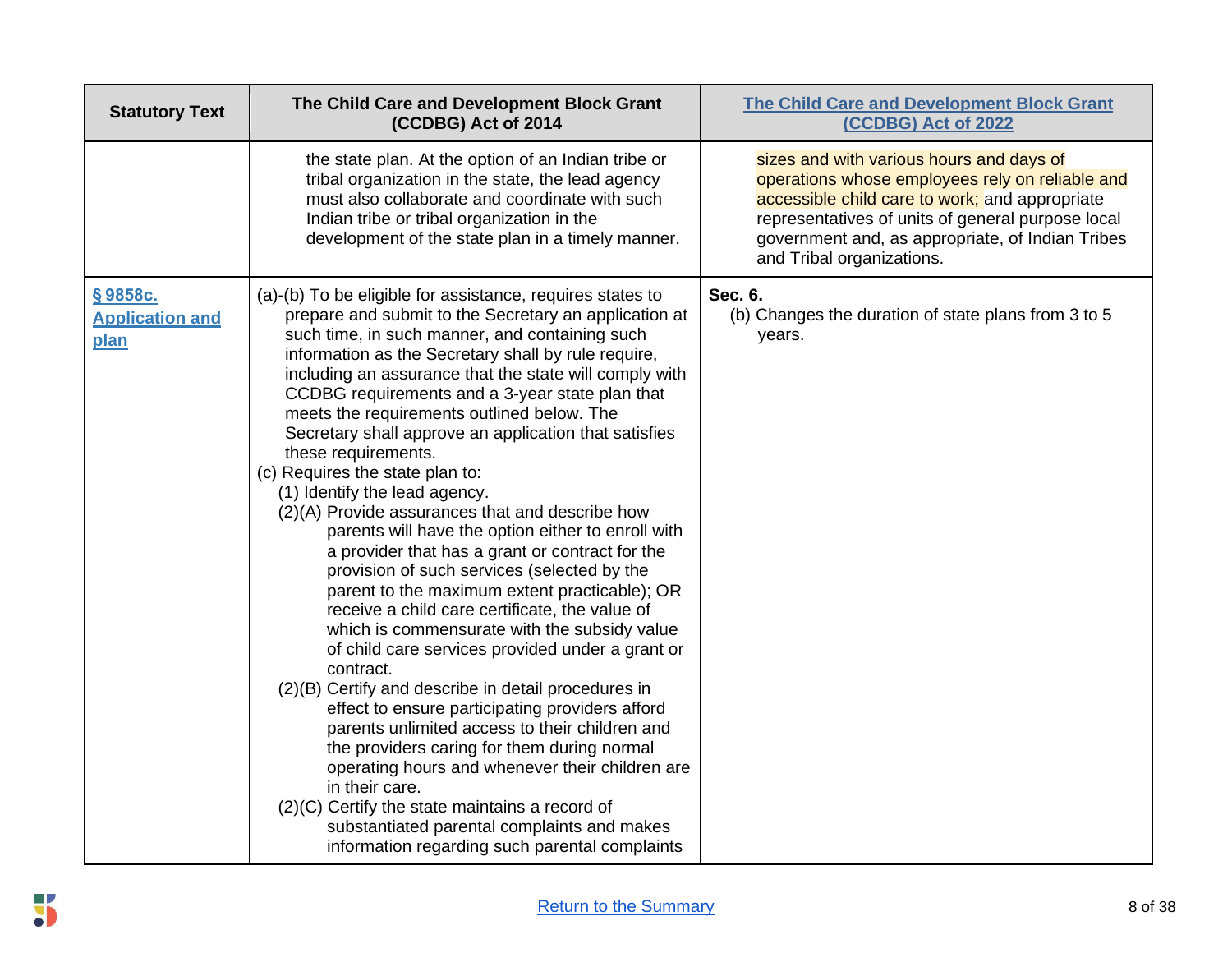| <b>Statutory Text</b> | The Child Care and Development Block Grant<br>(CCDBG) Act of 2014                                                                                                                                                                                                                                                                                                                                                                                                                                                                                                                                                                                                                                                                                                                                                                                                                                                                                                                                                                                                                                                                                  | <b>The Child Care and Development Block Grant</b><br>(CCDBG) Act of 2022                                                                                                                                                                                                                                                                                                                                                                                                                                                                                                                                                                                                                                                                                           |
|-----------------------|----------------------------------------------------------------------------------------------------------------------------------------------------------------------------------------------------------------------------------------------------------------------------------------------------------------------------------------------------------------------------------------------------------------------------------------------------------------------------------------------------------------------------------------------------------------------------------------------------------------------------------------------------------------------------------------------------------------------------------------------------------------------------------------------------------------------------------------------------------------------------------------------------------------------------------------------------------------------------------------------------------------------------------------------------------------------------------------------------------------------------------------------------|--------------------------------------------------------------------------------------------------------------------------------------------------------------------------------------------------------------------------------------------------------------------------------------------------------------------------------------------------------------------------------------------------------------------------------------------------------------------------------------------------------------------------------------------------------------------------------------------------------------------------------------------------------------------------------------------------------------------------------------------------------------------|
|                       | available to the public on request and provide a<br>detailed description of how such record is<br>maintained and made available.<br>(2)(D) Certify that within 1 year of adopting policies<br>and practices to license or regulate participating<br>providers and their facilities, the state will<br>publish the results of monitoring and inspection<br>reports electronically in a consumer-friendly and<br>easily accessible format, organized by provider,<br>including those due to major substantiated<br>complaints about failure to comply, as well as<br>the number of deaths, serious injuries, and<br>instances of substantiated child abuse that<br>occurred in child care settings each year, for<br>eligible providers within the state. The results<br>shall also include information on the date of<br>such inspection and information on corrective<br>action taken, if any.<br>(2)(E) Certify the state will collect and disseminate to<br>parents of eligible children, the general public,<br>and, where applicable, providers (through<br>CCR&Rs or other means determined by the<br>state, except as otherwise specified) - | (2)(D) Certify that within 1 year of adopting policies<br>and practices to license or regulate participating<br><b>providers and their facilities</b> , the state will<br>publish the results of monitoring and inspection<br>reports electronically in a consumer-friendly and<br>easily accessible format, organized by provider,<br>including those due to major substantiated<br>complaints about failure to comply, as well as<br>the number of deaths, serious injuries, and<br>instances of substantiated child abuse that<br>occurred in child care settings each year, for<br>eligible providers within the state. The results<br>shall also include information on the date of<br>such inspection and information on corrective<br>action taken, if any. |
|                       | (i) information about the availability of the full<br>diversity of child care services that will<br>promote informed child care choices and<br>that concerns-<br>(I) the availability of CCDBG-authorized<br>child care programs and, if feasible,<br>other state-provided child care services<br>and programs a family may be eligible<br>for, as well as the availability of financial<br>assistance to obtain child care;<br>(II) the quality of providers, as determined<br>by the state, that can be provided<br>through a Quality Rating and                                                                                                                                                                                                                                                                                                                                                                                                                                                                                                                                                                                                 | information about the availability of the full<br>(i)<br>diversity of child care services, offered<br>through a mixed delivery system, that will<br>promote informed child care choices and<br>that concerns-<br>(I) the availability of CCDBG-authorized<br>child care programs <i>(including</i><br>information on the hours and days of<br>operations and ages served) and, if<br>feasible, other state-provided child care<br>services and programs a family may be<br>eligible for, as well as the availability of<br>financial assistance to obtain child care;                                                                                                                                                                                              |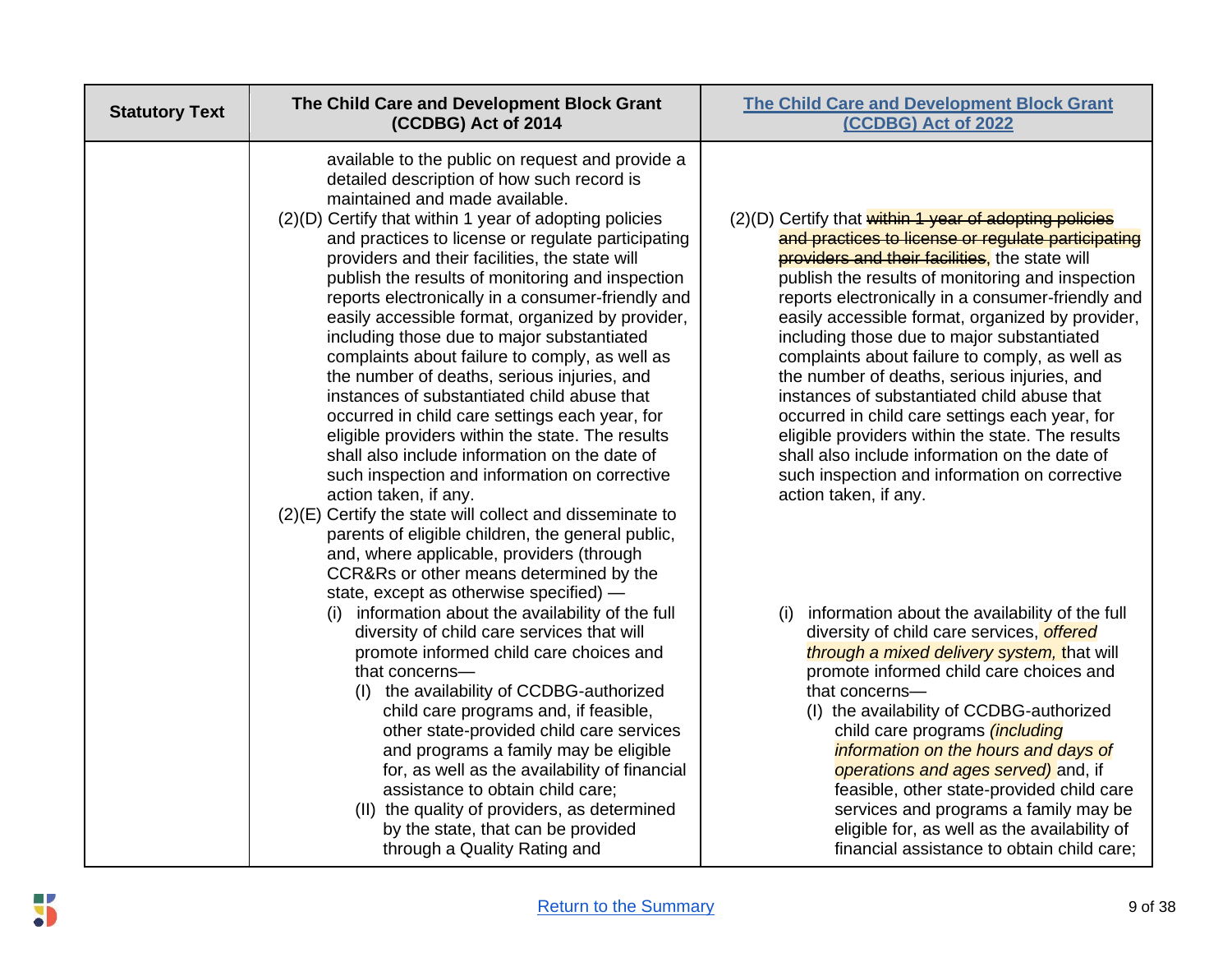| <b>Statutory Text</b> | The Child Care and Development Block Grant<br>(CCDBG) Act of 2014                                                                                                                                                                                                                                                                                                                                                                                                                                                                                                                                                                                                                                                                                                                                                                                                                                                                                                                                                                                                                                                                                                                                                                                                                                                            | <b>The Child Care and Development Block Grant</b><br>(CCDBG) Act of 2022                                                                                                                                                                                                                                                                                                                                                                                                                                                       |
|-----------------------|------------------------------------------------------------------------------------------------------------------------------------------------------------------------------------------------------------------------------------------------------------------------------------------------------------------------------------------------------------------------------------------------------------------------------------------------------------------------------------------------------------------------------------------------------------------------------------------------------------------------------------------------------------------------------------------------------------------------------------------------------------------------------------------------------------------------------------------------------------------------------------------------------------------------------------------------------------------------------------------------------------------------------------------------------------------------------------------------------------------------------------------------------------------------------------------------------------------------------------------------------------------------------------------------------------------------------|--------------------------------------------------------------------------------------------------------------------------------------------------------------------------------------------------------------------------------------------------------------------------------------------------------------------------------------------------------------------------------------------------------------------------------------------------------------------------------------------------------------------------------|
|                       | Improvement System (QRIS) (if<br>available);<br>(III) the process for licensing providers,<br>conducting background checks, and<br>provider monitoring and inspections, and<br>the offenses that prevent individuals and<br>entities from serving as providers<br>(posted on a state website);<br>(IV) other programs families receiving<br>subsidies child care services may be<br>eligible for, including TANF, Head Start<br>and Early Head Start, LIHEAP, SNAP,<br>WIC, CACFP, and Medicaid and state<br>CHIP programs;<br>(V) IDEA Part C and Part B, Sec. 619<br>programs;<br>(VI) research and best practices<br>concerning children's development,<br>including social and emotional<br>development, early childhood<br>development, and meaningful parent<br>and family engagement, and physical<br>health and development (particularly<br>healthy eating and physical activity);<br>and<br>(VII) state policies regarding the social-<br>emotional behavioral health of young<br>children, which may include positive<br>behavioral intervention and support<br>models, and policies on expulsion of<br>preschool-aged children, in early<br>childhood programs receiving CCDBG<br>assistance; and<br>(ii) information on developmental screenings,<br>including-<br>resources and services available when<br>(I) | (II) the quality of providers, as determined<br>by the state, that can be provided<br>through a Quality Rating and<br>Improvement System (QRIS) (if<br>available) or a national accrediting body<br>with demonstrated, valid, and reliable<br>program standards for high quality;<br>(IV) other programs families receiving<br>subsidies child care services may be<br>eligible for, including TANF, Head Start<br>and Early Head Start, LIHEAP, SNAP,<br>WIC, CACFP, <i>MIECHV</i> , and Medicaid<br>and state CHIP programs; |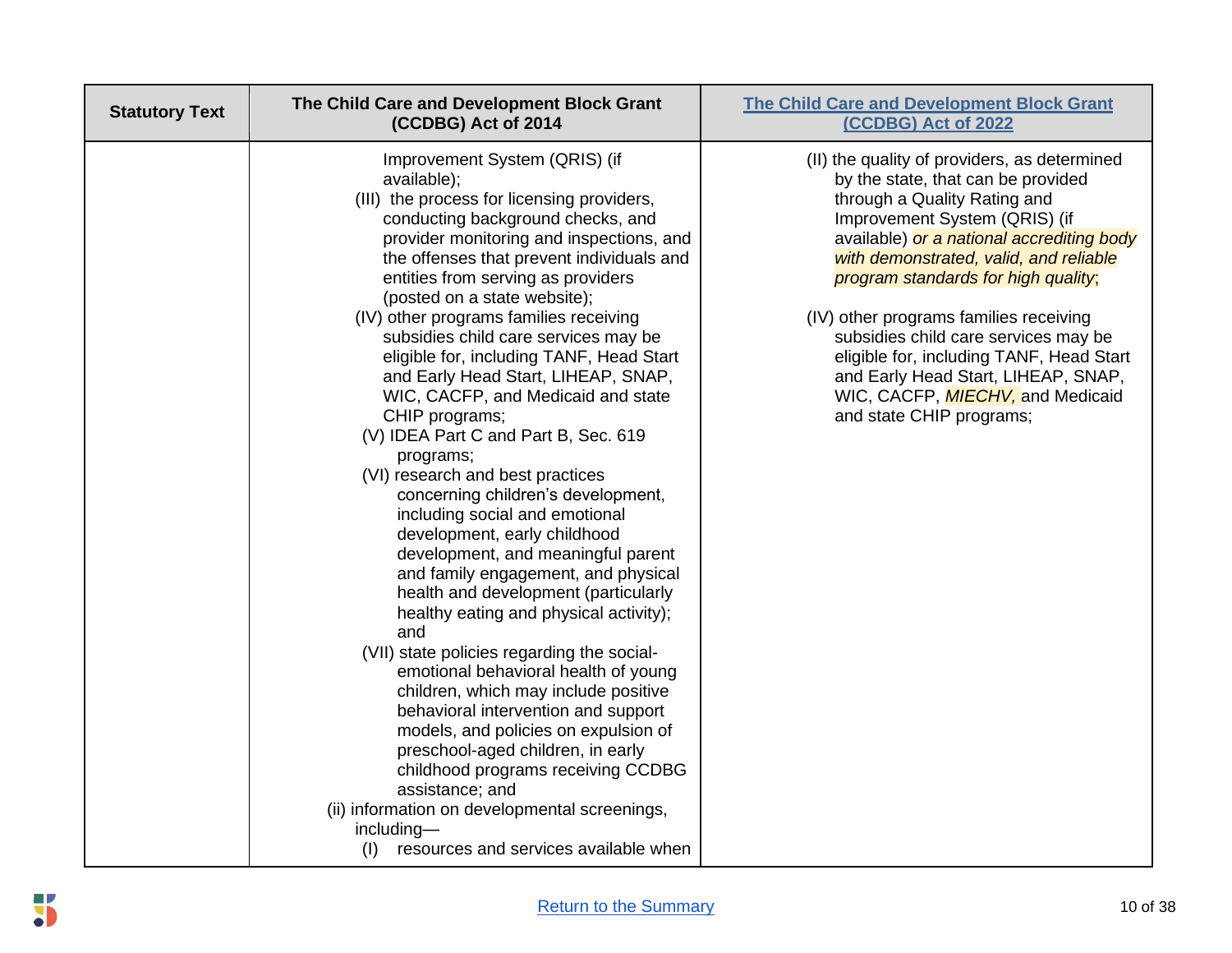| <b>Statutory Text</b> | The Child Care and Development Block Grant<br>(CCDBG) Act of 2014                                                                                                                                                                                                                                                                                                                                                                                                                                                                                                                                                                                                                                                                                                                                                                                                                                                                                                                                                                                                                                                                                                                                                                                                                                                                                                                                                                                                                                                           | <b>The Child Care and Development Block Grant</b><br>(CCDBG) Act of 2022                                                                                                                                                                                                                                                                                                                                        |
|-----------------------|-----------------------------------------------------------------------------------------------------------------------------------------------------------------------------------------------------------------------------------------------------------------------------------------------------------------------------------------------------------------------------------------------------------------------------------------------------------------------------------------------------------------------------------------------------------------------------------------------------------------------------------------------------------------------------------------------------------------------------------------------------------------------------------------------------------------------------------------------------------------------------------------------------------------------------------------------------------------------------------------------------------------------------------------------------------------------------------------------------------------------------------------------------------------------------------------------------------------------------------------------------------------------------------------------------------------------------------------------------------------------------------------------------------------------------------------------------------------------------------------------------------------------------|-----------------------------------------------------------------------------------------------------------------------------------------------------------------------------------------------------------------------------------------------------------------------------------------------------------------------------------------------------------------------------------------------------------------|
|                       | the plan is submitted to conduct<br>developmental screenings and provide<br>referrals to services, including the<br>coordinated use of the Early and<br>Periodic Screening, Diagnosis, and<br>Treatment (EPSDT) for children<br>enrolled in Medicaid and<br>developmental screening services<br>available under IDEA Part C and Part<br>B, Sec. 619; and<br>how a family or eligible provider may<br>(11)<br>utilize such resources and services to<br>obtain developmental screenings for<br>children receiving subsidies who may<br>be at risk for cognitive or other<br>developmental delays, which may<br>include social, emotional, physical, or<br>linguistic delays.<br>(2)(F) Certify and describe in detail licensing<br>requirements the state has in effect applicable<br>to child care services and how such<br>requirements are effectively enforced. If states<br>use CCDBG funds to support providers exempt<br>from such requirements, the plan shall describe<br>why such exemption does not endanger the<br>health, safety, or development of children<br>(2)(G)(i) Describe the training and professional<br>development requirements in effect and<br>applicable to participating providers to enable<br>them to promote the social, emotional, physical,<br>and cognitive development of children and to<br>improve the knowledge and skills of the child<br>care workforce.<br>(ii) Provide an assurance that such training and<br>professional development-<br>(I) is conducted on an ongoing basis, | $(2)(G)(i)$ Describe the <b>training and</b> professional<br>development requirements in effect and<br>applicable to participating providers to enable<br>them to promote the social, emotional, physical,<br>and cognitive development of children and to<br>improve the knowledge and skills of the child<br>care workforce.<br>(ii) Provide an assurance that such training and<br>professional development- |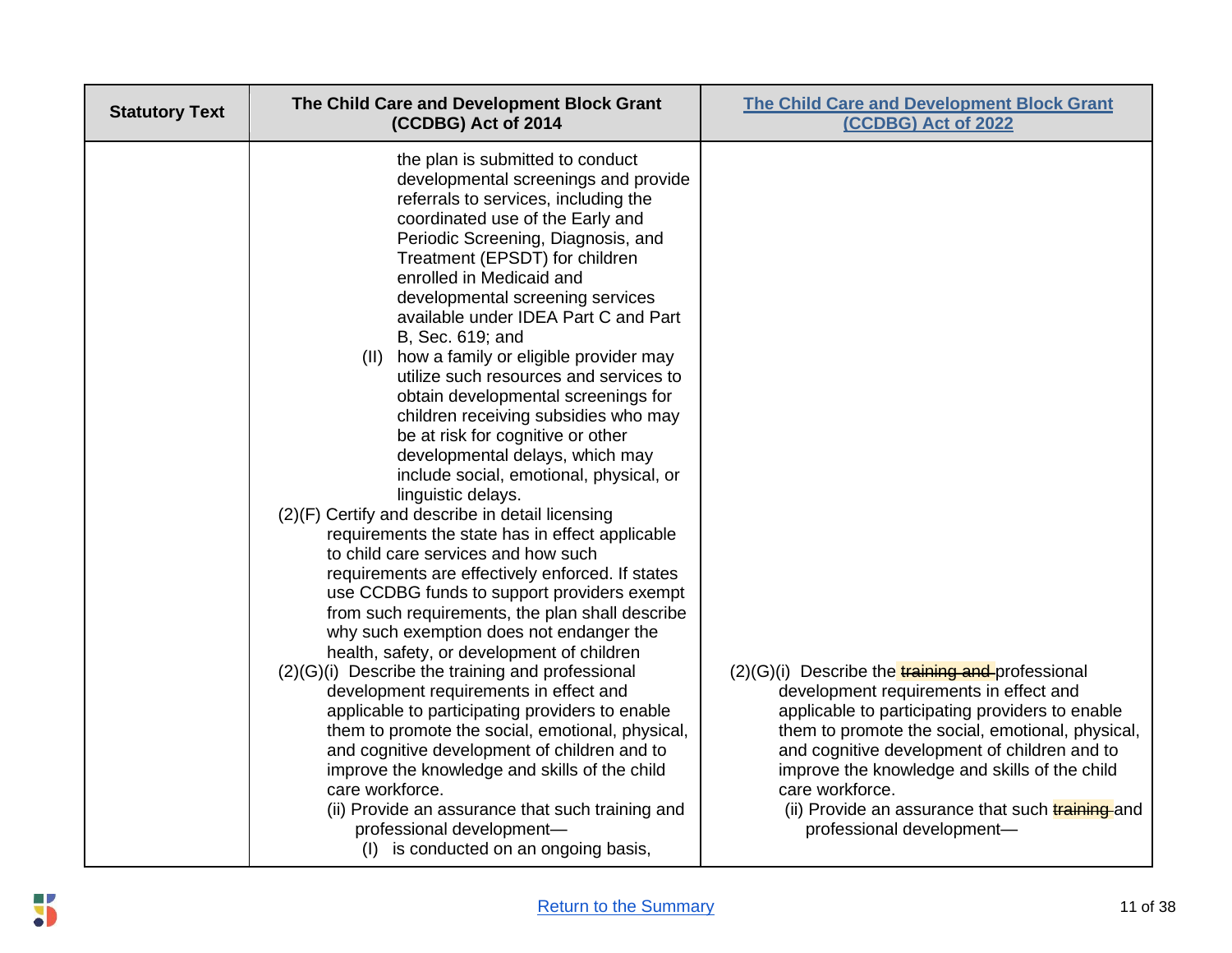| <b>Statutory Text</b> | The Child Care and Development Block Grant<br>(CCDBG) Act of 2014                                                                                                                                                                                                                                                                                                                                                                                                                                                                                                                                                                                                                                                                                                                                                                                                                                                                                                                                                                                                                                                                                                                                                                                                                                                         | <b>The Child Care and Development Block Grant</b><br>(CCDBG) Act of 2022                                                                                                                                                                                                                                                          |
|-----------------------|---------------------------------------------------------------------------------------------------------------------------------------------------------------------------------------------------------------------------------------------------------------------------------------------------------------------------------------------------------------------------------------------------------------------------------------------------------------------------------------------------------------------------------------------------------------------------------------------------------------------------------------------------------------------------------------------------------------------------------------------------------------------------------------------------------------------------------------------------------------------------------------------------------------------------------------------------------------------------------------------------------------------------------------------------------------------------------------------------------------------------------------------------------------------------------------------------------------------------------------------------------------------------------------------------------------------------|-----------------------------------------------------------------------------------------------------------------------------------------------------------------------------------------------------------------------------------------------------------------------------------------------------------------------------------|
|                       | provide for a progression of<br>professional development (which may<br>include encouraging the pursuit of<br>postsecondary education), reflect<br>current research and best practices<br>relating to the skills necessary for the<br>child care workforce to meet the<br>developmental needs of participating<br>children, and improve the quality of,<br>and stability within, the child care<br>workforce;<br>(II) is developed in consultation with the<br>State Advisory Council on Early<br><b>Childhood Education and Care (State</b><br>Advisory Council), designated or<br>established pursuant to the Head Start<br>Act, and may engage training<br>providers in aligning training<br>opportunities with the state's training<br>framework;<br>(III) incorporates knowledge and<br>application of the state's early learning<br>and developmental guidelines, if any;<br>the state's health and safety<br>standards; and incorporates social-<br>emotional behavior intervention<br>models, which may include positive<br>behavior intervention and support<br>models;<br>(IV) is accessible to providers supported<br>through Indian tribes or tribal<br>organizations that receive CCDBG<br>assistance; and<br>(V) to the extent practicable, is appropriate<br>for a population of children that<br>includes- | (II) is developed in consultation with the<br>State Advisory Council on Early<br><b>Childhood Education and Care (State</b><br>Advisory Council), designated or<br>established pursuant to the Head Start<br>Act, and may engage training providers<br>in aligning training opportunities with the<br>state's training framework; |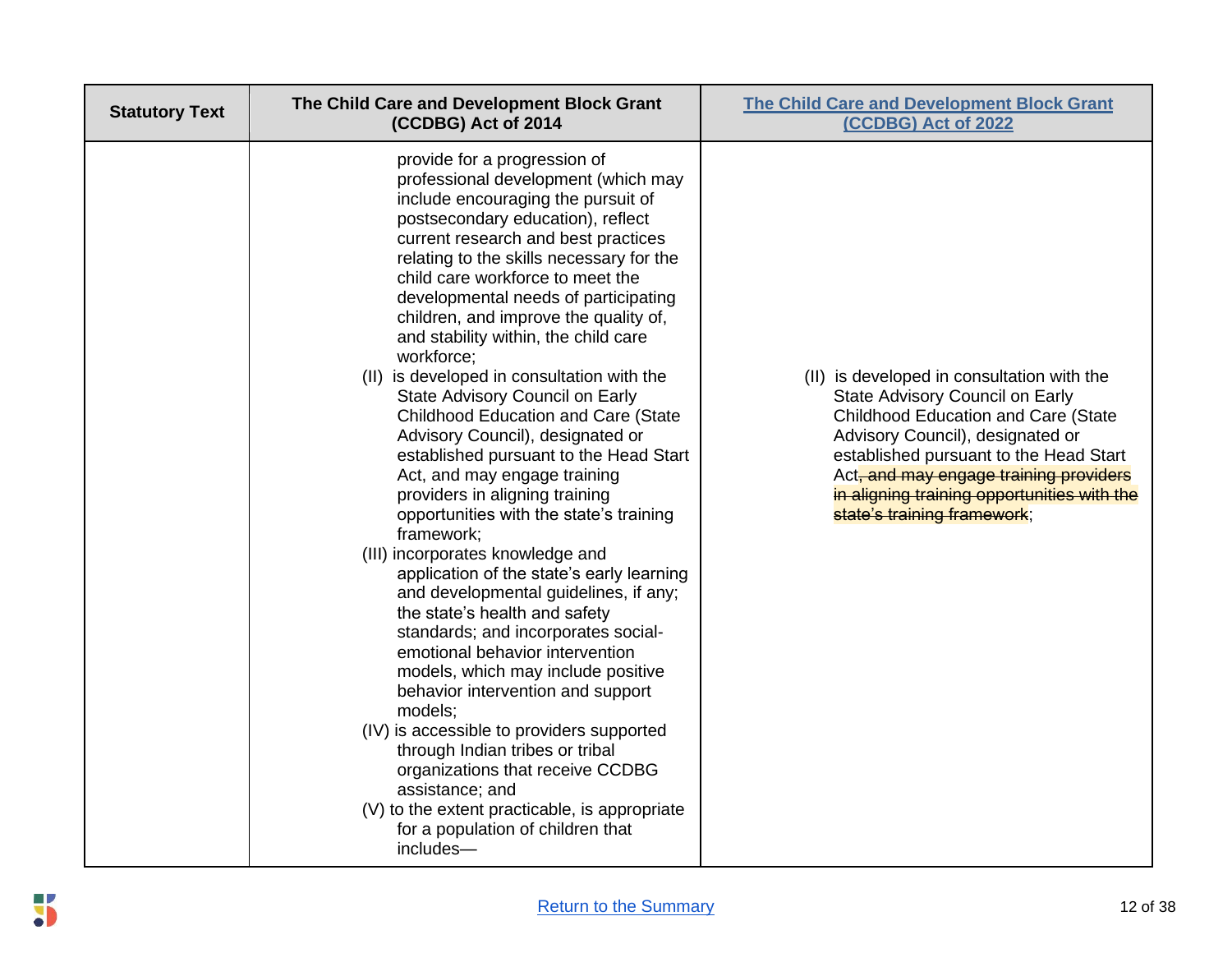| <b>Statutory Text</b> | The Child Care and Development Block Grant<br>(CCDBG) Act of 2014                                                                                                                                                                                                                                                                                                                                                                                                                                                                                                                                                                                                                                                                                                                                                                                                                                                                                                                                                                                                                                                                                                                                                                                                                                                                                                                                                                                                                                                                                                                      | <b>The Child Care and Development Block Grant</b><br>(CCDBG) Act of 2022                                                                                                                 |
|-----------------------|----------------------------------------------------------------------------------------------------------------------------------------------------------------------------------------------------------------------------------------------------------------------------------------------------------------------------------------------------------------------------------------------------------------------------------------------------------------------------------------------------------------------------------------------------------------------------------------------------------------------------------------------------------------------------------------------------------------------------------------------------------------------------------------------------------------------------------------------------------------------------------------------------------------------------------------------------------------------------------------------------------------------------------------------------------------------------------------------------------------------------------------------------------------------------------------------------------------------------------------------------------------------------------------------------------------------------------------------------------------------------------------------------------------------------------------------------------------------------------------------------------------------------------------------------------------------------------------|------------------------------------------------------------------------------------------------------------------------------------------------------------------------------------------|
|                       | (aa) different age groups;<br>(bb) English learners;<br>(cc) children with disabilities; and<br>(dd) Native Americans, including<br>Indians and Alaska Natives, and<br>Native Hawaiians.<br>(iii) Include the number of hours of training<br>required for eligible providers and caregivers<br>to engage in annually, as determined by the<br>state.<br>(iv) Specifies the Secretary shall not require a<br>CCDBG provider to acquire a credential,<br>however, a state may require a credential.<br>(2)(H)(i) Describe child care standards for CCDBG<br>services appropriate to the type of child care<br>setting involved, to provide for the safety and<br>developmental needs of the children served,<br>that address state-determined (I) group size<br>limits for specific age populations; (II) the<br>appropriate ratio between the number of<br>children and the number of providers by age of<br>the children; and (III) required qualifications for<br>such providers.<br>(ii) Allows the Secretary to offer guidance to<br>states on child-to-provider ratios according<br>to setting and age group, but prohibits<br>requirements to maintain specific group size<br>limits for specific age populations or child-to-<br>provider ratios for CCDBG providers.<br>(2)(I) Certify there are state or local requirements<br>designed to protect the health and safety of<br>children that are applicable to CCDBG providers<br>that $-$<br>(i) Relate to health and safety, including-<br>(I) prevention and control of infectious<br>diseases (including immunization) and | (iii) Include the number of hours of <i>professional</i><br>development training-required for eligible<br>providers and caregivers to engage in<br>annually, as determined by the state. |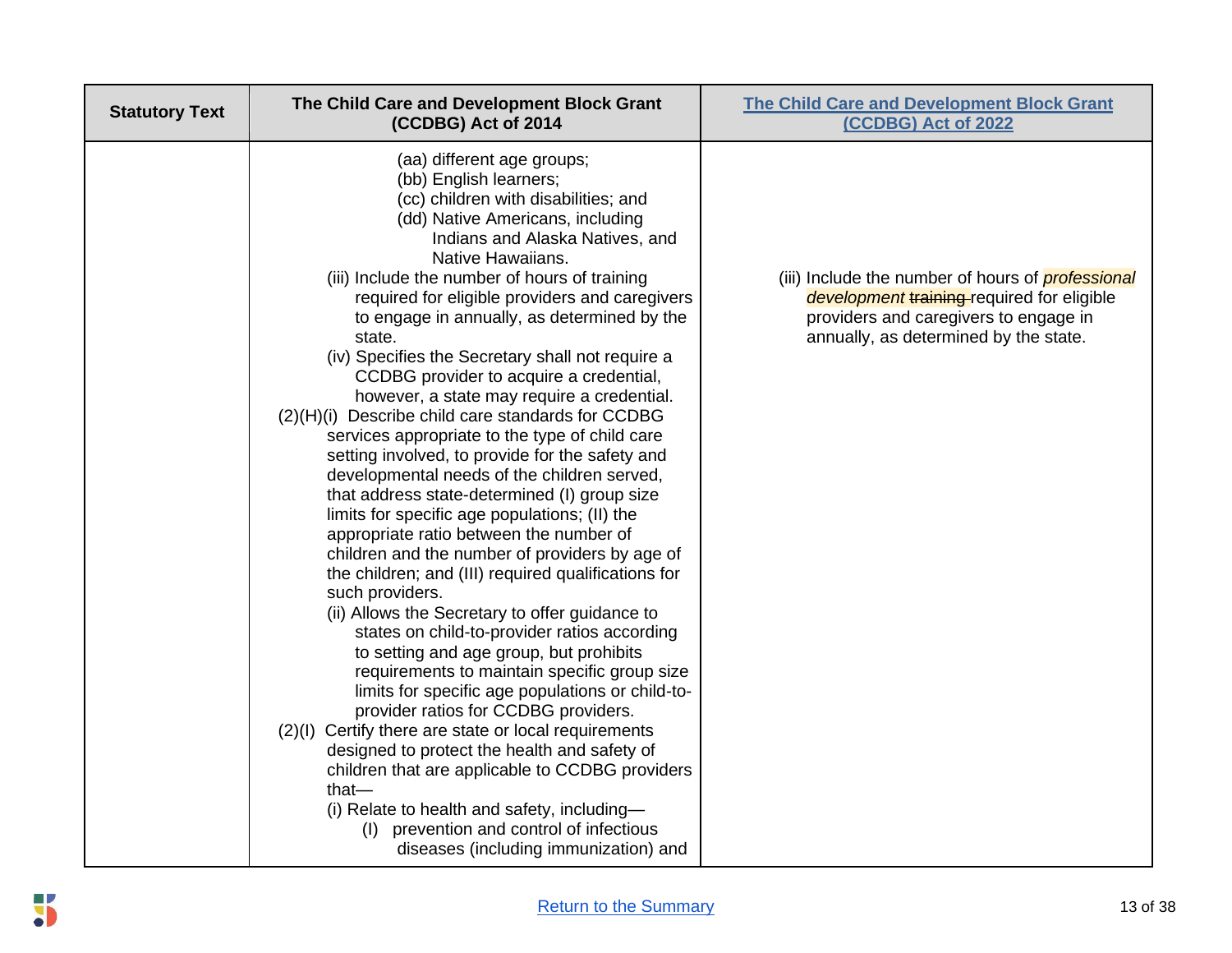| <b>Statutory Text</b> | The Child Care and Development Block Grant<br>(CCDBG) Act of 2014                                                                                                                                                                                                                                                                                                                                                                                                                                                                                                                                                                                                                                                                                                                                                                                                                                                                                                                                                                                                                                                                                                                                                                                                | <b>The Child Care and Development Block Grant</b><br>(CCDBG) Act of 2022                                                                                                                                                                                                                                                                |
|-----------------------|------------------------------------------------------------------------------------------------------------------------------------------------------------------------------------------------------------------------------------------------------------------------------------------------------------------------------------------------------------------------------------------------------------------------------------------------------------------------------------------------------------------------------------------------------------------------------------------------------------------------------------------------------------------------------------------------------------------------------------------------------------------------------------------------------------------------------------------------------------------------------------------------------------------------------------------------------------------------------------------------------------------------------------------------------------------------------------------------------------------------------------------------------------------------------------------------------------------------------------------------------------------|-----------------------------------------------------------------------------------------------------------------------------------------------------------------------------------------------------------------------------------------------------------------------------------------------------------------------------------------|
|                       | grace periods that allow homeless<br>children and children in foster care to<br>receive CCDBG services while taking<br>necessary action to comply with<br>immunization and other health and<br>safety requirements;<br>(II) prevention of sudden infant death<br>syndrome and use of safe sleeping<br>practices;<br>(III) the administration of medication,<br>consistent with standards for parental<br>consent;<br>(IV) prevention of and response to<br>emergencies due to food and allergic<br>reactions;<br>(V) building and physical premises safety,<br>including identification of and<br>protection from hazards that can cause<br>bodily injury such as electrical<br>hazards, bodies of water, and<br>vehicular traffic;<br>(VI) prevention of shaken baby syndrome<br>and abusive head trauma;<br>(VII) emergency preparedness and<br>response planning for emergencies<br>resulting from a natural disaster, or a<br>man-caused event (such as violence<br>at a child care facility);<br>(VIII) the handling and storage of<br>hazardous materials and the<br>appropriate disposal of<br>biocontaminants;<br>(IX) if a provider offers transportation,<br>appropriate precautions in transporting<br>children;<br>(X) first aid and cardiopulmonary | (VII) emergency preparedness and response<br>planning for (aa) emergencies resulting from<br>a natural disaster, or a man-caused event<br>(such as violence at a child care facility); and<br>(bb) a public health emergency declared by<br>the Secretary pursuant to section 319 of the<br>Public Health Service Act (42 U.S.C. 247d); |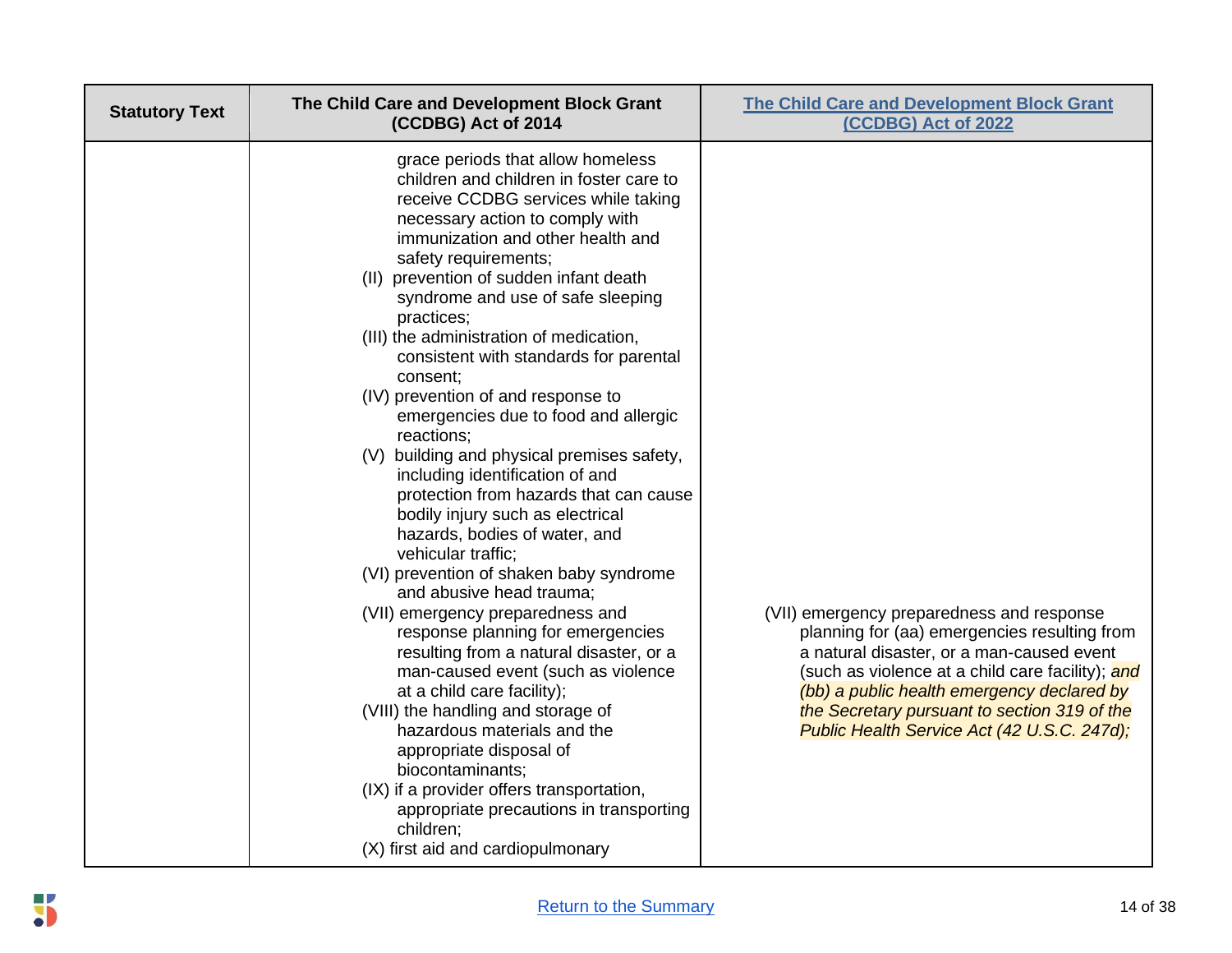| <b>Statutory Text</b> | The Child Care and Development Block Grant<br>(CCDBG) Act of 2014                                                                                                                                                                                                                                                                                                                                                                                                                                                                                                                                                                                                                                                                                                                                                                                                                                                                                                                                                                                                                                                                                                                                                                                                                                                                                                                                                                                                                                                         | <b>The Child Care and Development Block Grant</b><br>(CCDBG) Act of 2022                                                                                                                                                                                                                                                                                                                                                                                                                                                                                                                                                                                                                                |
|-----------------------|---------------------------------------------------------------------------------------------------------------------------------------------------------------------------------------------------------------------------------------------------------------------------------------------------------------------------------------------------------------------------------------------------------------------------------------------------------------------------------------------------------------------------------------------------------------------------------------------------------------------------------------------------------------------------------------------------------------------------------------------------------------------------------------------------------------------------------------------------------------------------------------------------------------------------------------------------------------------------------------------------------------------------------------------------------------------------------------------------------------------------------------------------------------------------------------------------------------------------------------------------------------------------------------------------------------------------------------------------------------------------------------------------------------------------------------------------------------------------------------------------------------------------|---------------------------------------------------------------------------------------------------------------------------------------------------------------------------------------------------------------------------------------------------------------------------------------------------------------------------------------------------------------------------------------------------------------------------------------------------------------------------------------------------------------------------------------------------------------------------------------------------------------------------------------------------------------------------------------------------------|
|                       | resuscitation; and<br>(XI) minimum health and safety training, to<br>be completed pre-service or during an<br>orientation period in addition to<br>ongoing training, appropriate to the<br>provider setting involved that<br>addresses each of the requirements<br>relating to matters described in<br>subclauses (I) through (X); and<br>(ii) May include requirements relating to<br>nutrition, access to physical activity, or other<br>subject areas determined necessary by the<br>state to promote child development or<br>protect children's health and safety.<br>(2)(J) Certify procedures are in effect to ensure<br>CCDBG providers comply with all applicable<br>state and local health and safety requirements<br>as described in subparagraph (I).<br>(2)(K)(i) Certify the state has in effect policies and<br>practices, applicable to licensing or regulating<br>CCDBG providers and the facilities of those<br>providers, that-<br>(I) ensure individuals who are hired as<br>licensing inspectors are qualified to<br>inspect those providers and facilities,<br>have received training in related health<br>and safety requirements, and are<br>trained in all aspects of the state's<br>licensure requirements;<br>(II) require licensing inspectors (or<br>qualified inspectors designated by the<br>lead agency) of those providers and<br>facilities to perform inspections, with-<br>(aa) not less than 1 prelicensure<br>inspection, for compliance with<br>health, safety, and fire standards, | $(2)(J)$ Certify<br>(i) procedures are in effect to ensure CCDBG<br>providers comply with all applicable state<br>and local health and safety requirements as<br>described in subparagraph (I); and<br>(ii) the State will undertake a review of State<br>and local health and safety requirements<br>(including requirements for inspections<br>under this subchapter and the CACFP (42<br>16 U.S.C. 1766)) to determine redundancies<br>and oversights that may exist, to ensure-<br>(I) children receive child care services in<br>healthy and safe environments; and (II) child<br>care providers can easily identify,<br>understand, and comply with applicable<br>health and safety requirements. |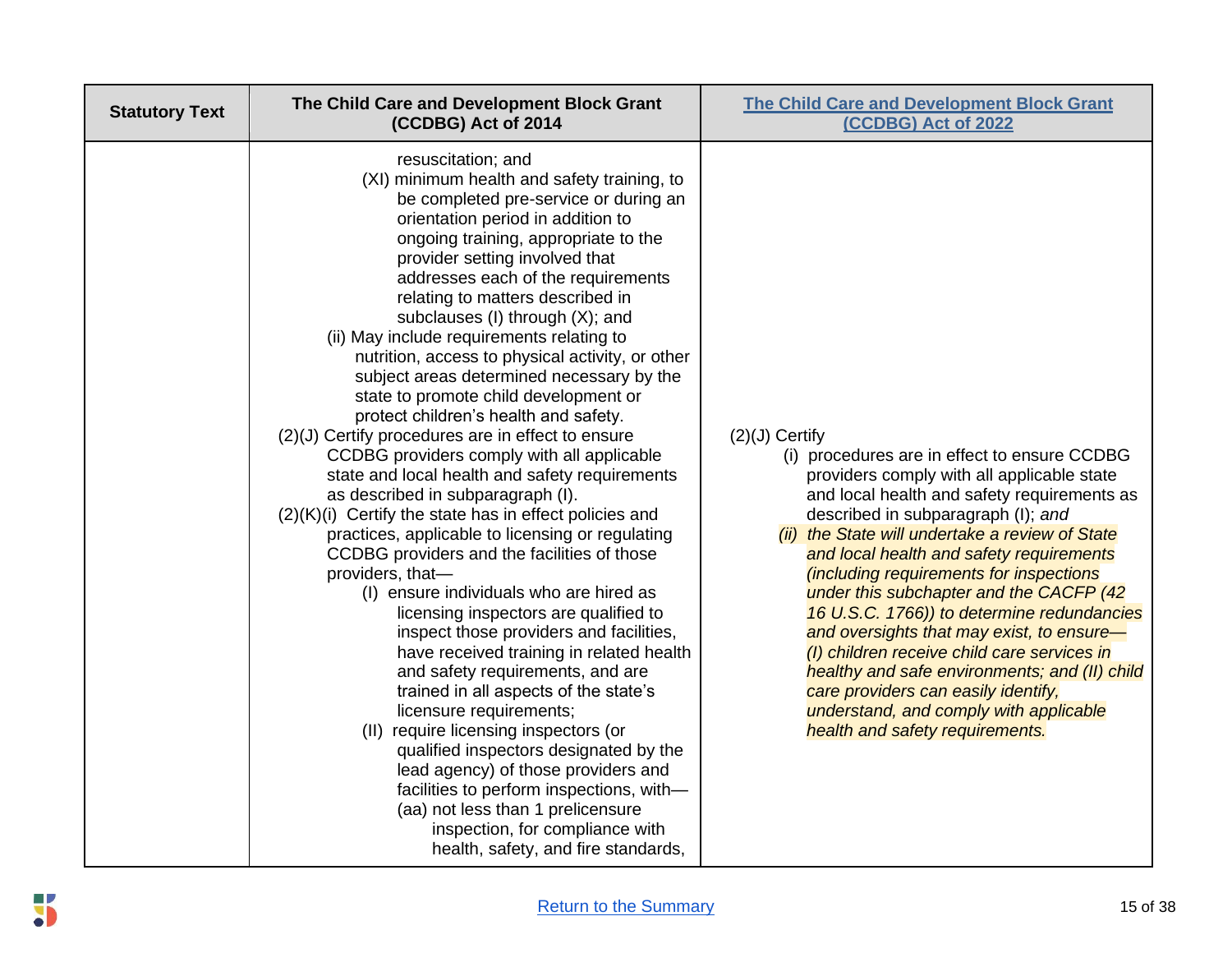| <b>Statutory Text</b> | The Child Care and Development Block Grant<br>(CCDBG) Act of 2014                                                                                                                                                                                                                                                                                                                                                                                                                                                                                                                                                                                                                                                                                                                                                                                                                                                                                                                                                                                                                                                                                                                                                                                                                                                                                                                                                               | <b>The Child Care and Development Block Grant</b><br>(CCDBG) Act of 2022 |
|-----------------------|---------------------------------------------------------------------------------------------------------------------------------------------------------------------------------------------------------------------------------------------------------------------------------------------------------------------------------------------------------------------------------------------------------------------------------------------------------------------------------------------------------------------------------------------------------------------------------------------------------------------------------------------------------------------------------------------------------------------------------------------------------------------------------------------------------------------------------------------------------------------------------------------------------------------------------------------------------------------------------------------------------------------------------------------------------------------------------------------------------------------------------------------------------------------------------------------------------------------------------------------------------------------------------------------------------------------------------------------------------------------------------------------------------------------------------|--------------------------------------------------------------------------|
|                       | of each such provider and facility<br>in the state; and<br>(bb) not less than annually, an<br>unannounced inspection of each<br>such provider and facility in the<br>state for compliance with all child<br>care licensing standards, which<br>shall include an inspection for<br>compliance with health, safety,<br>and fire standards (inspectors<br>may inspect for compliance with<br>all 3 standards at the same time);<br>(III) require the ratio of licensing inspectors<br>to such providers and facilities to be at<br>a level sufficient to enable the state to<br>conduct inspections of such providers<br>and facilities on a timely basis in<br>accordance with Federal, state, and<br>local law; and<br>(IV) require licensing inspectors (or<br>qualified inspectors designated by the<br>lead agency) of providers and facilities<br>to perform an annual inspection of<br>each license-exempt CCDBG provider<br>(unless the provider is an eligible<br>provider as described in §9858n(6)(B))<br>for compliance with health, safety, and<br>fire standards, at a time the state<br>determines.<br>(ii) At the state's request, allows the Secretary<br>to offer guidance on a research-based<br>minimum standard regarding ratios<br>described in clause (i)(III) and provide<br>technical assistance (TA) to the state on<br>meeting the minimum standard within a<br>reasonable time period, but prohibits a |                                                                          |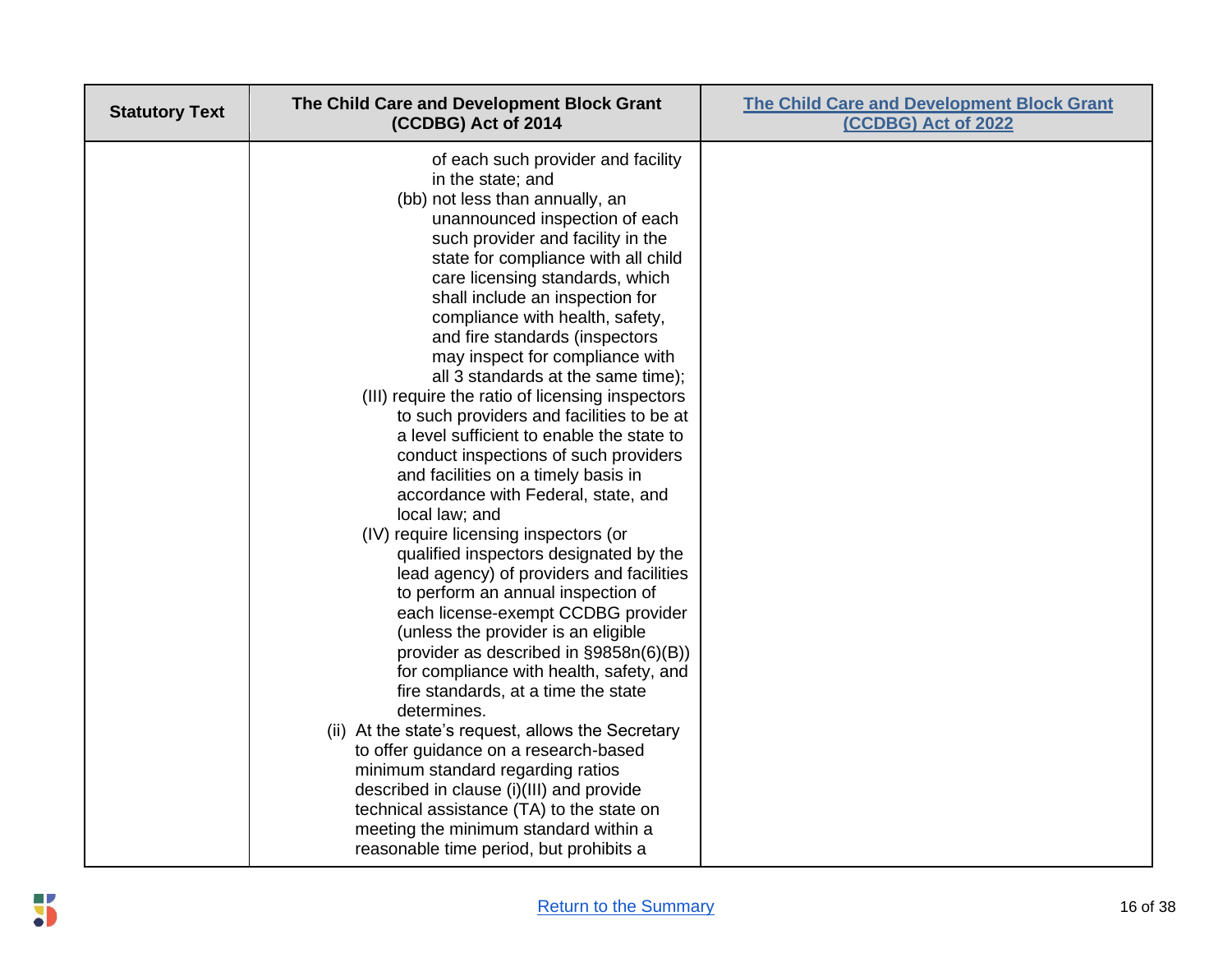| <b>Statutory Text</b> | The Child Care and Development Block Grant<br>(CCDBG) Act of 2014                                                                                                                                                                                                                                                                                                                                                                                                                                                                                                                                                                                                                                                                                                                                                                                                                                                                                                                                                                                                                                                                                                                                                                                                                                                                                                                                                                                                                                                                                                                                                                                    | <b>The Child Care and Development Block Grant</b><br>(CCDBG) Act of 2022                                                                                                                                                                                                                                                                                                                                                                                                                                                                                                                                                                                                                                                                                                                                                                              |
|-----------------------|------------------------------------------------------------------------------------------------------------------------------------------------------------------------------------------------------------------------------------------------------------------------------------------------------------------------------------------------------------------------------------------------------------------------------------------------------------------------------------------------------------------------------------------------------------------------------------------------------------------------------------------------------------------------------------------------------------------------------------------------------------------------------------------------------------------------------------------------------------------------------------------------------------------------------------------------------------------------------------------------------------------------------------------------------------------------------------------------------------------------------------------------------------------------------------------------------------------------------------------------------------------------------------------------------------------------------------------------------------------------------------------------------------------------------------------------------------------------------------------------------------------------------------------------------------------------------------------------------------------------------------------------------|-------------------------------------------------------------------------------------------------------------------------------------------------------------------------------------------------------------------------------------------------------------------------------------------------------------------------------------------------------------------------------------------------------------------------------------------------------------------------------------------------------------------------------------------------------------------------------------------------------------------------------------------------------------------------------------------------------------------------------------------------------------------------------------------------------------------------------------------------------|
|                       | particular ratio requirement.<br>(2)(L) Certify providers will comply with federal child<br>abuse reporting requirements.<br>(2)(M) Describe how the state will develop and<br>implement strategies (which may include<br>alternative reimbursement rates to providers,<br>the provision of direct contracts or grants to<br>community-based organizations, offering child<br>care certificates to parents, or other means<br>determined by the state) to increase the supply<br>and improve the quality of child care services<br>for (i) children in underserved areas; (ii) infants<br>and toddlers; (iii) children with disabilities, as<br>defined by the state; and (iv) children who<br>receive care during nontraditional hours.<br>Demonstrate that each child who receives<br>(2)(N)(i)(I)<br>CCDBG assistance will be considered eligible<br>and receive such assistance for at least 12<br>months before redetermining eligibility<br>regardless of a temporary change in the<br>ongoing status of the child's parent as working<br>or attending a job training or educational<br>program or a change in family income for the<br>child's family, if that family income does not<br>exceed 85% of SMI.<br>(II) Demonstrate how the processes for<br>initial determination and<br>redetermination of eligibility take into<br>account irregular fluctuations in<br>earnings.<br>(ii) Describe the procedures and policies in<br>place to ensure working parents (especially<br>parents in families receiving TANF<br>assistance) are not required to unduly<br>disrupt their employment to comply with<br>redetermination of eligibility. | (2)(M) Describe how the state will develop and<br>implement strategies (which may include<br>alternative reimbursement rates to providers,<br>the provision of direct contracts or grants to<br>community-based organizations, offering child<br>care certificates to parents, or other means<br>determined by the state) to increase the supply<br>and improve the quality of child care services<br>for (i) children in underserved areas, <i>including</i><br>areas that have significant concentrations of<br>poverty and unemployment and that do not<br>have a supply of eligible child care providers; (ii)<br>children in rural areas; (iii) infants and toddlers;<br>(iii) children with disabilities, as defined by the<br>state; and (iv) children who receive care during<br>nontraditional hours.<br>$(2)(N)$ Replaces 85% with 150% SMI |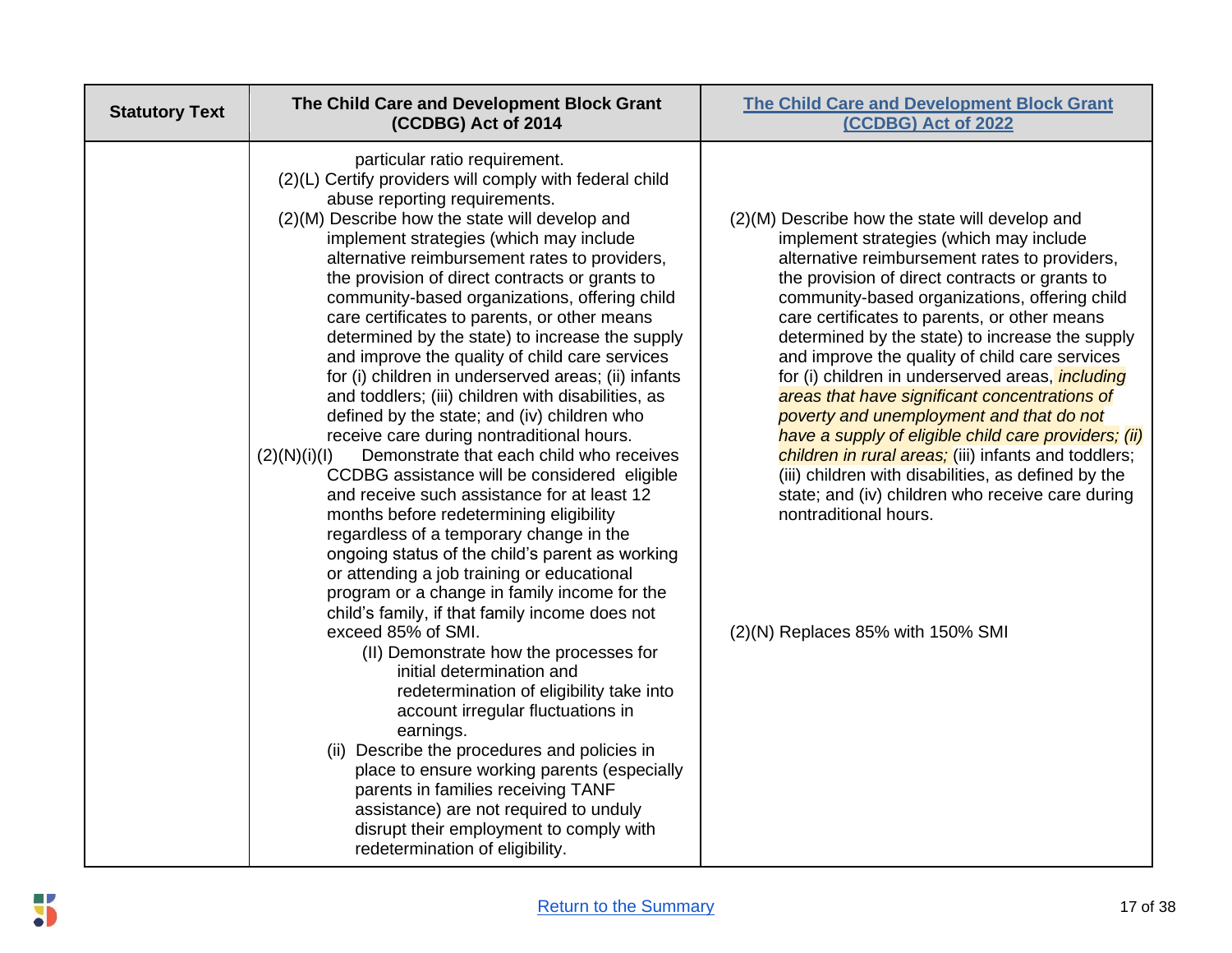| <b>Statutory Text</b> | The Child Care and Development Block Grant<br>(CCDBG) Act of 2014                                                                                                                                                                                                                                                                                                                                                                                                                                                                                                                                                                                                                                                                                                                                                                                                                                                                                                                                                                                                                                                                                                                                                                                                                                                                                                                                                                                                                                                                                                                                                                                                                           | <b>The Child Care and Development Block Grant</b><br>(CCDBG) Act of 2022                                                                                                                                                                                                                                                                                                                                                                                                                                                                        |
|-----------------------|---------------------------------------------------------------------------------------------------------------------------------------------------------------------------------------------------------------------------------------------------------------------------------------------------------------------------------------------------------------------------------------------------------------------------------------------------------------------------------------------------------------------------------------------------------------------------------------------------------------------------------------------------------------------------------------------------------------------------------------------------------------------------------------------------------------------------------------------------------------------------------------------------------------------------------------------------------------------------------------------------------------------------------------------------------------------------------------------------------------------------------------------------------------------------------------------------------------------------------------------------------------------------------------------------------------------------------------------------------------------------------------------------------------------------------------------------------------------------------------------------------------------------------------------------------------------------------------------------------------------------------------------------------------------------------------------|-------------------------------------------------------------------------------------------------------------------------------------------------------------------------------------------------------------------------------------------------------------------------------------------------------------------------------------------------------------------------------------------------------------------------------------------------------------------------------------------------------------------------------------------------|
|                       | (iii) At the option of the state, demonstrate it will<br>not terminate assistance based on a factor<br>consisting of a parent's loss of work or<br>cessation of attendance at a job training or<br>educational program for which the family<br>was receiving the assistance without<br>continuing the assistance for a reasonable<br>period of time (at least 3 months) after such<br>loss or cessation in order for the parent to<br>engage in a job search and resume work, or<br>resume attendance at a job training or<br>educational program, as soon as possible.<br>(iv) Describe the policies and procedures in<br>place to allow for provision of continued<br>assistance at the beginning of a new<br>eligibility period under clause (i)(I), for<br>parents working or attending a job training<br>or educational program whose family<br>income exceeds the state's income limit (if<br>the family income does not exceed 85%<br>SMI).<br>Describe how the state, in order to expand<br>(2)(O)(i)<br>accessibility and continuity of care and assist<br>children enrolled in early childhood programs to<br>receive full-day services, will efficiently, and to<br>the extent practicable, coordinate CCDBG<br>services with Federal, state, and local preschool<br>programs, tribal early childhood programs, and<br>others, including those serving infants and<br>toddlers with disabilities, homeless children, and<br>children in foster care.<br>(ii) If the state combines funding for CCDBG<br>services with funding for any program<br>described in clause (i), describe how it will<br>combine and use the funding.<br>(iii) Specifies nothing in clause (i) shall be | $(2)(O)(i)$ Describe how the state, in order to expand<br>accessibility and continuity of care and assist<br>children enrolled in early childhood programs to<br>receive full-day services full workday and full<br>year services, will efficiently, and to the extent<br>practicable, coordinate CCDBG services with<br>Federal, state, and local preschool programs,<br>tribal early childhood programs, and others,<br>including those serving infants and toddlers with<br>disabilities, homeless children, and children in<br>foster care. |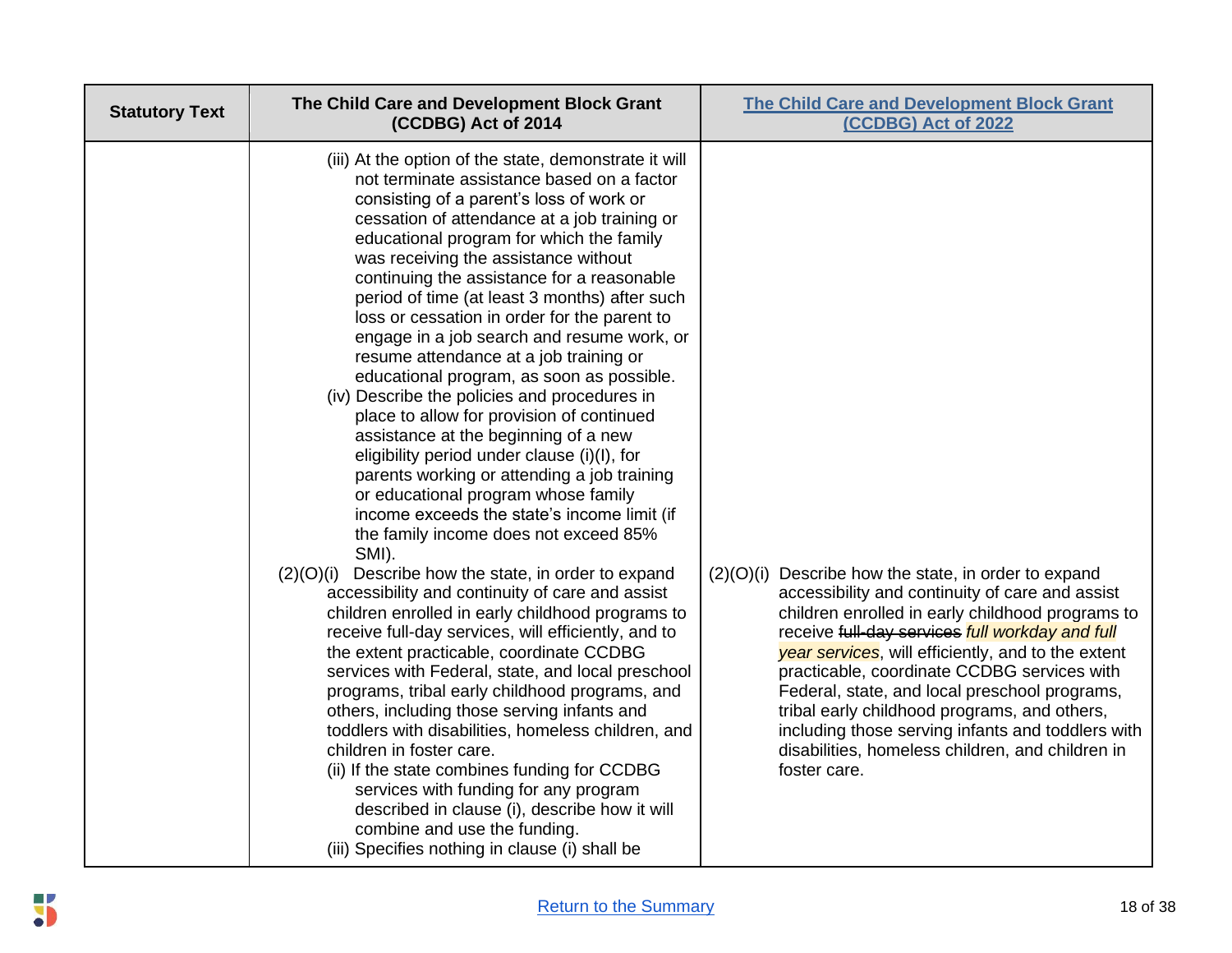| <b>Statutory Text</b> | The Child Care and Development Block Grant<br>(CCDBG) Act of 2014                                                                                                                                                                                                                                                                                                                                                                                                                                                                                                                                                                                                                                                                                                                                                                                                                                                                                                                                                                                                                                                                                                                                                                                                                                                                                                                                                                                                                                                                                                                                                                                                     | <b>The Child Care and Development Block Grant</b><br>(CCDBG) Act of 2022                                                                                                                                                                                                  |
|-----------------------|-----------------------------------------------------------------------------------------------------------------------------------------------------------------------------------------------------------------------------------------------------------------------------------------------------------------------------------------------------------------------------------------------------------------------------------------------------------------------------------------------------------------------------------------------------------------------------------------------------------------------------------------------------------------------------------------------------------------------------------------------------------------------------------------------------------------------------------------------------------------------------------------------------------------------------------------------------------------------------------------------------------------------------------------------------------------------------------------------------------------------------------------------------------------------------------------------------------------------------------------------------------------------------------------------------------------------------------------------------------------------------------------------------------------------------------------------------------------------------------------------------------------------------------------------------------------------------------------------------------------------------------------------------------------------|---------------------------------------------------------------------------------------------------------------------------------------------------------------------------------------------------------------------------------------------------------------------------|
|                       | construed to affect the priority of such<br>children to receive full-day prekindergarten<br>or Head Start program services.<br>(2)(P) Demonstrate how the state encourages<br>partnerships among state agencies, other public<br>agencies, Indian tribes and tribal organizations,<br>and private entities, including faith-based and<br>community-based organizations, to leverage<br>existing service delivery systems for child care<br>and development services and to increase the<br>supply and quality of child care services for<br>children under 13, such as by implementing<br>voluntary shared services alliance models.<br>$(2)(Q)$ In investments made to increase access to<br>high-quality child care and development<br>services, describe how the state will prioritize<br>children of families in areas with significant<br>concentrations of poverty and unemployment<br>and without access to such programs.<br>$(2)(R)$ Certify the state has developed the plan in<br>consultation with the State Advisory Council.<br>$(2)(S)$ Include-<br>(i) A certification that the payment practices of<br>CCDBG providers reflect generally accepted<br>payment practices of providers who do not<br>receive CCDBG assistance, so as to provide<br>stability of funding and encourage more<br>providers to serve children who receive<br>CCDBG assistance; and<br>(ii) An assurance the state will, to the extent<br>practicable, implement enrollment and<br>eligibility policies that support the fixed costs<br>of providing child care services by delinking<br>provider reimbursement rates from an<br>eligible child's occasional absences due to | (ii) An assurance the state will to the extent<br>practicable, implement enrollment and<br>eligibility policies that support the fixed and<br>operational costs of providing child care<br>services by delinking provider<br>reimbursement rates from an eligible child's |
|                       | holidays or unforeseen circumstances such                                                                                                                                                                                                                                                                                                                                                                                                                                                                                                                                                                                                                                                                                                                                                                                                                                                                                                                                                                                                                                                                                                                                                                                                                                                                                                                                                                                                                                                                                                                                                                                                                             | occasional absences due to holidays or                                                                                                                                                                                                                                    |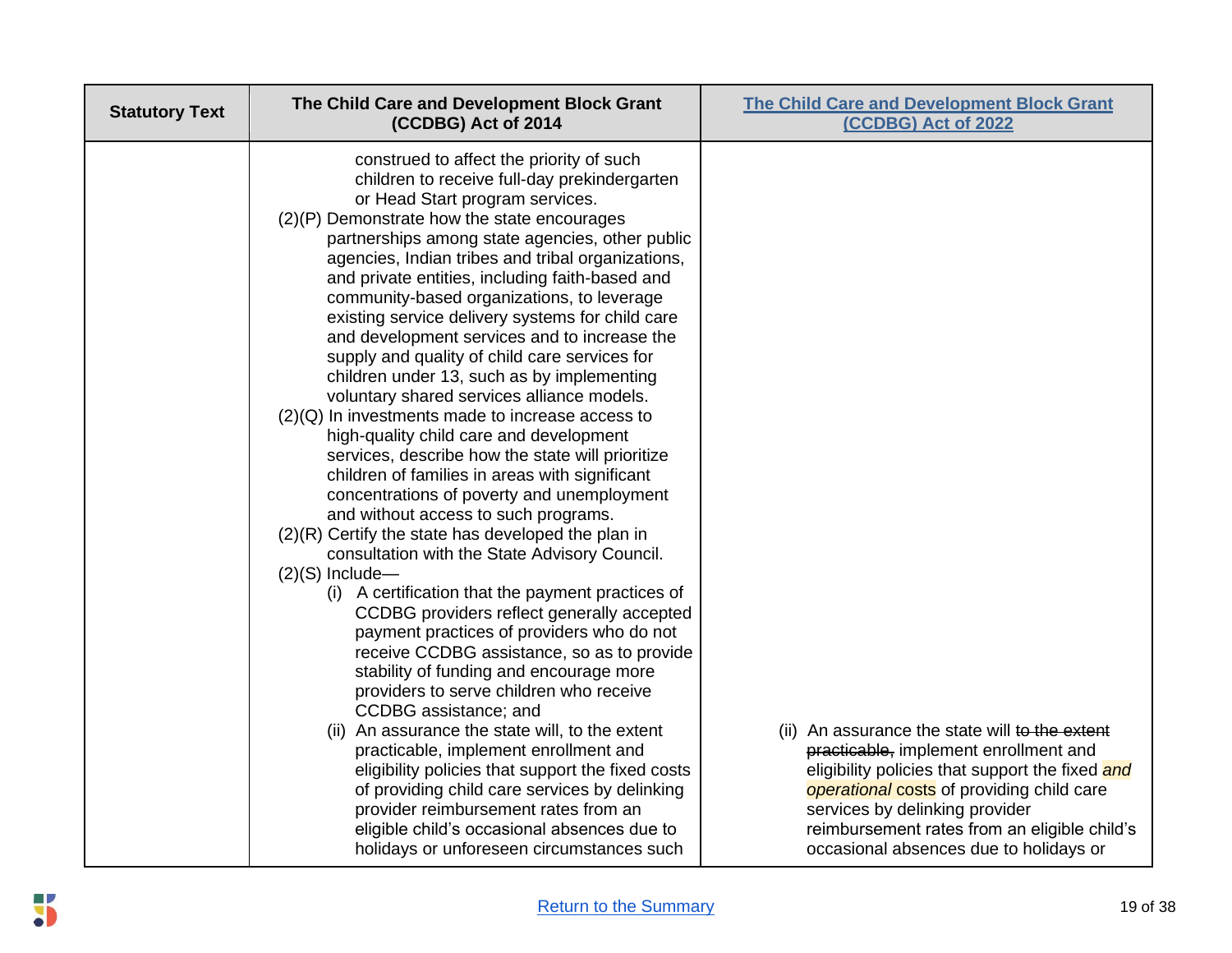| <b>Statutory Text</b> | The Child Care and Development Block Grant<br>(CCDBG) Act of 2014                                                                                                                                                                                                                                                                                                                                                                                                                                                                                                                                                                                                                                                                                                                                                                                                                                                                                                                                                                                                                                                                                                                                                                                                                                                                                                                                                    | <b>The Child Care and Development Block Grant</b><br>(CCDBG) Act of 2022                                                                                                                                                                                                                                                                                                                                      |
|-----------------------|----------------------------------------------------------------------------------------------------------------------------------------------------------------------------------------------------------------------------------------------------------------------------------------------------------------------------------------------------------------------------------------------------------------------------------------------------------------------------------------------------------------------------------------------------------------------------------------------------------------------------------------------------------------------------------------------------------------------------------------------------------------------------------------------------------------------------------------------------------------------------------------------------------------------------------------------------------------------------------------------------------------------------------------------------------------------------------------------------------------------------------------------------------------------------------------------------------------------------------------------------------------------------------------------------------------------------------------------------------------------------------------------------------------------|---------------------------------------------------------------------------------------------------------------------------------------------------------------------------------------------------------------------------------------------------------------------------------------------------------------------------------------------------------------------------------------------------------------|
|                       | as illness.<br>(2)(T)(i)<br>Include an assurance the state will maintain<br>or implement early learning and<br>developmental guidelines appropriate for<br>children from birth to kindergarten entry,<br>describing what such children should know<br>and be able to do, and covering the<br>essential domains of early childhood<br>development for use statewide by providers.<br>Such guidelines shall be-<br>(I) Research-based, developmentally<br>appropriate, and aligned with entry to<br>kindergarten;<br>(II) Implemented in consultation with the<br>state educational agency and the State<br>Advisory Council; and<br>(III) Be updated as determined by the state.<br>(ii) Include an assurance that CCDBG funds<br>will not be used to develop or implement an<br>assessment for children that will be used:<br>(I) As the sole basis for a provider being<br>determined ineligible to participate in<br>CCDBG;<br>(II) As the primary or sole basis to provide<br>a reward or sanction to an individual<br>provider;<br>(III) As the primary or sole method for<br>assessing program effectiveness; or<br>(IV) To deny children eligibility to<br>participate in CCDBG.<br>(iii) Specifies nothing in the CCDBG Act shall<br>preclude the state from using a single<br>assessment as determined by the state for<br>children for-<br>(I) Supporting learning or improving a<br>classroom environment; | unforeseen circumstances such as illness.<br>$(2)(T)(i)$ Include an assurance the state will maintain<br>or implement early learning and<br>developmental guidelines appropriate for<br>children from birth to kindergarten entry,<br>describing what such children should know<br>and be able to do, and covering the<br>essential domains of early childhood<br>development for use statewide by providers. |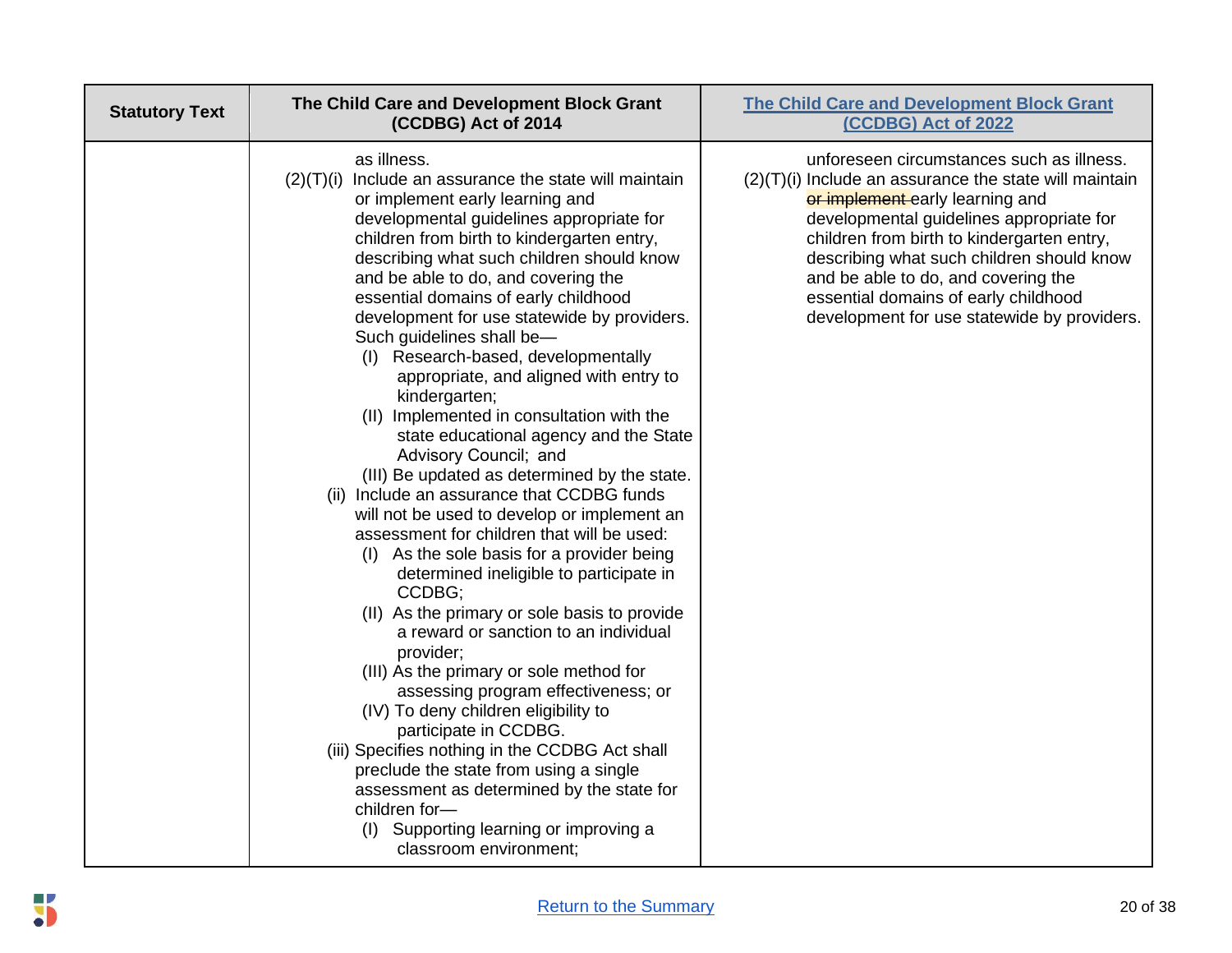| <b>Statutory Text</b> | The Child Care and Development Block Grant<br>(CCDBG) Act of 2014                                                                                                                                                                                                                                                                                                                                                                                                                                                                                                                                                                                                                                                                                                                                                                                                                                                                                                                                                                                                                                                                                                                                                                                                       | <b>The Child Care and Development Block Grant</b><br>(CCDBG) Act of 2022               |
|-----------------------|-------------------------------------------------------------------------------------------------------------------------------------------------------------------------------------------------------------------------------------------------------------------------------------------------------------------------------------------------------------------------------------------------------------------------------------------------------------------------------------------------------------------------------------------------------------------------------------------------------------------------------------------------------------------------------------------------------------------------------------------------------------------------------------------------------------------------------------------------------------------------------------------------------------------------------------------------------------------------------------------------------------------------------------------------------------------------------------------------------------------------------------------------------------------------------------------------------------------------------------------------------------------------|----------------------------------------------------------------------------------------|
|                       | (II) Targeting professional development to<br>a provider;<br>(III) Determining the need for health,<br>mental health, disability,<br>developmental delay, or family support<br>services;<br>(IV) Obtaining information for the quality<br>improvement process at the state<br>level; or<br>(V) Conducting a program evaluation for<br>the purposes of providing program<br>improvement and parent information.<br>(iv) Specifies nothing in the CCDBG Act allows<br>an officer or employee of the Federal<br>Government to:<br>(I) Mandate, direct, control, or place<br>conditions (outside of what is required<br>by the CCDBG Act) around adopting a<br>state's early learning and<br>developmental guidelines developed in<br>accordance with this section;<br>(II) Establish criteria that specifies, defines,<br>prescribes, or places conditions<br>(outside of what is required by the<br>CCDBG Act) on a state adopting<br>standards or measures that a state<br>uses to establish, implement, or<br>improve such guidelines, related<br>accountability systems, or alignment of<br>such guidelines with education<br>standards; or<br>(III) Require a state to submit such<br>guidelines for review.<br>$(2)(U)(i)$ Demonstrate the manner in which the state | $(2)(U)(i)$ Demonstrate the manner in which the state                                  |
|                       | will address the needs of children receiving<br>CCDBG services, including the need for                                                                                                                                                                                                                                                                                                                                                                                                                                                                                                                                                                                                                                                                                                                                                                                                                                                                                                                                                                                                                                                                                                                                                                                  | will address the needs of children receiving<br>CCDBG services, including the need for |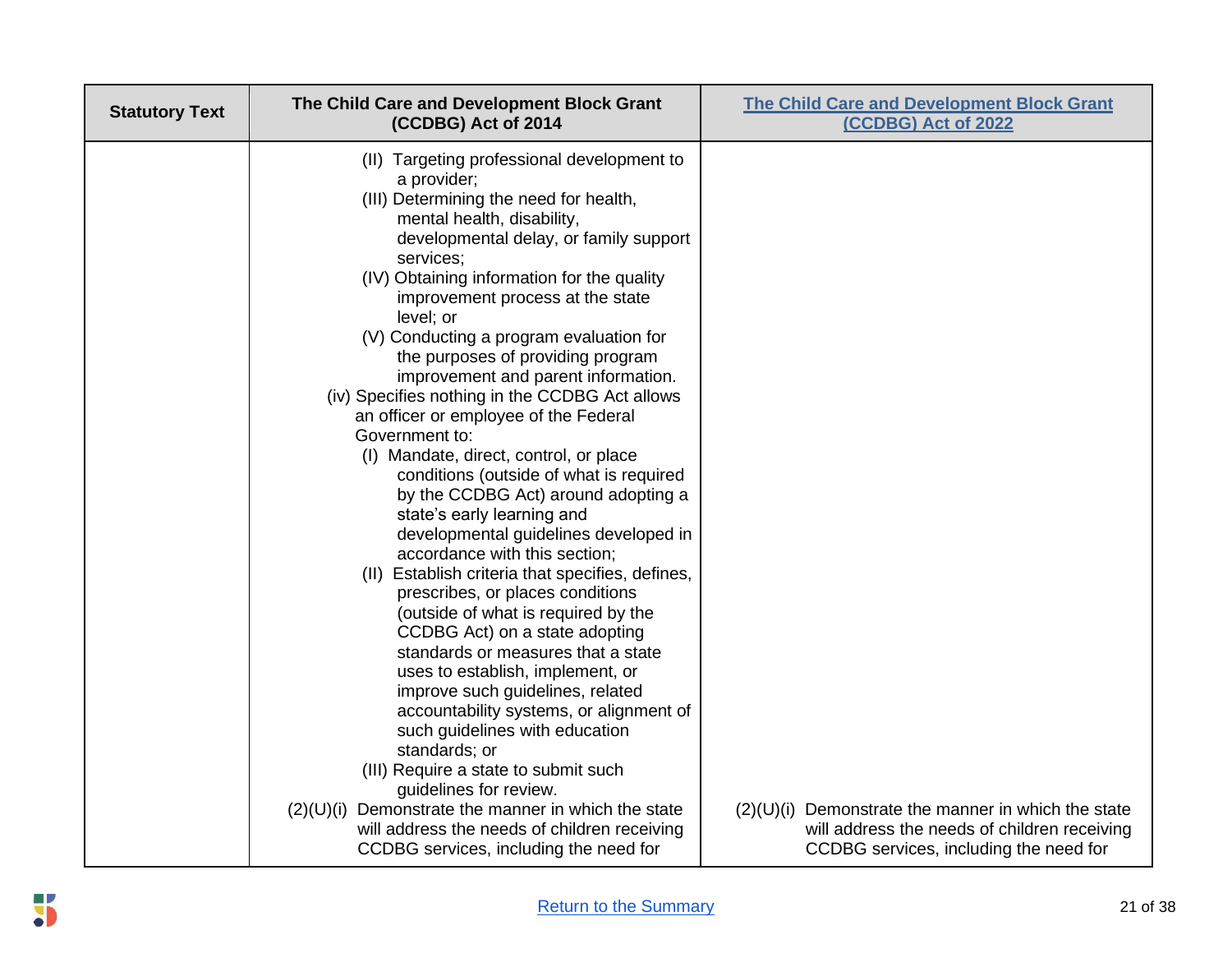| <b>Statutory Text</b> | The Child Care and Development Block Grant<br>(CCDBG) Act of 2014                                                                                                                                                                                                                                                                                                                                                                                                                                                                                                                                                                                                                                                                                                                                                                                                                                                                       | <b>The Child Care and Development Block Grant</b><br>(CCDBG) Act of 2022                                                                                                                                                                                                                                                                                                                                                                                                                                                                                                                                                                                                                                                                              |
|-----------------------|-----------------------------------------------------------------------------------------------------------------------------------------------------------------------------------------------------------------------------------------------------------------------------------------------------------------------------------------------------------------------------------------------------------------------------------------------------------------------------------------------------------------------------------------------------------------------------------------------------------------------------------------------------------------------------------------------------------------------------------------------------------------------------------------------------------------------------------------------------------------------------------------------------------------------------------------|-------------------------------------------------------------------------------------------------------------------------------------------------------------------------------------------------------------------------------------------------------------------------------------------------------------------------------------------------------------------------------------------------------------------------------------------------------------------------------------------------------------------------------------------------------------------------------------------------------------------------------------------------------------------------------------------------------------------------------------------------------|
|                       | safe child care, for the period before,<br>during, and after a state of emergency<br>declared by the Governor or a major<br>disaster or emergency.<br>(ii) Include a statewide child care disaster plan<br>for coordination of activities and<br>collaboration, in the event of such an<br>emergency or disaster, among the state<br>lead agency; the state agencies with<br>jurisdiction over human services, state<br>emergency planning and licensing of<br>providers; the local CCR&Rs the state<br>resource and referral system; and the State<br>Advisory Council.<br>(iii) The disaster plan shall include-<br>evacuation, relocation, shelter-in-<br>(I)<br>place, and lock-down procedures, and<br>procedures for communication and<br>reunification with families, continuity of<br>operations, and accommodation of<br>infants and toddlers, children with<br>disabilities, and children with chronic<br>medical conditions; | safe child care, for the period before, during,<br>and after a state of emergency declared by<br>the Governor, a major disaster or<br>emergency, or a public health emergency<br>declared by the Secretary pursuant to<br>section 319 of the Public Health Service Act<br>(42 U.S.C. 247d).<br>(ii) Include a statewide child care disaster plan<br>for coordination of activities and<br>collaboration, in the event of such an<br>emergency or disaster, among the state<br>lead agency; the state agencies with<br>jurisdiction over human services, state<br>emergency planning and licensing of<br>providers; state and local health agencies;<br>the local CCR&Rs the state resource and<br>referral system; and the State Advisory<br>Council. |
|                       | (II) guidelines for the continuation of child<br>care services in the period following<br>the emergency or disaster, which may<br>include the provision of emergency<br>and temporary child care services and<br>temporary operating standards for<br>providers during that period; and<br>(III) procedures for staff and volunteer<br>emergency preparedness training and<br>practice drills.                                                                                                                                                                                                                                                                                                                                                                                                                                                                                                                                          | (II) guidelines for the continuation of child<br>care services in the period <i>during and</i><br>following the emergency or disaster,<br>which may include, which shall include<br>guidelines for the provision of<br>emergency and temporary child care<br>services and temporary operating<br>standards for providers during that<br>period; and                                                                                                                                                                                                                                                                                                                                                                                                   |
|                       | (2)(V) Describe how the state will develop and<br>implement strategies to strengthen the business<br>practices of providers to expand the supply and                                                                                                                                                                                                                                                                                                                                                                                                                                                                                                                                                                                                                                                                                                                                                                                    | $(2)(V)$ Describe how the state will develop and<br>implement strategies to strengthen the business<br>practices of providers to expand the supply and                                                                                                                                                                                                                                                                                                                                                                                                                                                                                                                                                                                                |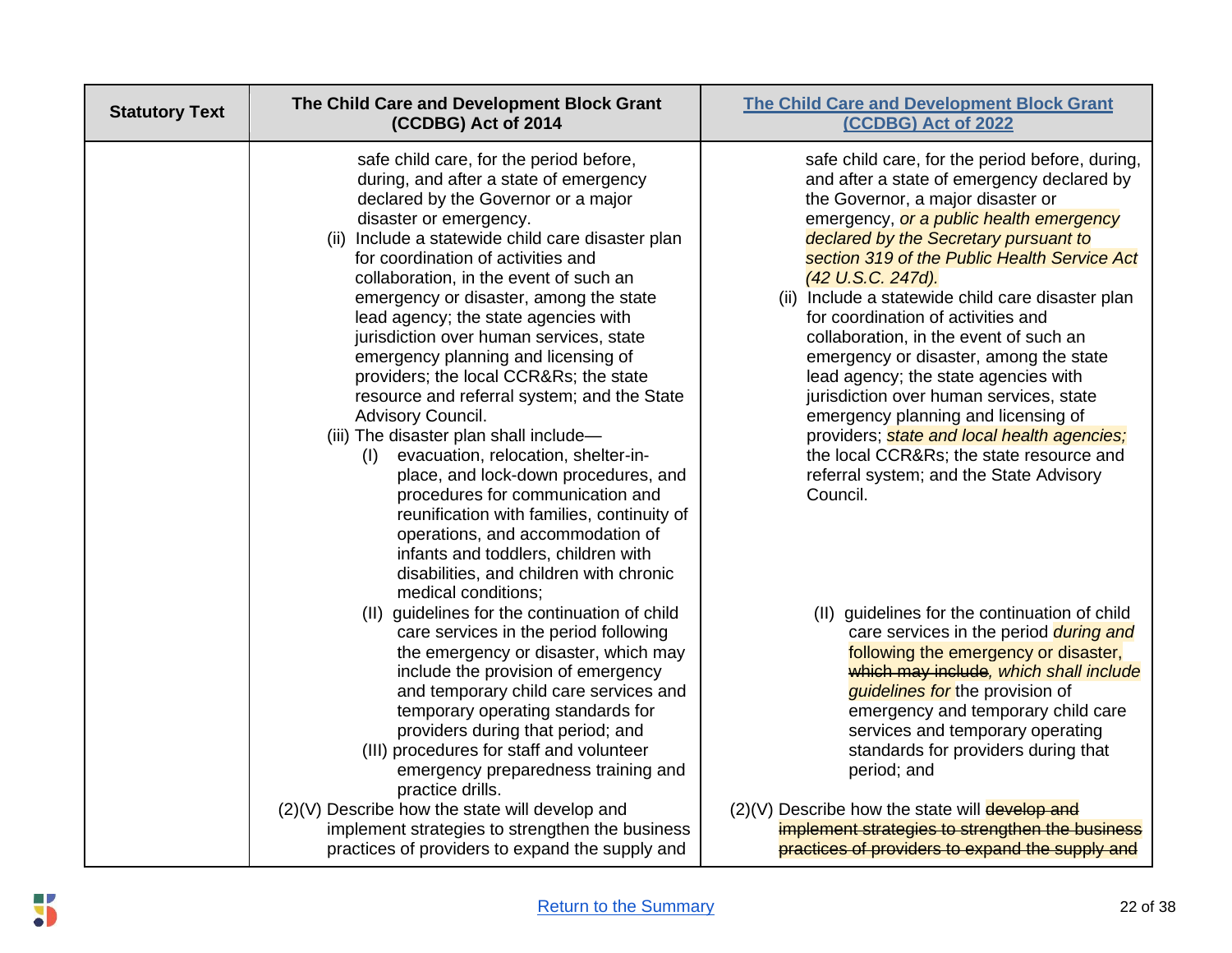| <b>Statutory Text</b> | The Child Care and Development Block Grant<br>(CCDBG) Act of 2014                                                                                                                                                                                                                                                                                                                                                                                                                                                                                                                                                                                                                                                                                                                                                                                                                                                                                                                                                                                                                                                                                                                                                                                                                                                                                                                                                                                                                                                                                                                                                             | <b>The Child Care and Development Block Grant</b><br>(CCDBG) Act of 2022                                                                                                                                                                                                                                                                                                                                                                                                                                                                                                                                                                                                           |
|-----------------------|-------------------------------------------------------------------------------------------------------------------------------------------------------------------------------------------------------------------------------------------------------------------------------------------------------------------------------------------------------------------------------------------------------------------------------------------------------------------------------------------------------------------------------------------------------------------------------------------------------------------------------------------------------------------------------------------------------------------------------------------------------------------------------------------------------------------------------------------------------------------------------------------------------------------------------------------------------------------------------------------------------------------------------------------------------------------------------------------------------------------------------------------------------------------------------------------------------------------------------------------------------------------------------------------------------------------------------------------------------------------------------------------------------------------------------------------------------------------------------------------------------------------------------------------------------------------------------------------------------------------------------|------------------------------------------------------------------------------------------------------------------------------------------------------------------------------------------------------------------------------------------------------------------------------------------------------------------------------------------------------------------------------------------------------------------------------------------------------------------------------------------------------------------------------------------------------------------------------------------------------------------------------------------------------------------------------------|
|                       | improve the quality of child care services.<br>(3)(A) Provide that the state will use CCDBG funds in<br>accordance with subparagraphs (B)-(D):<br>$(3)(B)(i)$ For child care services on a sliding fee scale<br>basis; activities that improve the quality or<br>availability of such services; activities that<br>improve access to child care services, including<br>procedures to permit enrollment (after an initial<br>eligibility determination) of homeless children<br>while required documentation is obtained,<br>training and TA on identifying and serving<br>homeless children and their families, and<br>specific outreach to homeless families; and any<br>other activity the state determines appropriate<br>to meet the purposes of the CCDBG Act (which<br>may include an activity described in clause (ii)),<br>with priority for children of families with very low<br>family incomes and children with special needs.<br>$(ii)(I)$ By Sept. 30 of each fiscal year, the<br>Secretary (acting through the Assistant<br>Secretary for Children and Families of the<br>Department of Health and Human Services)<br>shall prepare a report determining whether<br>each state uses amounts in accordance with<br>such priorities.<br>(II) If a state has failed to prioritize services<br>as required, the Secretary shall-<br>(aa) inform the state it has 6 months<br>from when the report was issued<br>to fully comply;<br>(bb) allow the state to modify its state<br>plan to be consistent with the<br>requirements and resubmit it<br>within that timeframe; and<br>(cc) if the state does not comply, | improve the quality of child care services<br>support child care business technical<br>assistance, including supporting<br>(I) provision of strategies to support<br>management coaching and the use of<br>core best business practices<br>(II) development and use of shared<br>services initiatives including initiatives<br>involving provider networks such as<br>child care center alliances and family<br>child care provider networks; and<br>(III) coordination of activities with programs<br>of the Small Business Administration,<br>programs of the Department of<br>Agriculture, and other Federal, State,<br>and local programs supporting child<br>care businesses. |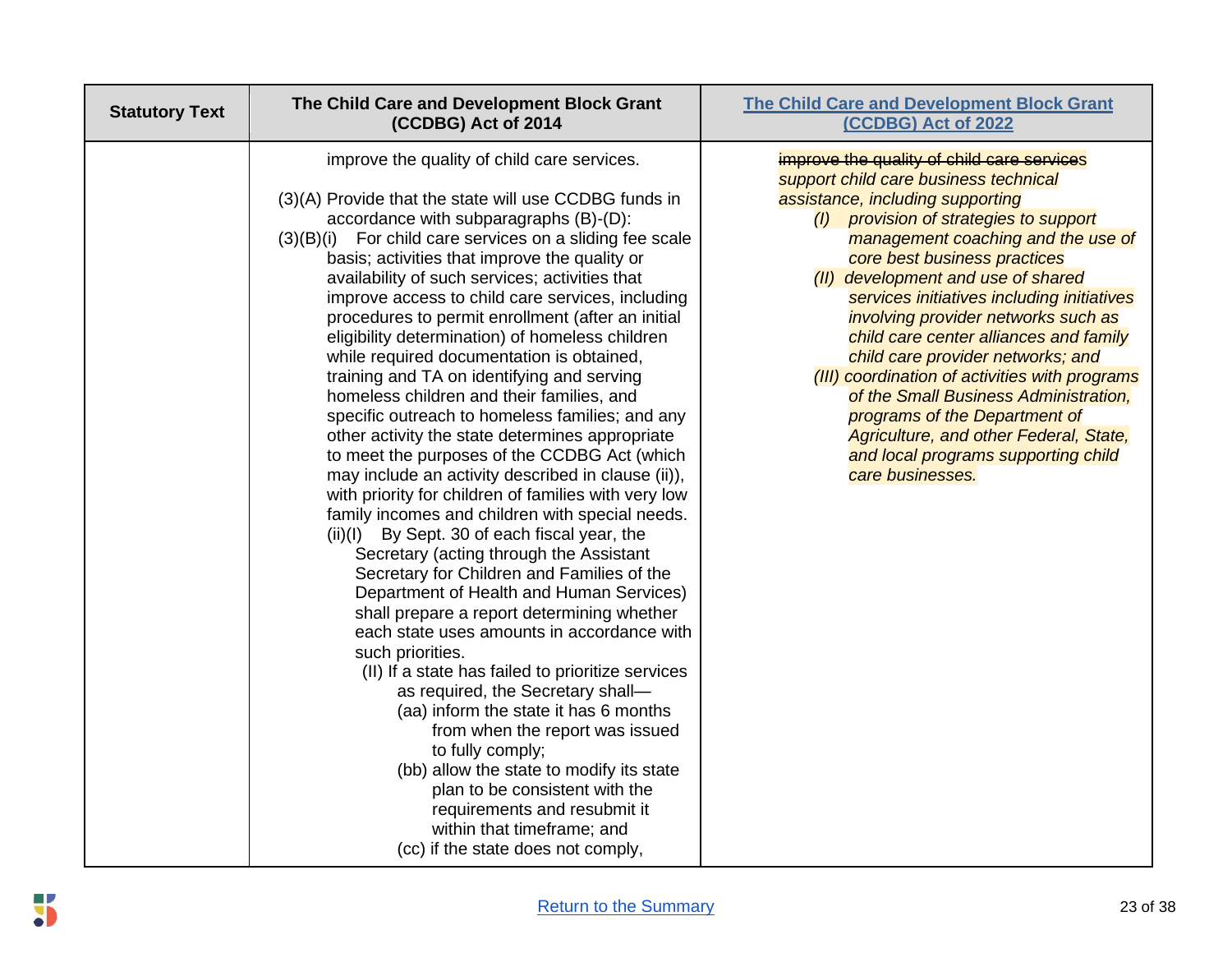| <b>Statutory Text</b> | The Child Care and Development Block Grant<br>(CCDBG) Act of 2014                                                                                                                                                                                                                                                                                                                                                                                                                                                                                                                                                                                                                                                                                                                                                                                                                                                                                                                                                                                                                                                                                                                                                                                                                                                                                                                 | <b>The Child Care and Development Block Grant</b><br>(CCDBG) Act of 2022 |
|-----------------------|-----------------------------------------------------------------------------------------------------------------------------------------------------------------------------------------------------------------------------------------------------------------------------------------------------------------------------------------------------------------------------------------------------------------------------------------------------------------------------------------------------------------------------------------------------------------------------------------------------------------------------------------------------------------------------------------------------------------------------------------------------------------------------------------------------------------------------------------------------------------------------------------------------------------------------------------------------------------------------------------------------------------------------------------------------------------------------------------------------------------------------------------------------------------------------------------------------------------------------------------------------------------------------------------------------------------------------------------------------------------------------------|--------------------------------------------------------------------------|
|                       | withhold 5% of the funds the<br>following fiscal year.<br>(III) In extraordinary circumstances, such<br>as a natural disaster, the Secretary<br>may grant a 1-year waiver to the 5%<br>penalty and, within 30 days of granting<br>such waiver, submit a report to the<br>appropriate congressional committees<br>on the circumstances of the waiver,<br>including the stated reason for the<br>need for a waiver, the expected impact<br>of the waiver on children served, and<br>any other relevant information the<br>Secretary deems necessary.<br>(iii)(I) To establish or support a system of local<br>or regional child care resource and referral<br>organizations (CCR&R) that is coordinated,<br>to the extent determined appropriate by the<br>state, by a statewide public or private<br>nonprofit, community-based or regionally<br>based, lead CCR&R.<br>(II) The local or regional CCR&R shall-<br>(aa) provide parents with consumer<br>education information referred to<br>in paragraph $(2)(E)$ (except as<br>otherwise provided in that<br>paragraph), concerning the full<br>range of child care options<br>(including faith-based and<br>community-based providers),<br>analyzed by provider, including<br>child care provided during<br>nontraditional hours and through<br>emergency child care centers, in<br>their political subdivisions or<br>regions; |                                                                          |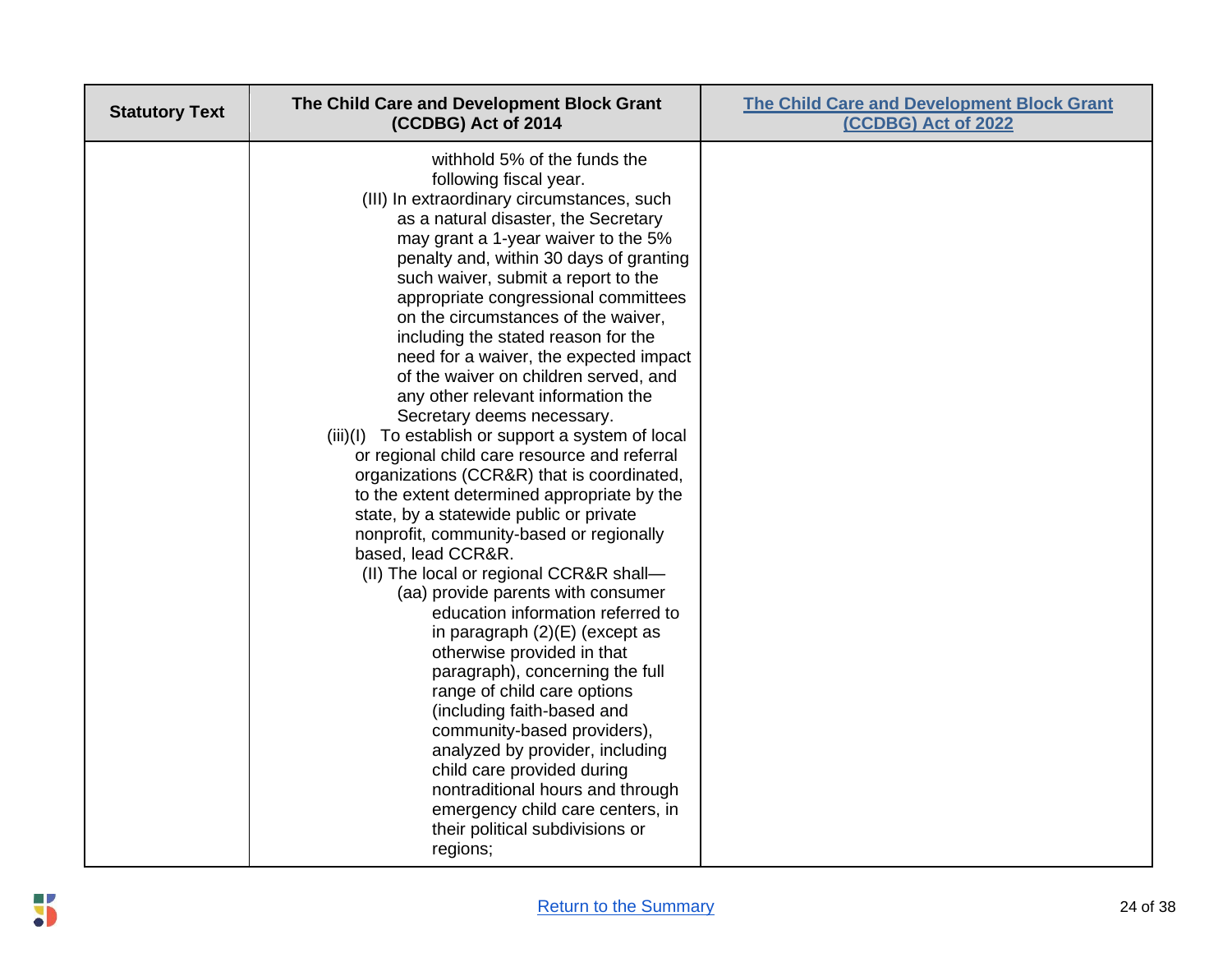| (bb) to the extent practicable, work<br>directly with families receiving<br>CCDBG assistance to offer<br>support and assistance (using<br>information described in (aa)) to<br>make an informed decision about<br>which providers they will use in an<br>effort to ensure they are enrolling<br>their children in a high-quality<br>setting that suits their needs;<br>(cc) collect data and provide<br>information on the coordination of<br>services and supports, including<br>services under IDEA Part C, and<br>Part B §619, for children with<br>disabilities:<br>(dd) collect data and provide<br>information on the supply of and<br>demand for child care services in<br>political subdivisions or regions<br>within the state and submit such<br>information to the state;<br>(ee) work to establish partnerships<br>with public agencies and private<br>entities, including faith-based and<br>community-based providers, to<br>increase the supply and quality of<br>child care services in the state;<br>and<br>(ff) as appropriate, coordinate their<br>activities with the activities of the<br>state lead agency and local<br>agencies that administer CCDBG<br>funds.<br>(3)(C) For administrative costs (not including the cost | <b>Statutory Text</b> | The Child Care and Development Block Grant<br>(CCDBG) Act of 2014 | <b>The Child Care and Development Block Grant</b><br>(CCDBG) Act of 2022 |
|---------------------------------------------------------------------------------------------------------------------------------------------------------------------------------------------------------------------------------------------------------------------------------------------------------------------------------------------------------------------------------------------------------------------------------------------------------------------------------------------------------------------------------------------------------------------------------------------------------------------------------------------------------------------------------------------------------------------------------------------------------------------------------------------------------------------------------------------------------------------------------------------------------------------------------------------------------------------------------------------------------------------------------------------------------------------------------------------------------------------------------------------------------------------------------------------------------------------------------------------------|-----------------------|-------------------------------------------------------------------|--------------------------------------------------------------------------|
|                                                                                                                                                                                                                                                                                                                                                                                                                                                                                                                                                                                                                                                                                                                                                                                                                                                                                                                                                                                                                                                                                                                                                                                                                                                   |                       | of providing direct services), up to 5% of total                  |                                                                          |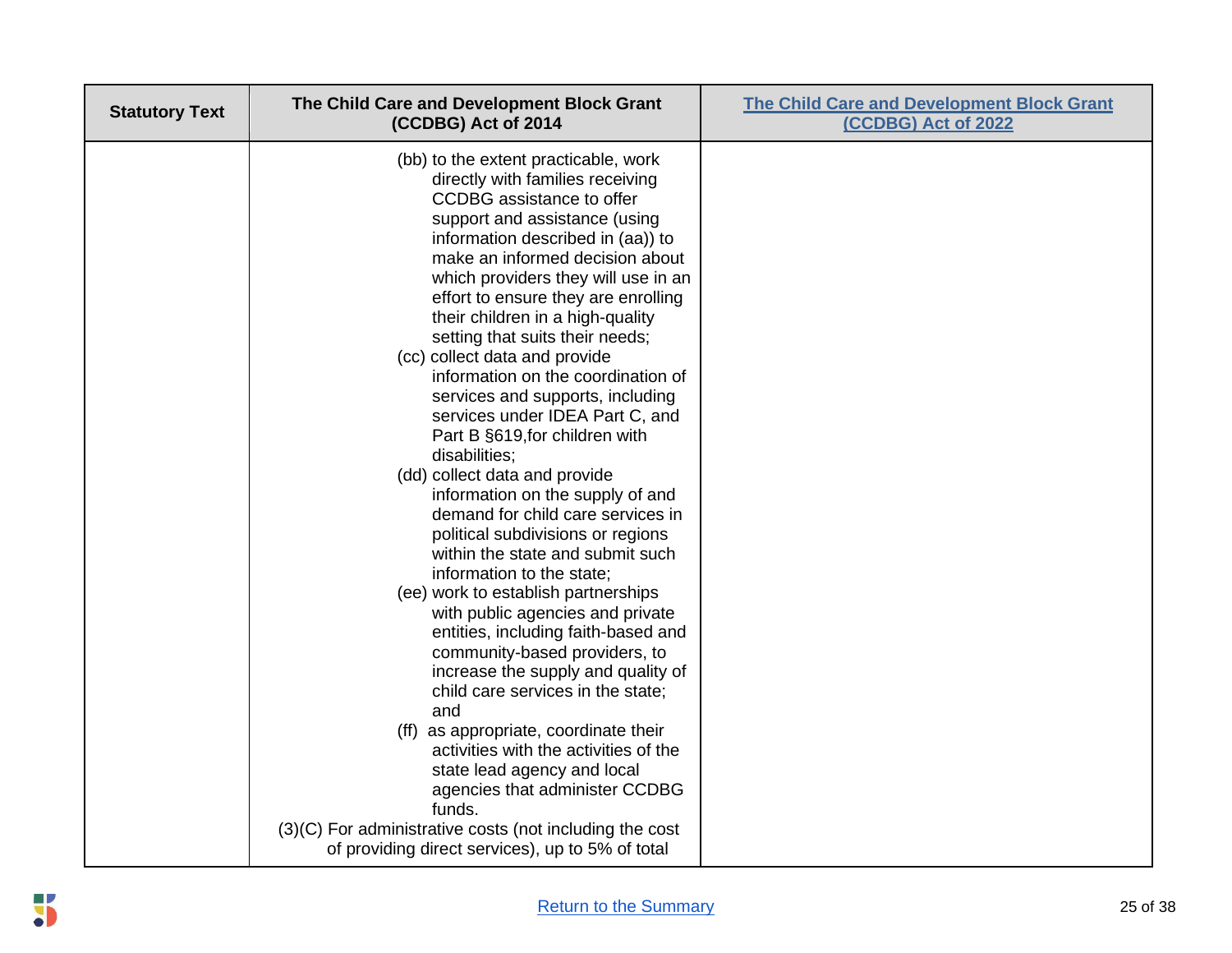| <b>Statutory Text</b> | The Child Care and Development Block Grant<br>(CCDBG) Act of 2014                                                                                                                                                                                                                                                                                                                                                                                                                                                                                                                                                                                                                                                                      | <b>The Child Care and Development Block Grant</b><br>(CCDBG) Act of 2022                                                                                                                                                                                                                                                                                                                                                                                                                                                                                                                                                                                                         |
|-----------------------|----------------------------------------------------------------------------------------------------------------------------------------------------------------------------------------------------------------------------------------------------------------------------------------------------------------------------------------------------------------------------------------------------------------------------------------------------------------------------------------------------------------------------------------------------------------------------------------------------------------------------------------------------------------------------------------------------------------------------------------|----------------------------------------------------------------------------------------------------------------------------------------------------------------------------------------------------------------------------------------------------------------------------------------------------------------------------------------------------------------------------------------------------------------------------------------------------------------------------------------------------------------------------------------------------------------------------------------------------------------------------------------------------------------------------------|
|                       | <b>CCDBG</b> annual funds.<br>(3)(D) To provide assistance to low-income working<br>families including or in addition to families with<br>children described in clause (i), (ii), (iii), or (iv) of<br>paragraph (2)(M).<br>$(3)(E)(i)$ Reserve the required funds for activities to<br>improve the quality of child care services and<br>for administrative costs (as outlined in §9858e);<br>and<br>(ii) Use at least 70% of the remaining funds to<br>fund direct services in accordance with<br>paragraph (2)(A).                                                                                                                                                                                                                  | (3)(D) To provide assistance to low-income working<br>families including or in addition to families with<br>children <i>in priority populations</i> described in<br>clause (i), (ii), (iii), or (iv) of paragraph (2)(M).                                                                                                                                                                                                                                                                                                                                                                                                                                                        |
|                       | (4)(A) Certify payment rates are sufficient to ensure<br>eligible children have equal access to services<br>comparable to services provided to children<br>whose parents are not eligible for CCDBG or<br>any other state or federal child care assistance<br>and summarize the facts relied on to determine<br>such rates are sufficient.                                                                                                                                                                                                                                                                                                                                                                                             | (4)(A) Certify, not later than October 1, 2024, that<br>payment rates for the provision of CCDBG<br>services are sufficient to meet the cost of<br>providing the child care services, including the<br>fixed and operational costs of providing the child<br>care services, and are set and paid in<br>accordance with a cost estimation model<br>described in subparagraph (B).                                                                                                                                                                                                                                                                                                 |
|                       | $(4)(B)(i)$ Demonstrate the state has, after consulting<br>with the State Advisory Council, local child care<br>program administrators, local CCR&Rs, and<br>other appropriate entities, developed and<br>conducted (and within 2 years of submitting the<br>state plan) a statistically valid and reliable<br>survey of the market rates for child care<br>services that reflects variations in the cost of<br>services by geographic area, type of provider,<br>and age of child or an alternative methodology,<br>such as a cost estimation model, developed by<br>the lead agency;<br>(ii) Demonstrate the state prepared a detailed<br>report containing the results of its market<br>rates survey or alternative methodology and | $(4)(B)(i)$ Demonstrate that the state, after consulting<br>with eligible child care providers, the State<br>Advisory Council, local child care program<br>administrators, local CCR&Rs, and other<br>appropriate entities, has developed and uses a<br>statistically valid and reliable cost estimation<br>model for the payment rates for providers of<br>child care services that-<br>reflects the costs of service delivery,<br>(1)<br>including fixed costs, operating<br>expenses, and staff salaries and<br>benefits necessary to recruit, train, and<br>retain qualified staff;<br>reflects variations in the costs of<br>(11)<br>service delivery by submarket, type of |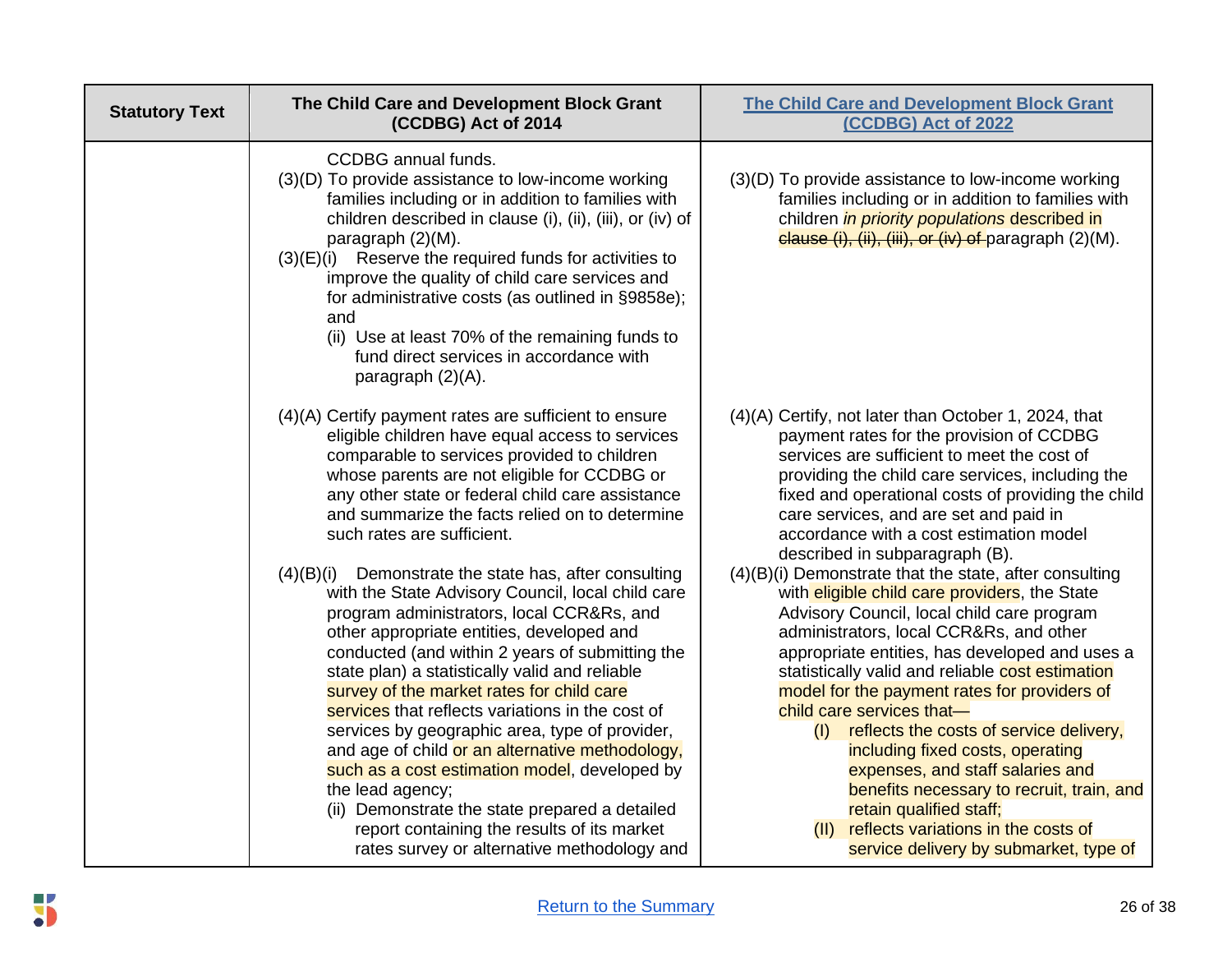| <b>Statutory Text</b> | The Child Care and Development Block Grant<br>(CCDBG) Act of 2014                                                                                                                                                                                                                                                                                                                                                                                                                                                                                                                                                                                                                                                                                                              | <b>The Child Care and Development Block Grant</b><br>(CCDBG) Act of 2022                                                                                                                                                                                                                                                                                                                                                                                                                                                                                                                                                                                                                                           |
|-----------------------|--------------------------------------------------------------------------------------------------------------------------------------------------------------------------------------------------------------------------------------------------------------------------------------------------------------------------------------------------------------------------------------------------------------------------------------------------------------------------------------------------------------------------------------------------------------------------------------------------------------------------------------------------------------------------------------------------------------------------------------------------------------------------------|--------------------------------------------------------------------------------------------------------------------------------------------------------------------------------------------------------------------------------------------------------------------------------------------------------------------------------------------------------------------------------------------------------------------------------------------------------------------------------------------------------------------------------------------------------------------------------------------------------------------------------------------------------------------------------------------------------------------|
|                       | made the results of the survey or alternative<br>methodology widely available (not later than<br>30 days after the completion of such survey<br>or alternative methodology) through periodic<br>means, including posting the results online;<br>(iii) Describe how the state will set payment<br>rates for CCDBG child care services-<br>in accordance with the results of the<br>(1)<br>market rates survey or alternative<br>methodology;<br>(II) taking into consideration the cost of<br>providing higher quality child care<br>services than were provided before<br>Nov. 19, 2014; and<br>(III) without, to the extent practicable,<br>reducing the number of families<br>receiving CCDBG assistance relative<br>to the number of such families on Nov.<br>19, 2014; and | provider, and children served,<br>including by-<br>(aa) geographic area (such as location<br>in a urban or rural area);<br>(bb) ages of children;<br>(cc) whether the children have<br>particular needs (such as needs<br>of children with disabilities and<br>children served by child protective<br>services);<br>(dd) whether the providers provide<br>services during weekend and<br>other nontraditional hours; and<br>(ee) quality of child care provider as<br>determined by the State; and<br>(III) is reviewed not less often than once<br>every 2 years and adjusted as may be<br>necessary to-<br>(aa) ensure payment rates remain<br>sufficient to meet the<br>requirements of this subchapter;<br>and |
|                       | (iv) Describe how the state will provide for<br>timely payment for child care services.<br>$(4)(C)(i)$ Specifies nothing in this paragraph shall be<br>construed to create a private right of action if<br>the state acted in accordance with this<br>paragraph.<br>(ii) Specifies nothing in the CCDBG Act shall be<br>construed to prevent a state from<br>differentiating the payment rates described<br>in subparagraph (B)(iii) on the basis of such<br>factors as-                                                                                                                                                                                                                                                                                                       | (bb) provide a cost of living increase to<br>maintain the level of services<br>provided during the year prior to<br>the review; and<br>(ii) describe how the State will provide for timely<br>payments, set in accordance with the model<br>described in clause (i), for CCDBG services.<br>(4)(D) The Secretary may offer guidance to States on<br>cost estimation models described in<br>subparagraph (B), but shall not require a State<br>to adopt a particular cost estimation model or<br>element of a particular cost estimation model.                                                                                                                                                                     |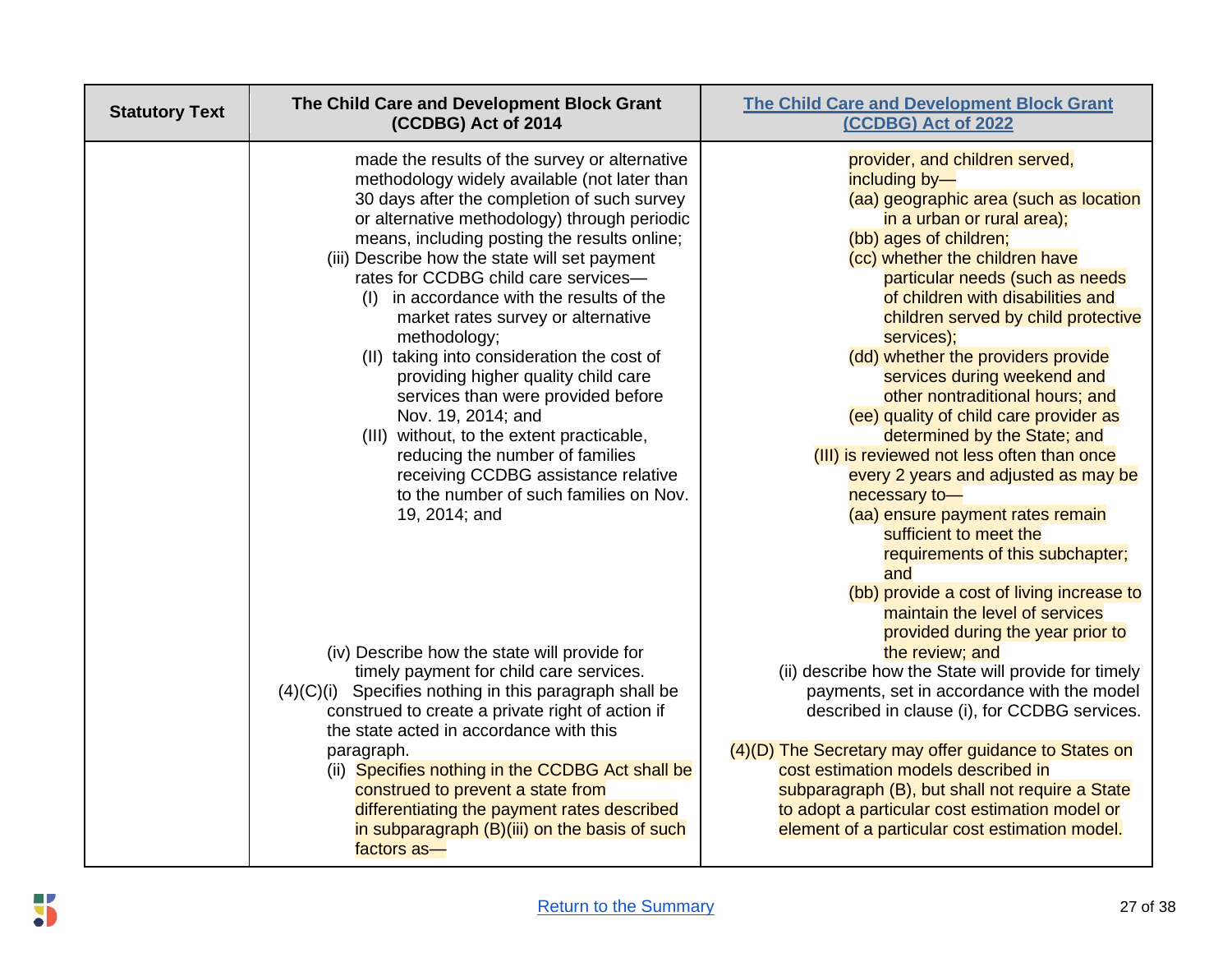| <b>Statutory Text</b> | The Child Care and Development Block Grant<br>(CCDBG) Act of 2014                                                                                                                                                                                                                                                                                                                                                                                                                                                                                                                                                                                                                                                            | <b>The Child Care and Development Block Grant</b><br>(CCDBG) Act of 2022                                                                                                                                                                                                                                                                                                                                                                                                                                                                                                                                                                                                                                                                                                                                                                                                                                                                                                                                                                                                                                                                                              |
|-----------------------|------------------------------------------------------------------------------------------------------------------------------------------------------------------------------------------------------------------------------------------------------------------------------------------------------------------------------------------------------------------------------------------------------------------------------------------------------------------------------------------------------------------------------------------------------------------------------------------------------------------------------------------------------------------------------------------------------------------------------|-----------------------------------------------------------------------------------------------------------------------------------------------------------------------------------------------------------------------------------------------------------------------------------------------------------------------------------------------------------------------------------------------------------------------------------------------------------------------------------------------------------------------------------------------------------------------------------------------------------------------------------------------------------------------------------------------------------------------------------------------------------------------------------------------------------------------------------------------------------------------------------------------------------------------------------------------------------------------------------------------------------------------------------------------------------------------------------------------------------------------------------------------------------------------|
|                       | (I) geographic location of providers (such<br>as location in an urban or rural area);<br>(II) the age or particular needs of children<br>(such as the needs of children with<br>disabilities and children served by child<br>protective services);<br>(III) whether the providers offer services<br>during nontraditional hours; or<br>(IV) the state's determination that such<br>differentiated payment rates allow a<br>parent to choose high-quality child<br>care that best fits the parent's needs.<br>(5) Provides that the state will establish and<br>periodically revise, by rule, a sliding fee scale that<br>provides for family cost sharing (that is not a<br>barrier to families receiving CCDBG assistance). | (5)(A) Provides that the State will establish and<br>periodically revise a sliding fee scale to determine<br>a full copayment for a family receiving assistance<br>under this subchapter (or, for a family receiving<br>part-time care, a reduced copayment that is the<br>proportionate amount of the full copayment) that<br>shall be set in accordance with subparagraph (B)<br>and that is not a barrier to families receiving<br>CCDBG assistance.<br>(B)(i) Requires states to ensure the sliding fee scale<br>results in a full copayment, toward the cost of<br>the child care involved for all eligible children in<br>the family for a family receiving assistance<br>under the subchapter, that shall be set, for a<br>family with a family income-<br>(I) of not more than 75 percent of the State<br>median income for a family of the same<br>size, to be 0 percent of that family income;<br>(II) of more than 75 percent but not more than<br>100 percent of the State median income for<br>a family of the same size, to be more than<br>0 but not more than 2 percent of that family<br>income;<br>(III) of more than 100 percent but not more than |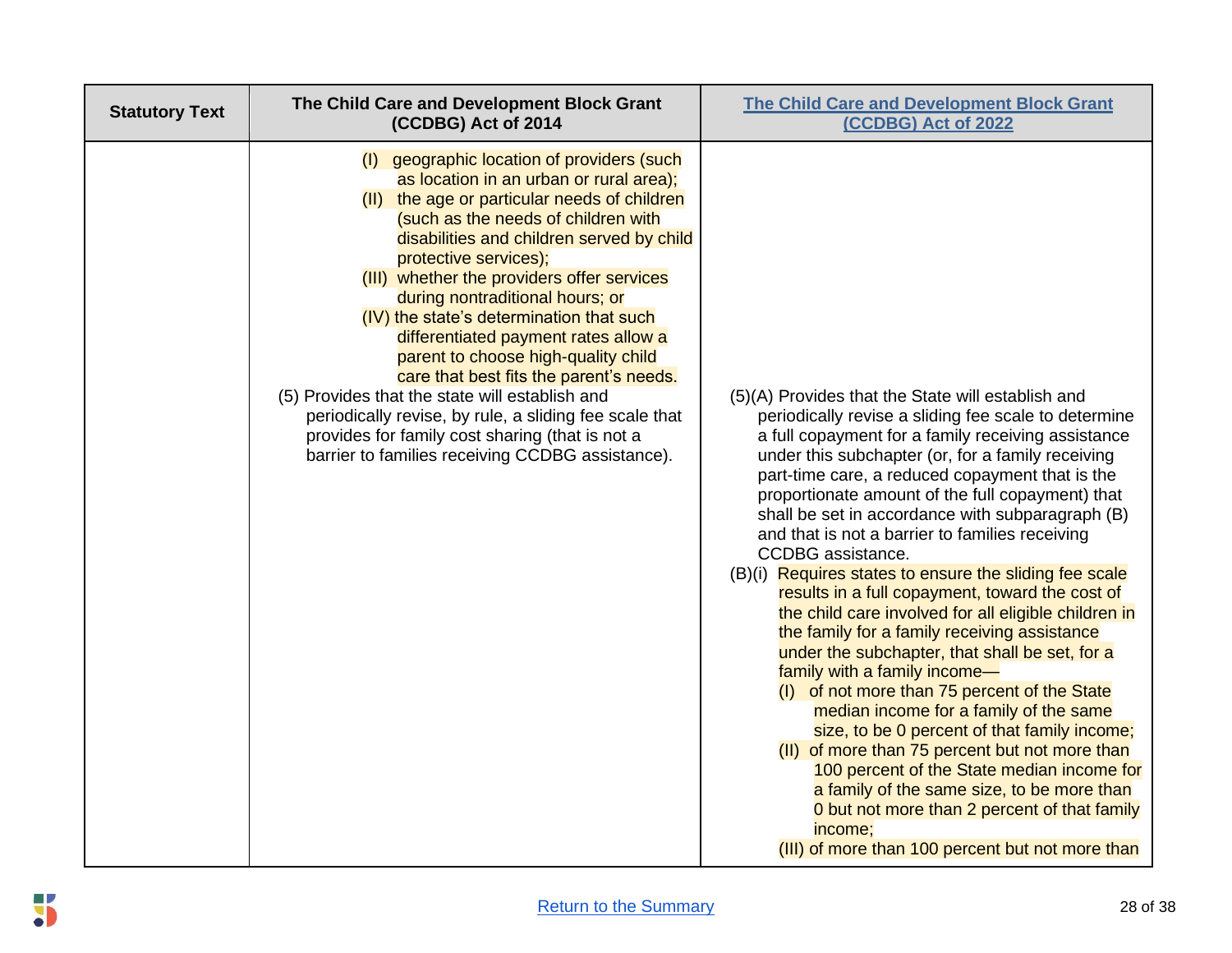| <b>Statutory Text</b>                                            | The Child Care and Development Block Grant<br>(CCDBG) Act of 2014                                                                                                                                                                                                                                                                                                                                                                                                                                                                                                                                                                                                                                                                                                                                                                                                                                                              | <b>The Child Care and Development Block Grant</b><br>(CCDBG) Act of 2022                                                                                                                                                                                                                                                                                                                                                                                                                                                                                                                                                               |
|------------------------------------------------------------------|--------------------------------------------------------------------------------------------------------------------------------------------------------------------------------------------------------------------------------------------------------------------------------------------------------------------------------------------------------------------------------------------------------------------------------------------------------------------------------------------------------------------------------------------------------------------------------------------------------------------------------------------------------------------------------------------------------------------------------------------------------------------------------------------------------------------------------------------------------------------------------------------------------------------------------|----------------------------------------------------------------------------------------------------------------------------------------------------------------------------------------------------------------------------------------------------------------------------------------------------------------------------------------------------------------------------------------------------------------------------------------------------------------------------------------------------------------------------------------------------------------------------------------------------------------------------------------|
|                                                                  |                                                                                                                                                                                                                                                                                                                                                                                                                                                                                                                                                                                                                                                                                                                                                                                                                                                                                                                                | 125 percent of the State median income for<br>a family of the same size, to be more than<br>2 but not more than 4 percent of that family<br>income; and<br>(IV) of more than 125 percent but not more than<br>150 percent of the State median income for<br>a family of the same size, to be more than<br>4 but not more than 7 percent of that family<br>income.<br>(ii) Requires states to ensure the sliding fee<br>scale results in a reduced copayment<br>toward the cost specified in clause (i), for a<br>family receiving part-time care, that shall be<br>the proportionate amount of the full<br>copayment under clause (i). |
| §9858e. Activities<br>to improve the<br>quality of child<br>care | (a) Requires states to reserve 1) a minimum percentage<br>of funds (9% after 5-year phase in) for activities<br>provided directly, or through grants or contracts with<br>local CCR&Rs or other appropriate entities, designed<br>to improve the quality of child care services and<br>increase parental options for and access to high-<br>quality child care, in alignment with a statewide needs<br>assessment for such services and care; 2) 3% of<br>funds for such activities as they relate to the quality of<br>care for infants and toddlers. States may reserve a<br>larger percentage of funds for these purposes.<br>(b) Requires states to use quality improvement funds to<br>carry out 1 or more of the following activities:<br>(1) Supporting the training and professional<br>development of the child care workforce through<br>activities such as those included under<br>§9858c(c)(2)(G), in addition to- | Sec. 7. (a)(2)(A) Requires states to reserve at least 9%<br>of funds for the activities described in (1).<br>(b) Requires states to use quality improvement funds to<br>carry out 1 or more of the following activities (which<br>shall include activities selected by the State to carry<br>out paragraph (1)): [replace current (1)]<br>(1) Supporting the education and professional<br>development of child care staff and supporting<br>child care providers in the recruitment of,<br>professional development for, and retention of a<br>qualified child care workforce, through activities                                     |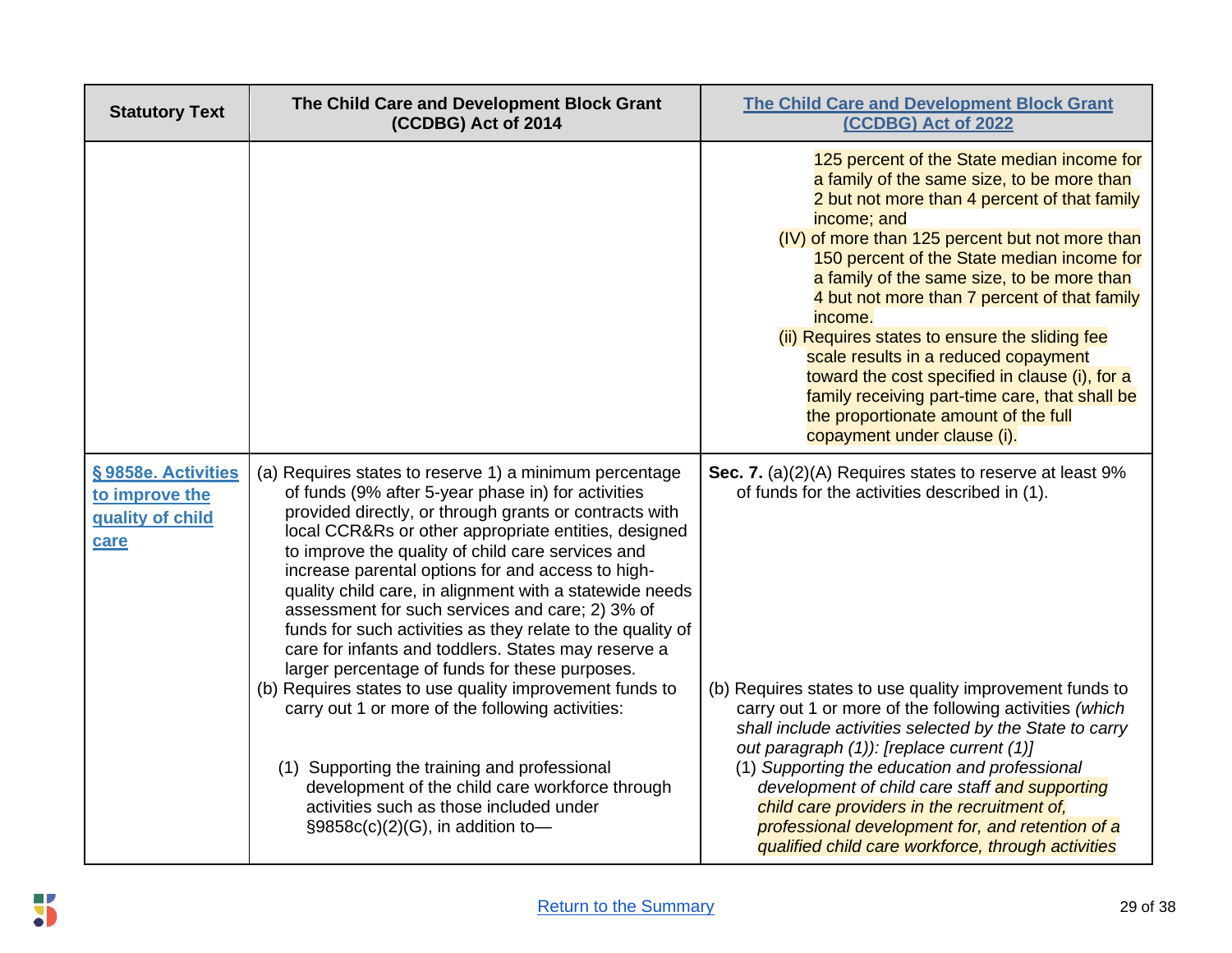| <b>Statutory Text</b> | The Child Care and Development Block Grant<br>(CCDBG) Act of 2014 | <b>The Child Care and Development Block Grant</b><br>(CCDBG) Act of 2022                                                                                                                                                                                                                                                                                                                                                                                                                                                                                                                                                                                                                                                                                                                                                                                                                                                                                                                                                                                                                                                                                                                                                                                                                                                                                                                                                                                                                                                                                 |
|-----------------------|-------------------------------------------------------------------|----------------------------------------------------------------------------------------------------------------------------------------------------------------------------------------------------------------------------------------------------------------------------------------------------------------------------------------------------------------------------------------------------------------------------------------------------------------------------------------------------------------------------------------------------------------------------------------------------------------------------------------------------------------------------------------------------------------------------------------------------------------------------------------------------------------------------------------------------------------------------------------------------------------------------------------------------------------------------------------------------------------------------------------------------------------------------------------------------------------------------------------------------------------------------------------------------------------------------------------------------------------------------------------------------------------------------------------------------------------------------------------------------------------------------------------------------------------------------------------------------------------------------------------------------------|
|                       |                                                                   | selected by the State such as-<br>(A) the development and expansion of initiatives to<br>assist child care staff in the attainment of<br>postsecondary credentials and degrees;<br>(B) the provision of financial assistance (including<br>through bonuses, retention grants, and wage<br>supplements)-<br>(i) for child care staff to pursue a postsecondary<br>credential or degree; and<br>(ii) for child care providers to recruit, provide<br>professional development for, and retain<br>child care staff who have attained such<br>credentials or degrees;<br>(C) the development and implementation of<br>apprenticeship programs that equip<br>apprentices with specialized knowledge, skills,<br>and competencies required to work in child<br>care, which programs may include activities<br>$to-$<br>(i) increase the number of individuals (including<br>the number of individuals seeking to work<br>with priority populations of children<br>described in section 658E(c)(2)(M)) who<br>complete an apprenticeship program and<br>obtain a credential or degree;<br>(ii) promote the recruitment and retention of<br>apprentices through strategies for (I)<br>supervising and mentoring apprentices; and<br>(II) providing pathways to career<br>advancement for apprentices; and<br>(iii) support partnerships between institutions of<br>higher education, eligible child care<br>providers (or a consortium of eligible child<br>care providers), and other entities<br>participating in an apprenticeship program to<br>provide for- |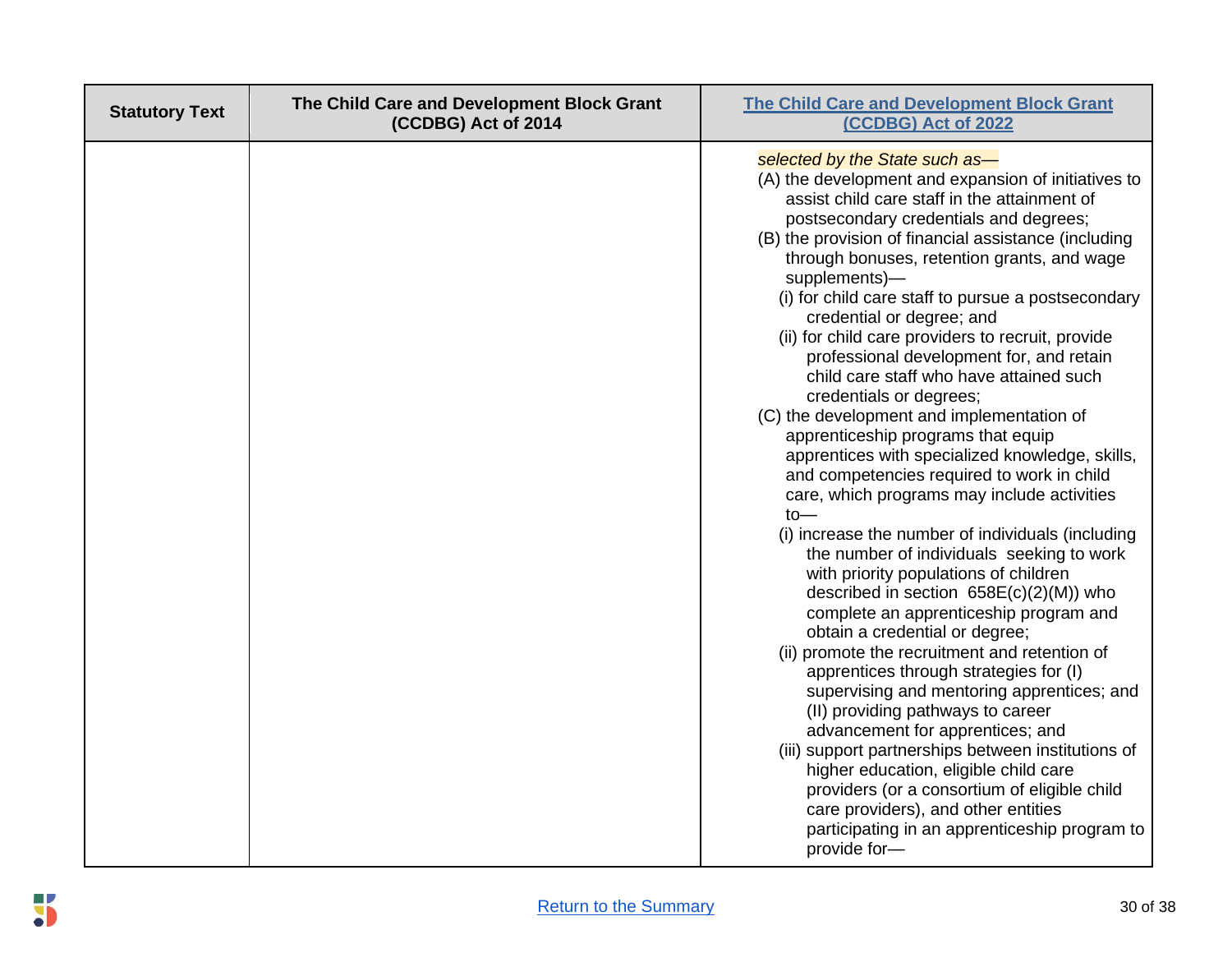| <b>Statutory Text</b> | The Child Care and Development Block Grant<br>(CCDBG) Act of 2014                                                                                                                                                                                                                                                                                                                                                                                                                                                                                                                                                                                                                                                                                                                                                                                                                                                                                                                                                                                                                                                                                                                                                                                                                                                                                                                           | <b>The Child Care and Development Block Grant</b><br>(CCDBG) Act of 2022                                                                                                                                                                                                                                                                                                                                                                                                                                                                                                                                                                                                                                                                                                                                                                                                                                                                                                                                                                                                                                                                                                                                                                                                                                                                                                                                |
|-----------------------|---------------------------------------------------------------------------------------------------------------------------------------------------------------------------------------------------------------------------------------------------------------------------------------------------------------------------------------------------------------------------------------------------------------------------------------------------------------------------------------------------------------------------------------------------------------------------------------------------------------------------------------------------------------------------------------------------------------------------------------------------------------------------------------------------------------------------------------------------------------------------------------------------------------------------------------------------------------------------------------------------------------------------------------------------------------------------------------------------------------------------------------------------------------------------------------------------------------------------------------------------------------------------------------------------------------------------------------------------------------------------------------------|---------------------------------------------------------------------------------------------------------------------------------------------------------------------------------------------------------------------------------------------------------------------------------------------------------------------------------------------------------------------------------------------------------------------------------------------------------------------------------------------------------------------------------------------------------------------------------------------------------------------------------------------------------------------------------------------------------------------------------------------------------------------------------------------------------------------------------------------------------------------------------------------------------------------------------------------------------------------------------------------------------------------------------------------------------------------------------------------------------------------------------------------------------------------------------------------------------------------------------------------------------------------------------------------------------------------------------------------------------------------------------------------------------|
|                       | (A) offering training and professional development<br>opportunities for providers related to the use of<br>scientifically-based, developmentally-<br>appropriate and age-appropriate strategies to<br>promote children's social, emotional, physical,<br>and cognitive development, including those<br>related to nutrition and physical activity, and<br>offering specialized training for providers caring<br>for those populations prioritized in<br>§9858c(c)(2)(Q) and children with disabilities;<br>(B) incorporating the effective use of data to guide<br>program improvement;<br>(C) including effective behavior management<br>strategies and training, including positive<br>behavior interventions and support models,<br>that promote positive social and emotional<br>development and reduce challenging<br>behaviors, including reducing expulsions of<br>preschool-aged children for such behaviors;<br>(E) providing training and outreach on engaging<br>parents and families in culturally and<br>linguistically appropriate ways to expand their<br>knowledge, skills, and capacity to become<br>meaningful partners in supporting their<br>children's positive development;<br>(F) providing training corresponding to children's<br>nutritional and physical activity needs to<br>promote healthy development;<br>(G) providing training or professional development | the award of postsecondary academic<br>(I)<br>credit for related instruction or on-the-<br>job training provided through the<br>apprenticeship; and<br>(II) the application of such credit toward a<br>credential or degree from an institution<br>in the partnership;<br>(D) professional development opportunities for<br>child care providers that relate to-<br>(i) the use of scientifically-based,<br>developmentally-appropriate and age<br>appropriate strategies to promote the social,<br>emotional, physical, and cognitive<br>development of children, including<br>specialized professional development for<br>child care providers caring for those priority<br>populations of children described in section<br>658E(c)(2)(M);<br>(ii) the use of effective behavior management<br>strategies, including positive behavior<br>interventions and support models, that<br>promote positive social and emotional<br>development and reduce challenging<br>behaviors, including reducing expulsions of<br>preschool-aged children for such behaviors;<br>(iii) the nutritional and physical activity needs of<br>young children to promote healthy<br>development; and<br>(iv) the use of strategies for engaging parents<br>and families in culturally and linguistically<br>appropriate ways to expand their<br>knowledge, skills, and capacity to support<br>their children's development; |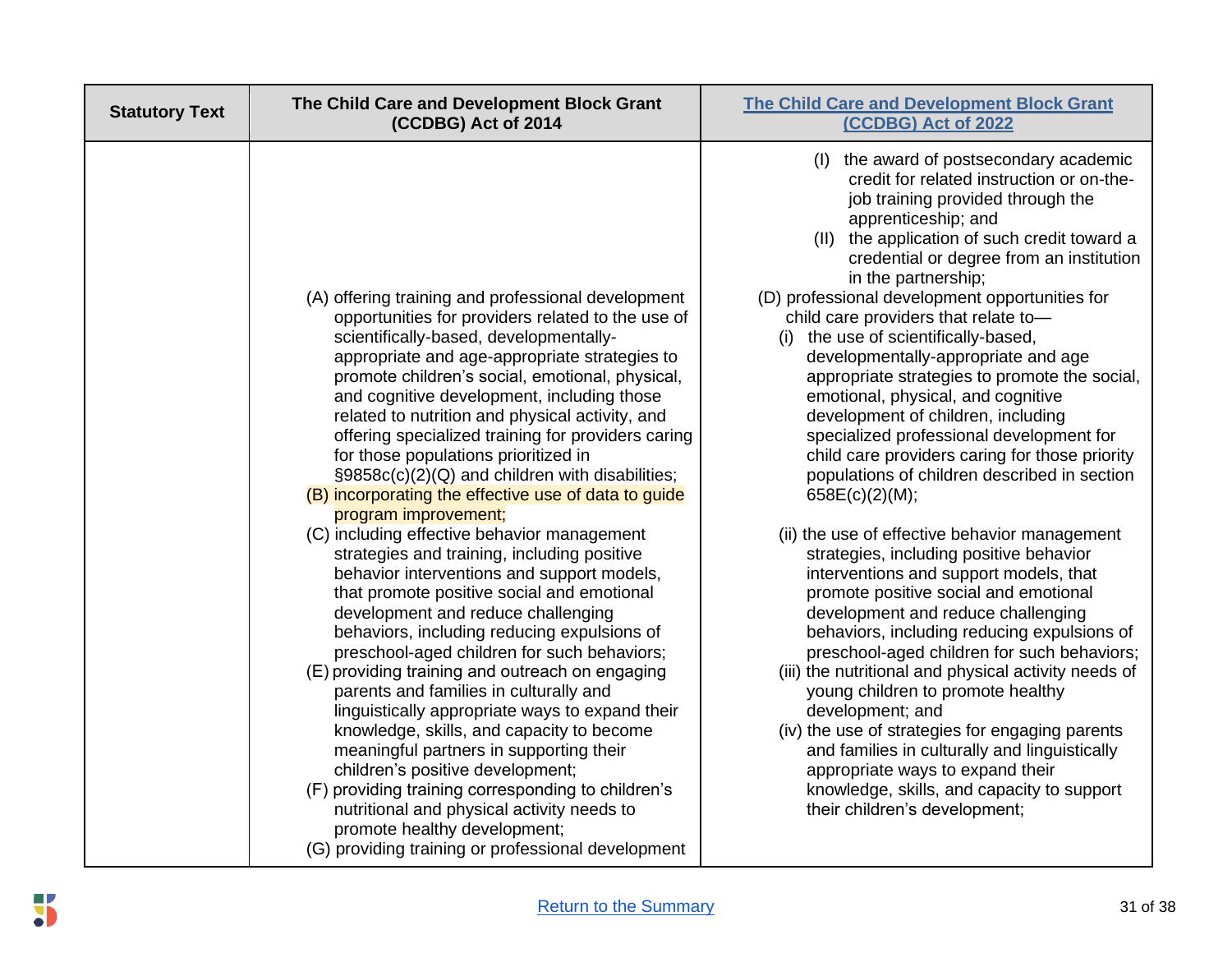| <b>Statutory Text</b> | The Child Care and Development Block Grant<br>(CCDBG) Act of 2014                                                                                                                                                                                                                                                                                                                                                                                                                                                                                                                                                                                     | <b>The Child Care and Development Block Grant</b><br>(CCDBG) Act of 2022                                                                                                                                                                                                                                                                                                                                                                                 |
|-----------------------|-------------------------------------------------------------------------------------------------------------------------------------------------------------------------------------------------------------------------------------------------------------------------------------------------------------------------------------------------------------------------------------------------------------------------------------------------------------------------------------------------------------------------------------------------------------------------------------------------------------------------------------------------------|----------------------------------------------------------------------------------------------------------------------------------------------------------------------------------------------------------------------------------------------------------------------------------------------------------------------------------------------------------------------------------------------------------------------------------------------------------|
|                       | regarding children's early neurological<br>development; and<br>(H) connecting staff with available financial aid or<br>other resources to assist them in pursuing<br>relevant postsecondary training.<br>(2) Improving the development or implementation of<br>the early learning and developmental guidelines<br>described in §9858c(c)(2)(T) by providing TA to<br>eligible providers that enhances the cognitive,<br>physical, social and emotional development,<br>including early childhood development, of<br>participating preschool and school-aged children<br>and supports their overall well-being.                                        | (2) Improving the development or implementation of<br>the early learning and developmental guidelines<br>described in §9858c(c)(2)(T) by providing TA to<br>eligible providers that enhances the cognitive,<br>physical, social and emotional development,<br>including early childhood development, of<br>participating preschool and school-aged children<br>and supports their overall well-being.                                                    |
|                       | (3) Developing, implementing, or enhancing a tiered<br>quality rating system for providers and services,<br>which may-<br>(A) support and assess provider quality;                                                                                                                                                                                                                                                                                                                                                                                                                                                                                    | (2) Developing, implementing, or enhancing a tiered<br>quality rating system for providers and services,<br>which may-<br>(A) support and assess the quality of child care<br>providers in the State, which may include<br>supporting child care providers in the voluntary<br>pursuit of accreditation by a national<br>accrediting body with demonstrated, valid, and<br>reliable program standards of high quality;                                   |
|                       | (B) build on state licensing standards and other<br>state regulatory standards for such providers;<br>(C) be designed to improve the quality of different<br>types of providers and services;<br>(D) describe the safety of child care facilities;<br>(E) build the capacity of state early childhood<br>programs and communities to promote parents'<br>and families' understanding of the state's early<br>childhood system and the ratings of the<br>programs in which the child is enrolled;<br>(F) provide, to the extent practicable, financial<br>incentives and other supports designed to<br>expand the full diversity of child care options | (B) build on state licensing standards and other<br>state regulatory standards for such providers;<br>(C) be designed to improve the quality of different<br>types of child care providers and services,<br>including child care centers and family child<br>care providers, and which shall be appropriate<br>for providers serving different age groups of<br>children and for providers serving children<br>during nontraditional hours of operation; |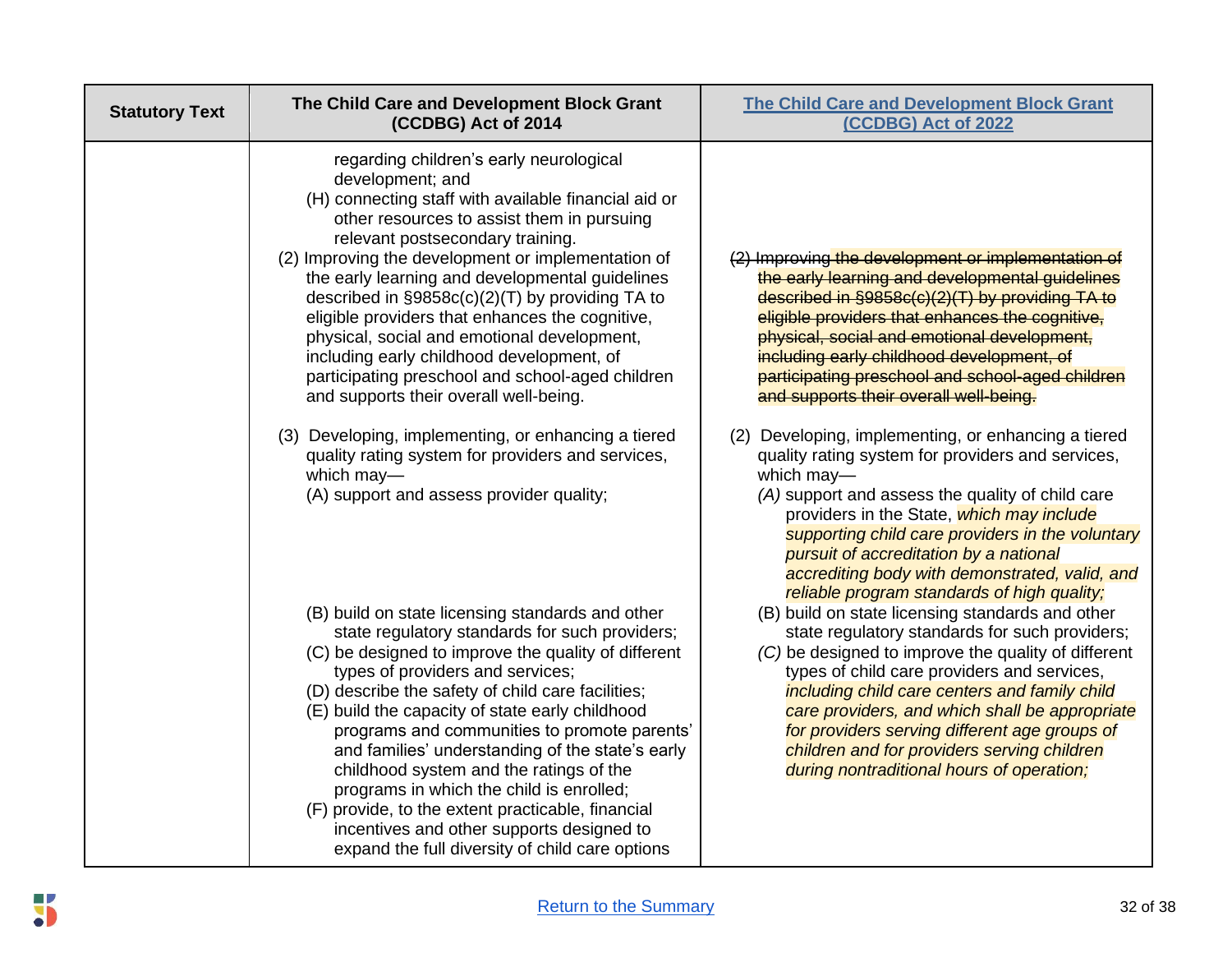| <b>Statutory Text</b> | The Child Care and Development Block Grant<br>(CCDBG) Act of 2014                                                                                                                                                                                                                                                                                                                                                                                                                                                                                                                                                                                                                                                                                                                                                                                                                                                                                                                                                                                                                                                                                                                                                                                                                                                                                                                                                                                                                                                                                                                                                                                                                | <b>The Child Care and Development Block Grant</b><br>(CCDBG) Act of 2022 |
|-----------------------|----------------------------------------------------------------------------------------------------------------------------------------------------------------------------------------------------------------------------------------------------------------------------------------------------------------------------------------------------------------------------------------------------------------------------------------------------------------------------------------------------------------------------------------------------------------------------------------------------------------------------------------------------------------------------------------------------------------------------------------------------------------------------------------------------------------------------------------------------------------------------------------------------------------------------------------------------------------------------------------------------------------------------------------------------------------------------------------------------------------------------------------------------------------------------------------------------------------------------------------------------------------------------------------------------------------------------------------------------------------------------------------------------------------------------------------------------------------------------------------------------------------------------------------------------------------------------------------------------------------------------------------------------------------------------------|--------------------------------------------------------------------------|
|                       | and help providers improve quality; and<br>(G) accommodate a variety of distinctive<br>approaches to early childhood education and<br>care, including but not limited to, those<br>practiced in faith-based settings, community-<br>based settings, child-centered settings, or<br>similar settings that offer a distinctive approach<br>to early childhood development.<br>(4) Improving the supply and quality of infant and<br>toddlers care through activities that may include:<br>(A) establishing or expanding high-quality<br>community or neighborhood-based family and<br>child development centers, which may serve as<br>resources to providers to improve the quality of<br>services provided to infants and toddlers from<br>low-income families and to help eligible<br>providers improve their capacity to offer them<br>high-quality, age-appropriate care;<br>(B) establishing or expanding community or<br>neighborhood-based family child care<br>networks;<br>(C) promoting and expanding providers' ability to<br>provide developmentally appropriate services<br>for infants and toddlers through training and<br>professional development; coaching and TA on<br>this age group's unique needs from statewide<br>networks of qualified infant-toddler specialists;<br>and improved coordination with early<br>intervention specialists who provide services<br>under IDEA Part C;<br>(D) if applicable, developing infant and toddler<br>components within the state's quality rating<br>system or the development of infant and<br>toddler components in a state's child care<br>licensing regulations or early learning and<br>development guidelines; | [strike $(4)-(6)$ ]                                                      |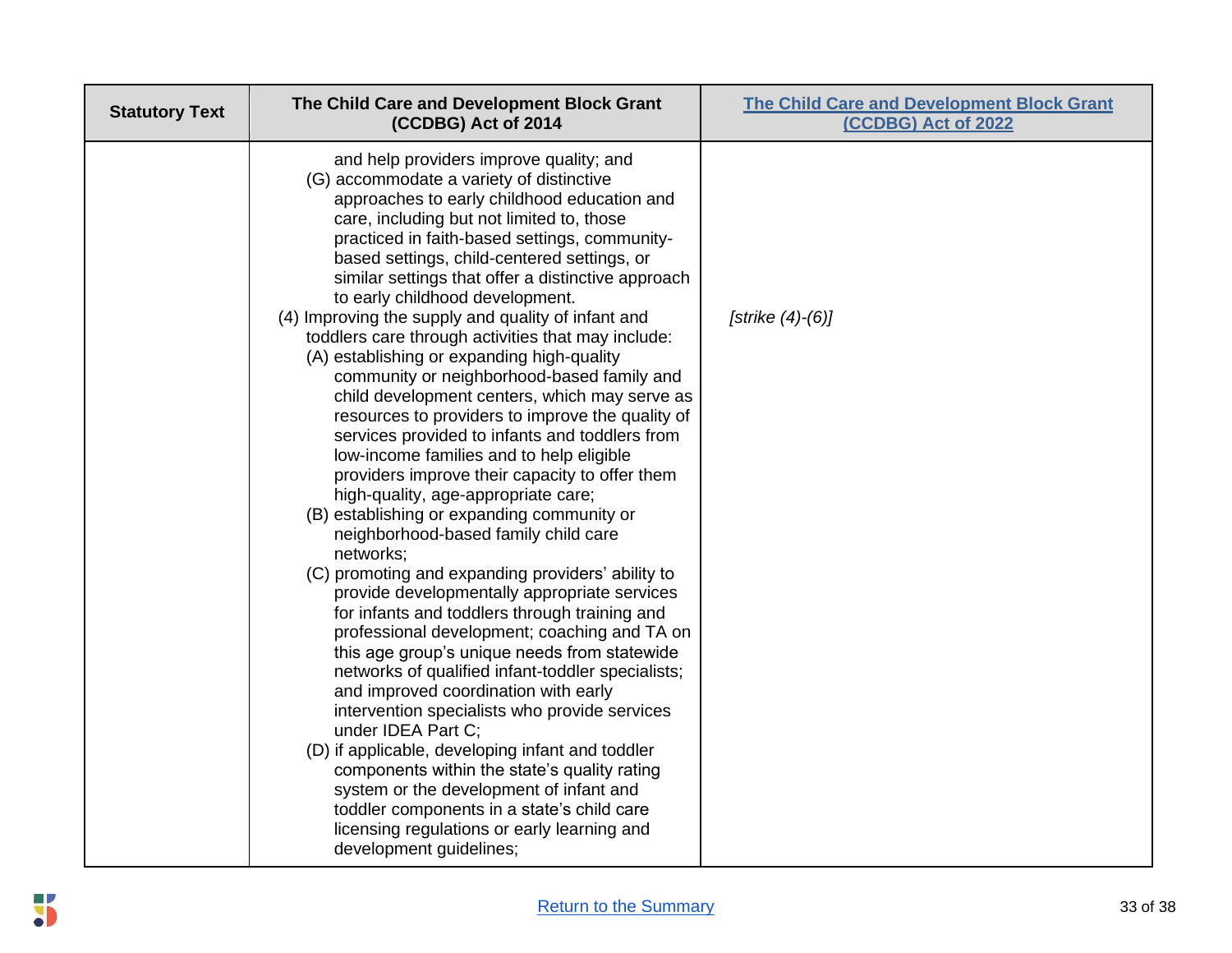| <b>Statutory Text</b> | The Child Care and Development Block Grant<br>(CCDBG) Act of 2014                                                                                                                                                                                                                                                                                                                                                                                                                                                                                                                                                                                                                                                                                                                                                                                                                                                                                                                                                                                                                                                                                                                                                                                                                                                                                                                                                                                                                                                                                                                                                                                                                                                                                                                                        | <b>The Child Care and Development Block Grant</b><br>(CCDBG) Act of 2022                                                                                                                                                                                                                                                                                  |
|-----------------------|----------------------------------------------------------------------------------------------------------------------------------------------------------------------------------------------------------------------------------------------------------------------------------------------------------------------------------------------------------------------------------------------------------------------------------------------------------------------------------------------------------------------------------------------------------------------------------------------------------------------------------------------------------------------------------------------------------------------------------------------------------------------------------------------------------------------------------------------------------------------------------------------------------------------------------------------------------------------------------------------------------------------------------------------------------------------------------------------------------------------------------------------------------------------------------------------------------------------------------------------------------------------------------------------------------------------------------------------------------------------------------------------------------------------------------------------------------------------------------------------------------------------------------------------------------------------------------------------------------------------------------------------------------------------------------------------------------------------------------------------------------------------------------------------------------|-----------------------------------------------------------------------------------------------------------------------------------------------------------------------------------------------------------------------------------------------------------------------------------------------------------------------------------------------------------|
|                       | (E) improving parents' ability to access transparent<br>and easy to understand consumer information<br>about high-quality infant and toddler care; and<br>(F) carrying out other activities determined by the<br>state to improve the quality of infant and<br>toddler care and for which there is evidence<br>the activities will lead to improved health and<br>safety, cognitive and physical development, or<br>well-being, including providing health and<br>safety training (including training in safe sleep<br>practices, first aid, and cardiopulmonary<br>resuscitation) for providers and caregivers.<br>(5) Establishing or expanding a statewide system of<br><b>CCR&amp;R</b> services.<br>(6) Facilitating compliance with state requirements for<br>inspection, monitoring, training, and health and<br>safety, and with state licensing standards.<br>(7) Evaluating and assessing the quality and<br>effectiveness of child care programs and services<br>offered, including evaluating how such programs<br>positively impact children.<br>(8) Supporting providers in the voluntary pursuit of<br>accreditation by a national accrediting body with<br>demonstrated, valid, and reliable program<br>standards of high quality.<br>(9) Supporting state or local efforts to develop or adopt<br>high-quality program standards relating to health,<br>mental health, nutrition, physical activity, and<br>physical development.<br>(10) Carrying out other activities determined by the<br>state to improve the quality of child care services<br>provided and for which measurement of outcomes<br>relating to improved provider preparedness, child<br>safety, child well-being, or entry to kindergarten is<br>possible.<br>(c) At the beginning of each fiscal year, requires the | (3) Establishing or expanding a statewide system of<br>CCR&R services to help parents make informed<br>choices about child care services through<br>transparent and easy-to-understand consumer<br>information about high-quality care and education.<br>[strike (8)-(9) - similar language concerning<br>accreditation is included in new $(b)(2)(A).$ ] |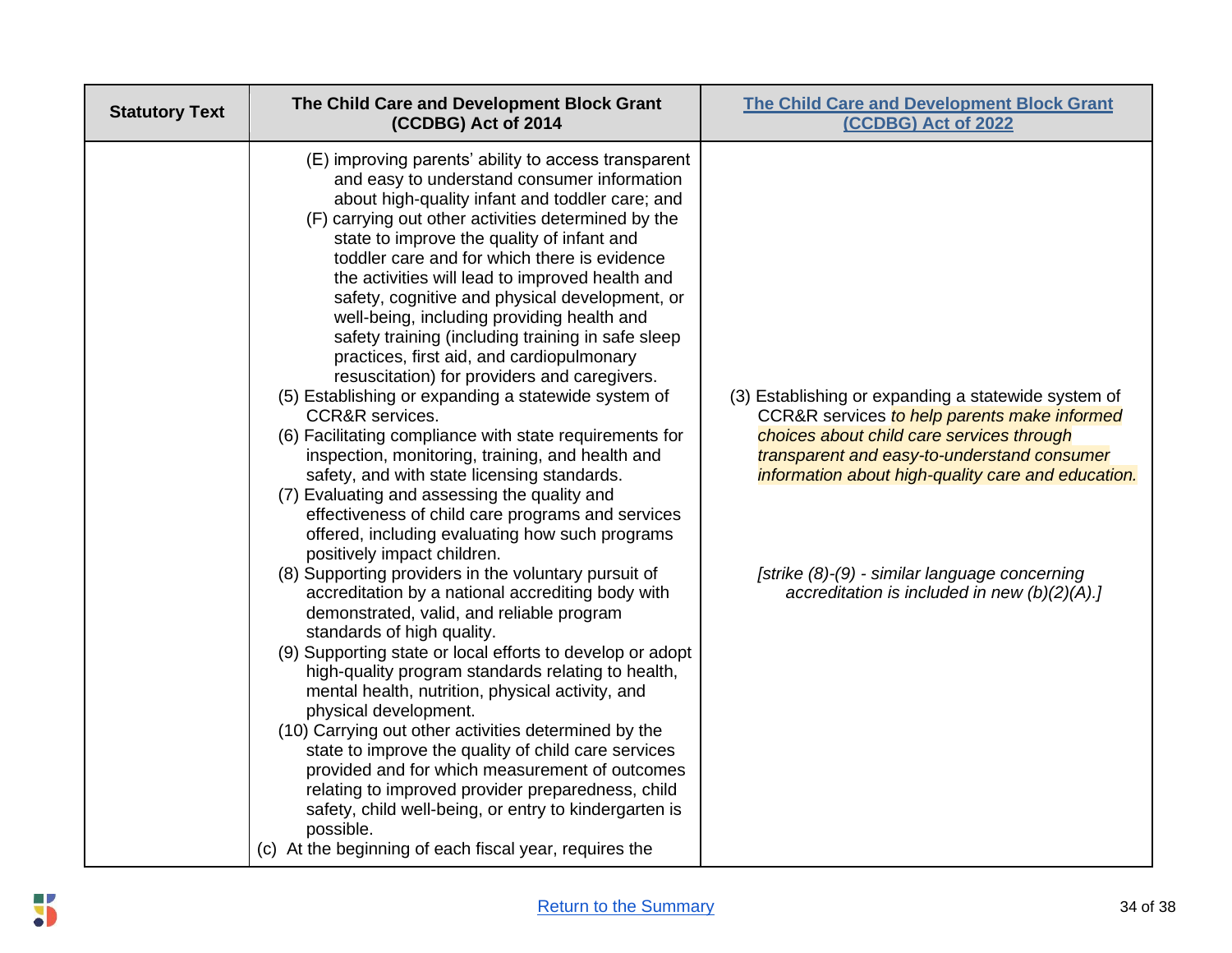| <b>Statutory Text</b>                               | The Child Care and Development Block Grant<br>(CCDBG) Act of 2014                                                                                                                                                                                                                                                                                                                                                                                                                                                                                                                                                                                                                                                                                                                                                                                                                                                                                                                                                                                                         | <b>The Child Care and Development Block Grant</b><br>(CCDBG) Act of 2022 |
|-----------------------------------------------------|---------------------------------------------------------------------------------------------------------------------------------------------------------------------------------------------------------------------------------------------------------------------------------------------------------------------------------------------------------------------------------------------------------------------------------------------------------------------------------------------------------------------------------------------------------------------------------------------------------------------------------------------------------------------------------------------------------------------------------------------------------------------------------------------------------------------------------------------------------------------------------------------------------------------------------------------------------------------------------------------------------------------------------------------------------------------------|--------------------------------------------------------------------------|
|                                                     | state to submit to the Secretary a certification it was<br>in compliance with subsection (a) during the<br>preceding fiscal year and a description of how the<br>state used such funds.<br>(d) Requires the state to prepare and submit an annual<br>report to the Secretary, which shall include<br>information about 1) the amount of funds reserved; 2)<br>the activities carried out; and 3) the measures the<br>state will use to evaluate its progress in improving the<br>quality of child care programs and services.<br>(e) At the state's request, requires the Secretary to offer<br>TA in accordance with §9858g(a)(3), including<br>through the use of grants or cooperative agreements,<br>for quality improvement activities.<br>(f) Specifies nothing in this section shall be construed as<br>giving the Secretary authority to regulate, direct,<br>dictate, or place conditions (outside of what is<br>required by the CCDBG Act) on a state adopting<br>specific state child care quality activities or progress<br>in implementing those activities. |                                                                          |
| §9858j. Reports,<br>hotline, and Web<br><b>site</b> | (a) Every 2 years, requires the Secretary to prepare and<br>submit to the House Education and Labor and Senate<br>HELP Committees a report summarizing and<br>analyzing the data and information submitted in the<br>state reports, including an assessment, and where<br>appropriate, recommendations, concerning efforts<br>that should be undertaken to improve access to<br>quality and affordable child care, and a determination<br>of whether each state has complied with the priority<br>for services described in $\S$ § 9858 $c$ (c)(2)(Q) and<br>$9858c(c)(3)(B)$ .<br>(b)(1) Requires the Secretary to operate, directly or<br>through the use of grants or contracts, a national<br>toll-free hotline and website, to-<br>(A) develop and disseminate publicly available                                                                                                                                                                                                                                                                                    |                                                                          |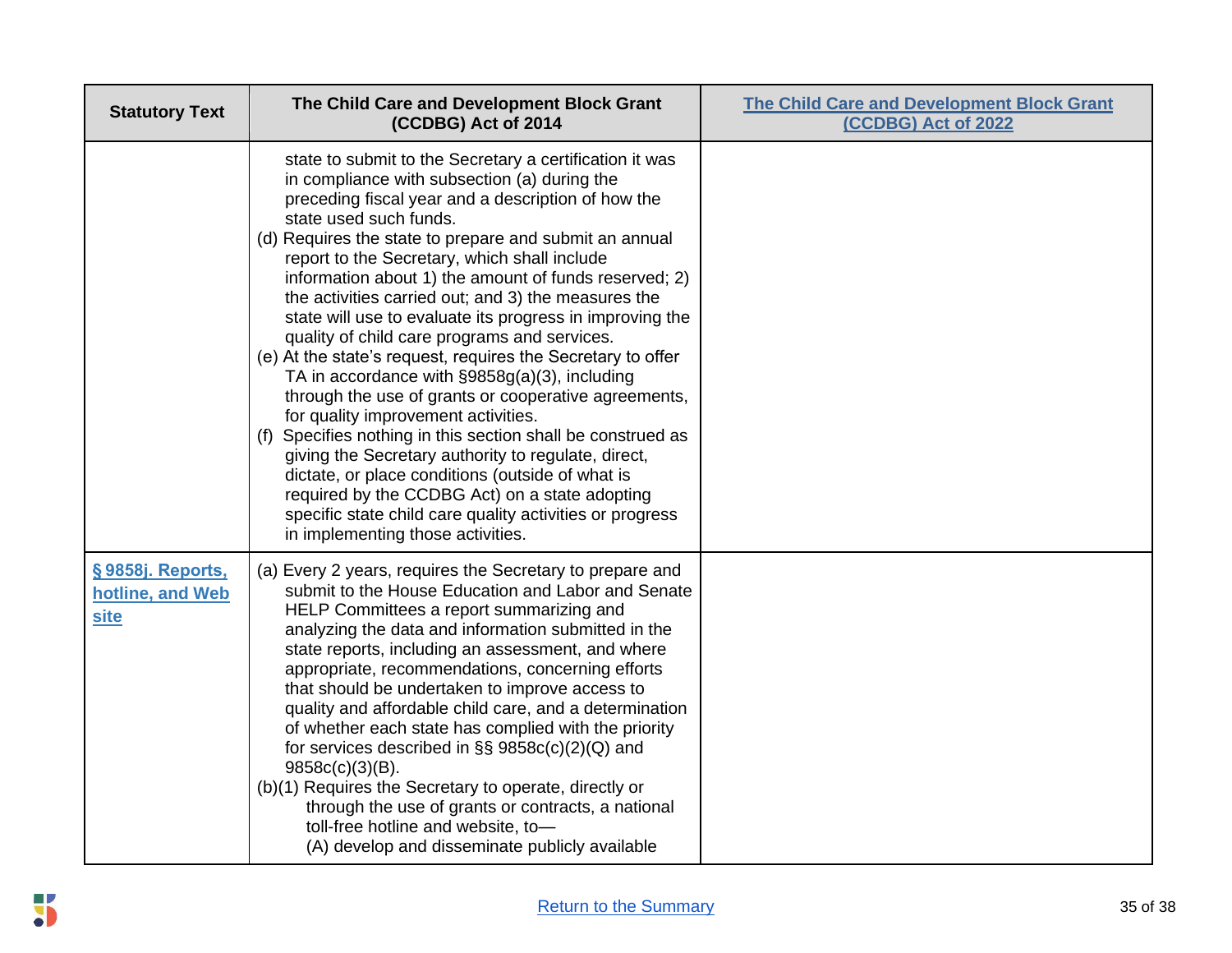| <b>Statutory Text</b> | The Child Care and Development Block Grant<br>(CCDBG) Act of 2014                                                                                                                                                                                                                                                                                                                                                                                                                                                                                                                                                                                                                                                                                                                                                                                                                                                                                                                                                                                                                                                                                                                                                                                                                                                                                                                                                                                                                                                                                                                    | <b>The Child Care and Development Block Grant</b><br>(CCDBG) Act of 2022                                                                                                                                                                                                                                                 |
|-----------------------|--------------------------------------------------------------------------------------------------------------------------------------------------------------------------------------------------------------------------------------------------------------------------------------------------------------------------------------------------------------------------------------------------------------------------------------------------------------------------------------------------------------------------------------------------------------------------------------------------------------------------------------------------------------------------------------------------------------------------------------------------------------------------------------------------------------------------------------------------------------------------------------------------------------------------------------------------------------------------------------------------------------------------------------------------------------------------------------------------------------------------------------------------------------------------------------------------------------------------------------------------------------------------------------------------------------------------------------------------------------------------------------------------------------------------------------------------------------------------------------------------------------------------------------------------------------------------------------|--------------------------------------------------------------------------------------------------------------------------------------------------------------------------------------------------------------------------------------------------------------------------------------------------------------------------|
|                       | child care consumer education information for<br>parents and help parents access safe and<br>quality child care services in their community,<br>with a range of price options, that best suits<br>their family's needs; and<br>(B) to allow persons to report (anonymously if<br>desired) suspected child abuse or neglect, or<br>violations of health and safety requirements, by<br>a CCDBG provider or a staff member.<br>(2) Requires the hotline and website to:<br>(A) be hosted by "childcare.gov" and enable<br>consumers to enter a zip code and obtain a<br>referral to local providers described in<br>subparagraph (B) within a specified search<br>radius.<br>(B) provide directly or through linkages to state<br>databases, at a minimum-<br>a localized list of all eligible providers,<br>(i)<br>differentiating between licensed and license-<br>exempt providers;<br>(ii) provider-specific information from a QRIS or<br>information about other quality indicators, to<br>the extent the information is publicly<br>available and to the extent practicable;<br>(iii) other provider-specific information about<br>compliance with licensing, and health and<br>safety requirements to the extent the<br>information is publicly available and is<br>practicable;<br>(iv) referrals to local CCR&Rs from which<br>consumers can find out more about<br>providers; and<br>(v) information about other subsidy programs<br>and financial supports available to families.<br>(C) have the capacity to help families in every<br>state and community in the Nation. | Sec. 9.<br>(B)(ii) provider-specific information from a QRIS, or a<br>national accrediting body with demonstrated,<br>valid, and reliable program standards for high<br>quality, or information about other quality<br>indicators, to the extent the information is publicly<br>available and to the extent practicable; |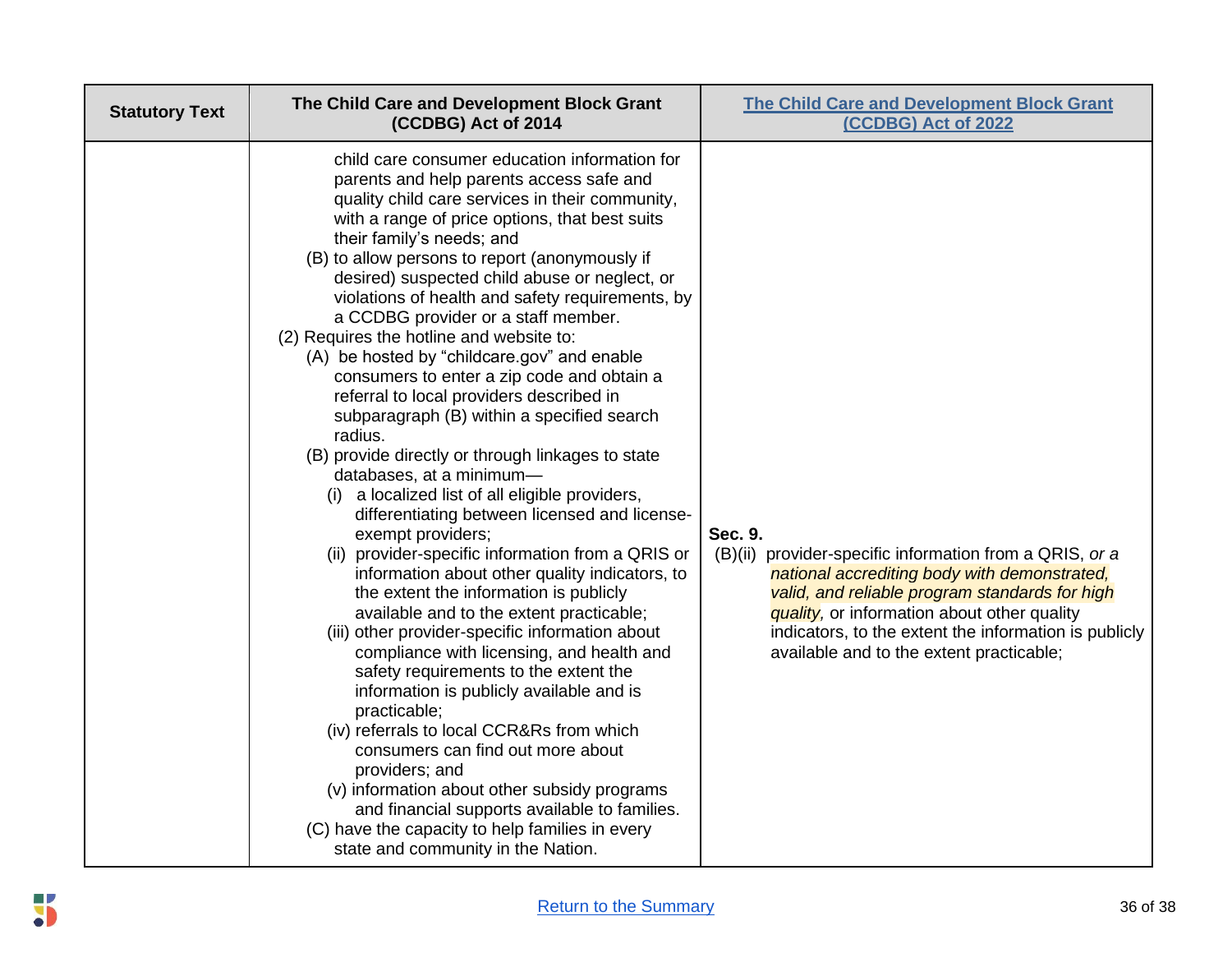| <b>Statutory Text</b>                                                            | The Child Care and Development Block Grant<br>(CCDBG) Act of 2014                                                                                                                                                                                                                                                                                                                                                                                                                                                                                                                                                                                                                                    | <b>The Child Care and Development Block Grant</b><br>(CCDBG) Act of 2022                                                                                                                                                                                                                                                                                                                                                                                                                                                                                                                                                                                                                                                                                                                                                                                                                                                                         |
|----------------------------------------------------------------------------------|------------------------------------------------------------------------------------------------------------------------------------------------------------------------------------------------------------------------------------------------------------------------------------------------------------------------------------------------------------------------------------------------------------------------------------------------------------------------------------------------------------------------------------------------------------------------------------------------------------------------------------------------------------------------------------------------------|--------------------------------------------------------------------------------------------------------------------------------------------------------------------------------------------------------------------------------------------------------------------------------------------------------------------------------------------------------------------------------------------------------------------------------------------------------------------------------------------------------------------------------------------------------------------------------------------------------------------------------------------------------------------------------------------------------------------------------------------------------------------------------------------------------------------------------------------------------------------------------------------------------------------------------------------------|
|                                                                                  | (D) provide access to information about child care<br>services 24 hours a day.<br>(E) ensure the widest possible access to services<br>for non-English speaking families.<br>(F) ensure families have access to easy-to-<br>understand child care consumer education and<br>referral services.<br>(3) Specifies nothing in this subsection shall be<br>construed to allow the Secretary to compel states<br>to provide additional data and information that, as<br>of Nov. 19, 2014, is not publicly available or not<br>required by the CCDBG Act, unless such data are<br>related to the purposes and scope of the CCDBG<br>Act and subject to a notice and comment period of<br>at least 90 days. |                                                                                                                                                                                                                                                                                                                                                                                                                                                                                                                                                                                                                                                                                                                                                                                                                                                                                                                                                  |
| <b>Startup and</b><br><b>Supply Expansion</b><br>and Facilities<br><b>Grants</b> |                                                                                                                                                                                                                                                                                                                                                                                                                                                                                                                                                                                                                                                                                                      | Sec. 11. Appropriates such sums as may be necessary<br>in FY2023-2025 for grants to states, territories, Indian<br>Tribes, and Tribal Organizations to expand the supply<br>and capacity of child care providers and ensure child<br>care facilities are designed and equipped to keep<br>children health and safe and to enhance children's<br>physical, cognitive and behavioral development. From<br>the amount appropriated, 1% would be reserved for<br>federal administration.<br>States could reserve up to 10% of their allotment for<br>state-level activities and use the remaining funds to<br>award subgrants to "qualified child care providers" for<br>startup and supply expansion and facilities.<br>To receive funds, states would be required to submit a<br>plan describing how it would use the funds; ensure<br>qualified child care providers in urban, suburban, and<br>rural areas can apply for and access funding; and |